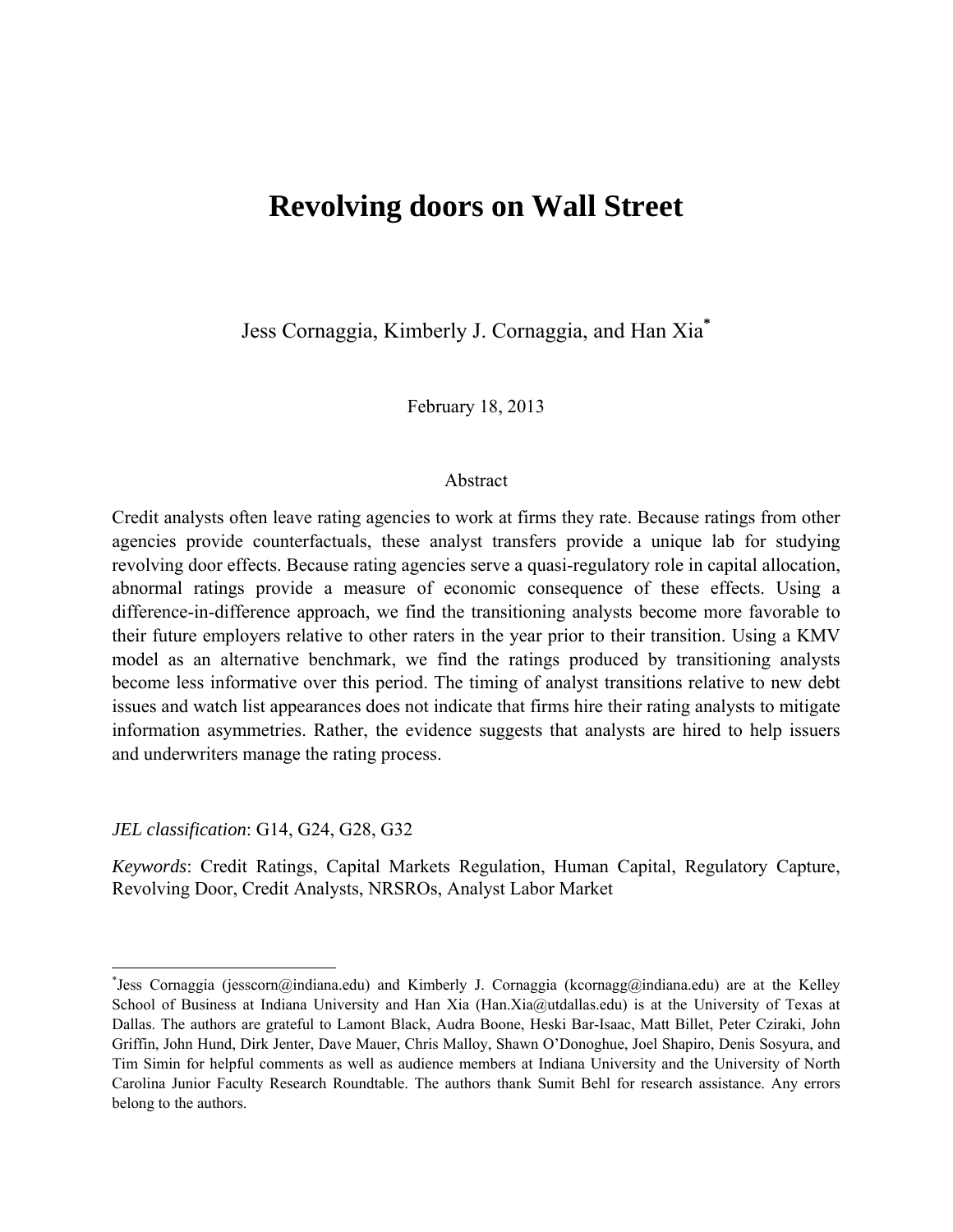# **Revolving doors on Wall Street**

February 18, 2013

#### Abstract

Credit analysts often leave rating agencies to work at firms they rate. Because ratings from other agencies provide counterfactuals, these analyst transfers provide a unique lab for studying revolving door effects. Because rating agencies serve a quasi-regulatory role in capital allocation, abnormal ratings provide a measure of economic consequence of these effects. Using a difference-in-difference approach, we find the transitioning analysts become more favorable to their future employers relative to other raters in the year prior to their transition. Using a KMV model as an alternative benchmark, we find the ratings produced by transitioning analysts become less informative over this period. The timing of analyst transitions relative to new debt issues and watch list appearances does not indicate that firms hire their rating analysts to mitigate information asymmetries. Rather, the evidence suggests that analysts are hired to help issuers and underwriters manage the rating process.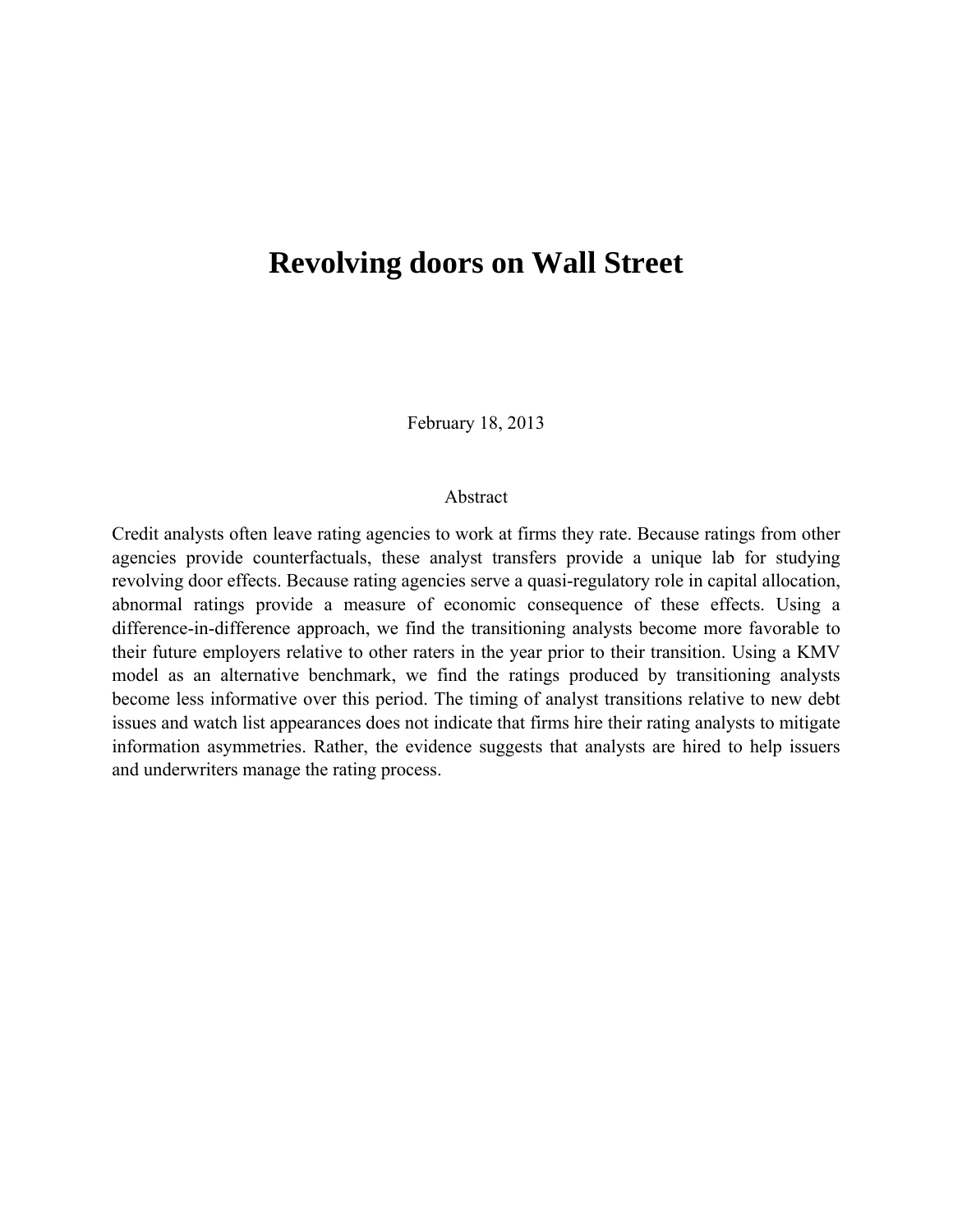#### **1. Introduction**

When we'd become friendly with an office that was important to us and the Chief of Staff was a competent person, I would say (or my staff would say) to him or her …*'You know, when you're done working on The Hill, we'd very much like you to consider coming to work for us.'* Now the moment I said that ... that was it. We owned them... Everything we want, they're going to do… and they're going to think of things we can't think of!

# - Jack Abramoff<sup>1</sup>

The conviction of Jack Abramoff in 2006 heightened media attention and sparked academic interest in the revolving door between Capitol Hill and K Street lobbyists, law firms, and corporations.<sup>2</sup> We consider here the potential for a similar influence of investment banks and other securities issuers recruiting their credit rating analysts from the Nationally Recognized Statistical Ratings Organizations (NRSROs) who effectively serve as gatekeepers to capital markets.<sup>3</sup>

On October 22, 2010, a Moody's analyst responsible for rating Royal Bank of Canada (RBC) left Moody's to work for RBC Capital Markets. This transition occurred six months after RBC received Moody's highest rating (Aaa) on a \$1 billion debt issue; a rating three notches higher than the rating assigned by Standard & Poor's (S&P). On November 12, 2010, a Fitch analyst covering Wachovia transitioned to Wachovia after upgrading a Wachovia debt issue two notches from A+ to AA, an upgrade not followed by Moody's or S&P.

Such transitions from rating agencies to rated firms have drawn attention from regulators, legislators, and journalists. The Dodd-Frank Wall Street Reform and Consumer Protection Act of 2010 ("Dodd-Frank", hereafter) recognizes this conflict of interest and requires rating agencies to submit employment transition reports (ETRs) to the U.S. Securities and Exchange Commission (SEC) whenever analysts leave to work for issuing firms they helped rate ("covered

<sup>&</sup>lt;sup>1</sup> Quote taken from an interview with CBS News on November 6, 2011. For details regarding K Street's influence on public policy, see Abramoff (2011).

 $2^2$  We review this literature briefly in Section 2.

<sup>&</sup>lt;sup>3</sup> See Cantor and Packer (1997), Faulkender and Petersen (2006), White (2010), and Ellul, et al. (2011) for discussion and evidence of the role the NRSROs play in capital markets.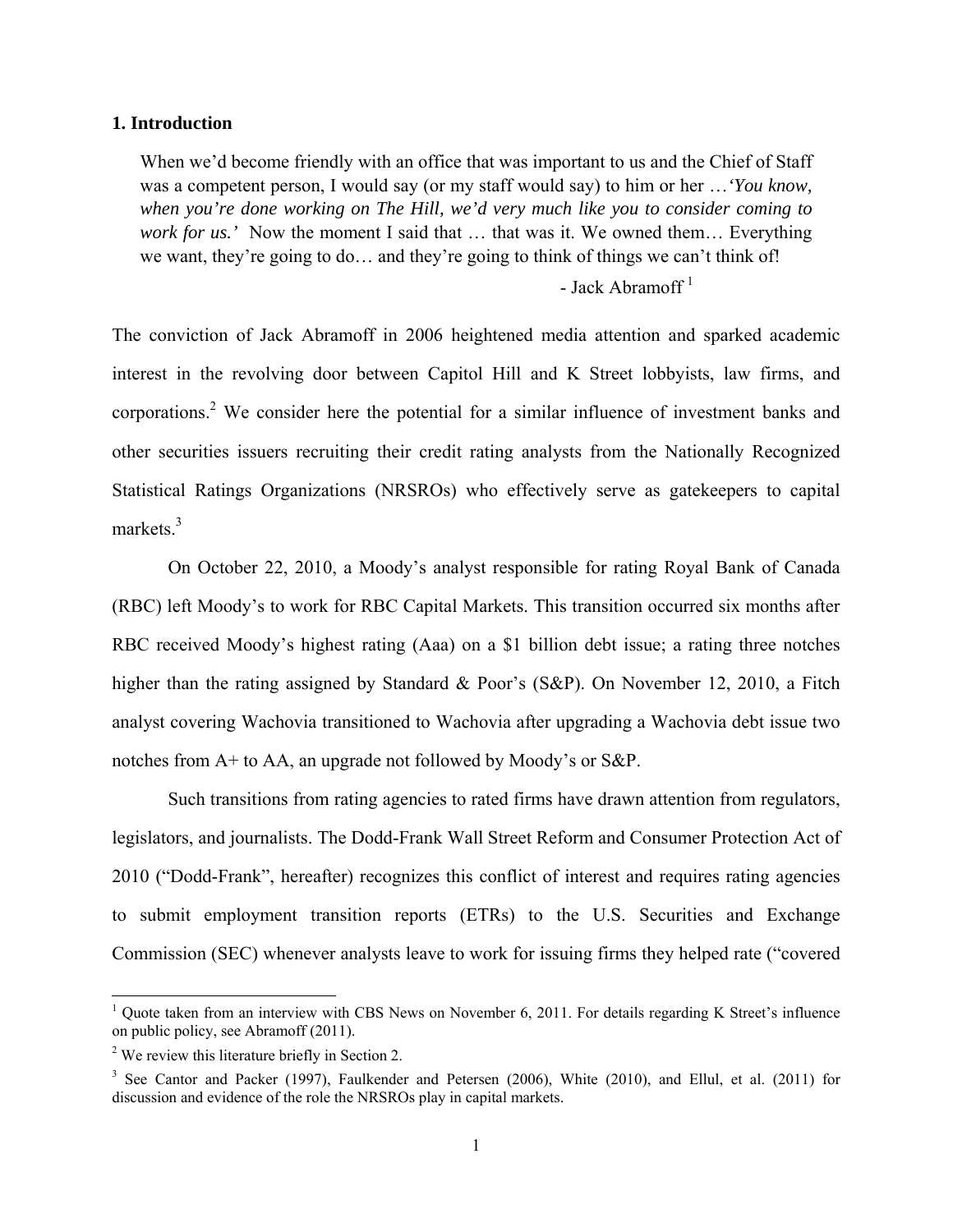companies", hereafter). We compile these reports to test whether the anecdotal evidence suggesting bias is pervasive among transitioning credit analysts.<sup>4</sup> Each ETR reveals the credit rating agency (CRA) for which the analyst worked, the date she separated from the rating agency, and the identity of the covered company that hired her. If the anticipated employment transition influences ratings, we should observe abnormally favorable ratings in the period prior to when the analysts switch jobs.

These analyst transfers provide a useful lab for studying revolving door effects. Although anecdotes abound, large, verified samples of employee transitions from agencies to industry are rare. Our sample includes 114 transitions, which lend power to the tests. Second, because credit ratings are linked to firms' cost of capital, we can estimate economic effects. Third, the credit ratings industry provides natural counterfactuals: the benchmark analysts' ratings. Fourth, this comparison is less subject to the 'matching' problem that potentially overestimates results in the lobbying and campaign contribution literature. (People who lobby/donate to Republicans are fundamentally different from people who lobby/donate to Democrats.) The credit rating industry mitigates this overestimation concern as the Big 3 raters are more similar in their objectives. Finally, we can further mitigate concerns over biased benchmarks with an alternative, marketbased measure of ratings informativeness (a KMV model).

We first identify this potential revolving door effect by comparing through event time the ratings produced by transitioning analysts to benchmark analysts at other CRAs that do not transition to the issuing firm. Our baseline approach is a difference-in-difference analysis: we test whether the ratings produced by transitioning analysts become more issuer-friendly in the period prior to these analysts' transitions relative to ratings produced by the benchmark analysts.<sup>5</sup>

<sup>&</sup>lt;sup>4</sup> Ljungqvist, et al. (2006, 2007) review the literature examining career concerns and performance determinants among equity analysts. We believe that ours is the first study to examine these themes among credit analysts.

<sup>&</sup>lt;sup>5</sup> If the transitioning analyst was already more favorable to the issuer, then this effect would exacerbate the difference between raters. However, if the analyst is hired from the CRA with the harsher ratings, then this effect would diminish the difference between raters.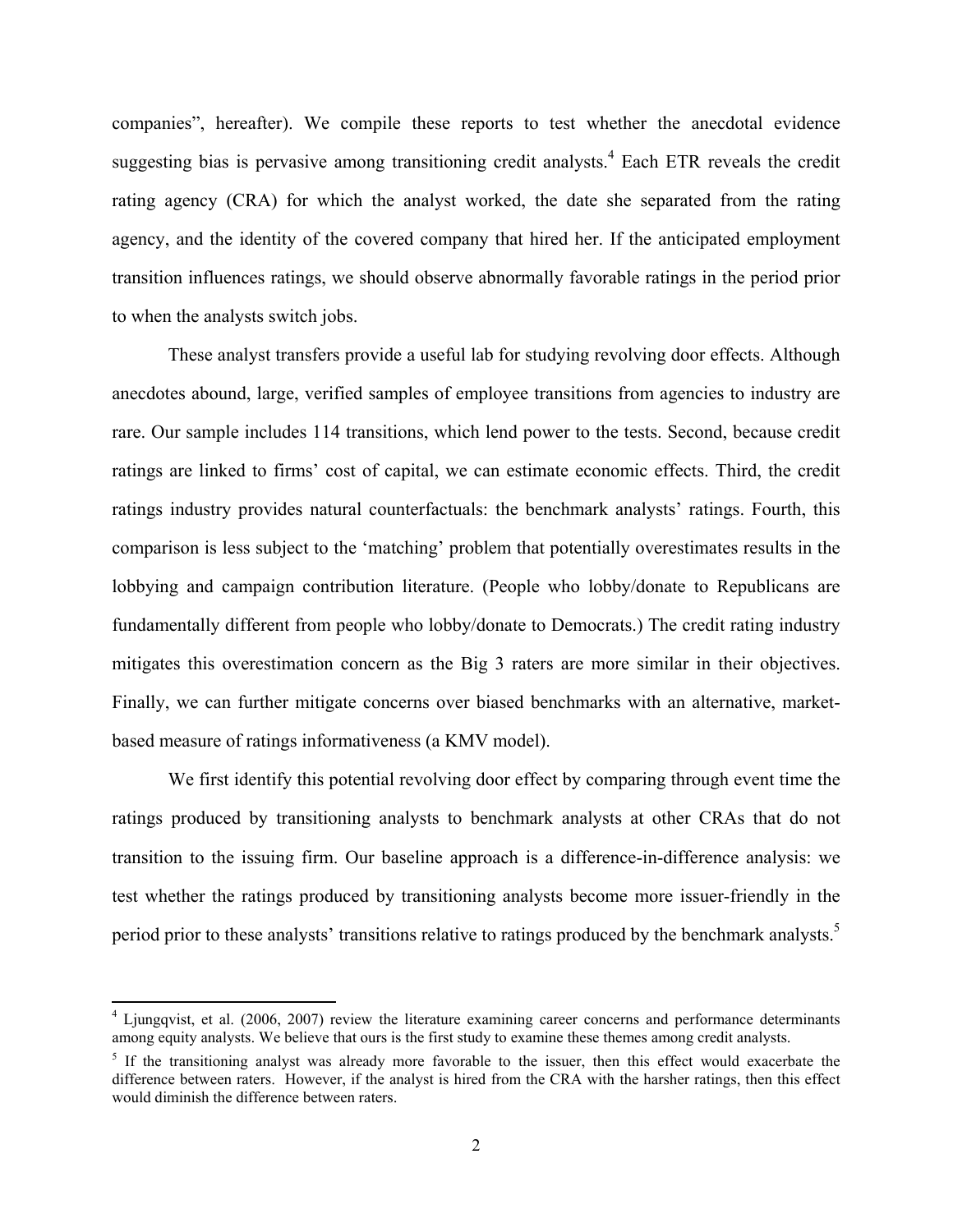We find that issuers hire rating analysts from the (ex ante) harsher CRA, but that this difference between raters diminishes prior to analyst transitions. Specifically, the difference between the ratings awarded by transitioning and benchmark analysts changes by an average of 0.21 notches (39% of the average disagreement between raters) during the last five quarters leading up to a transition.<sup>6</sup> This result indicates that transitioning analysts award more favorable ratings prior to switching jobs. This result is significant at 1% controlling for issue, year, and rating agency fixed effects. We support this analysis with an alternative benchmark of rating accuracy (a KMV model) and multiple falsification tests.

In our first falsification test, we employ a redacted set of Moody's analyst transitions where analysts took jobs at firms they did *not* help rate.<sup>7</sup> We repeat our baseline difference-indifference regressions using this redacted sample and we observe no ratings inflation prior to these analysts' separation dates. This result enables us to exclude the alternative explanation for our baseline results that an unobservable coincidental event triggers both the higher credit ratings and the analysts' transfers. If hiring only reflects improved circumstances of the issuer (worthy of higher credit ratings) we should observe the coincidence in the redacted sample of analysts as well as the sample with the conflict of interest. We do not.

Our second set of falsification tests are based on a control group of issuers that do not hire analysts from the Big 3 CRAs in our sample period. We examine these issuers' ratings around hypothetical analyst separation dates. We repeat our baseline regressions and observe no ratings inflation around these hypothetical separation dates. Combined, these non-results corroborate the notion of a revolving door effect: observed ratings inflation is isolated among transitioning analysts in periods prior to their transitions.

<sup>&</sup>lt;sup>6</sup> The magnitude of this effect is comparable to the 0.19 notch competitive effect on ratings documented by Becker and Milbourn (2011).

 $<sup>7</sup>$  Moody's initially interpreted the Dodd-Frank mandate to require disclosure of all transitions of Moody's analysts</sup> to rated firms, irrespective of whether the analyst participated in the rating of her future employer within the prior five years. After conversing with the SEC, Moody's revised its ETRs to only include conflicted analyst transitions; see WSJ (2011.) By compiling Moody's ETRs before and after this update, we were able to isolate a sample of 46 analyst transitions where the analysts did not help rate the firms from which they accepted jobs.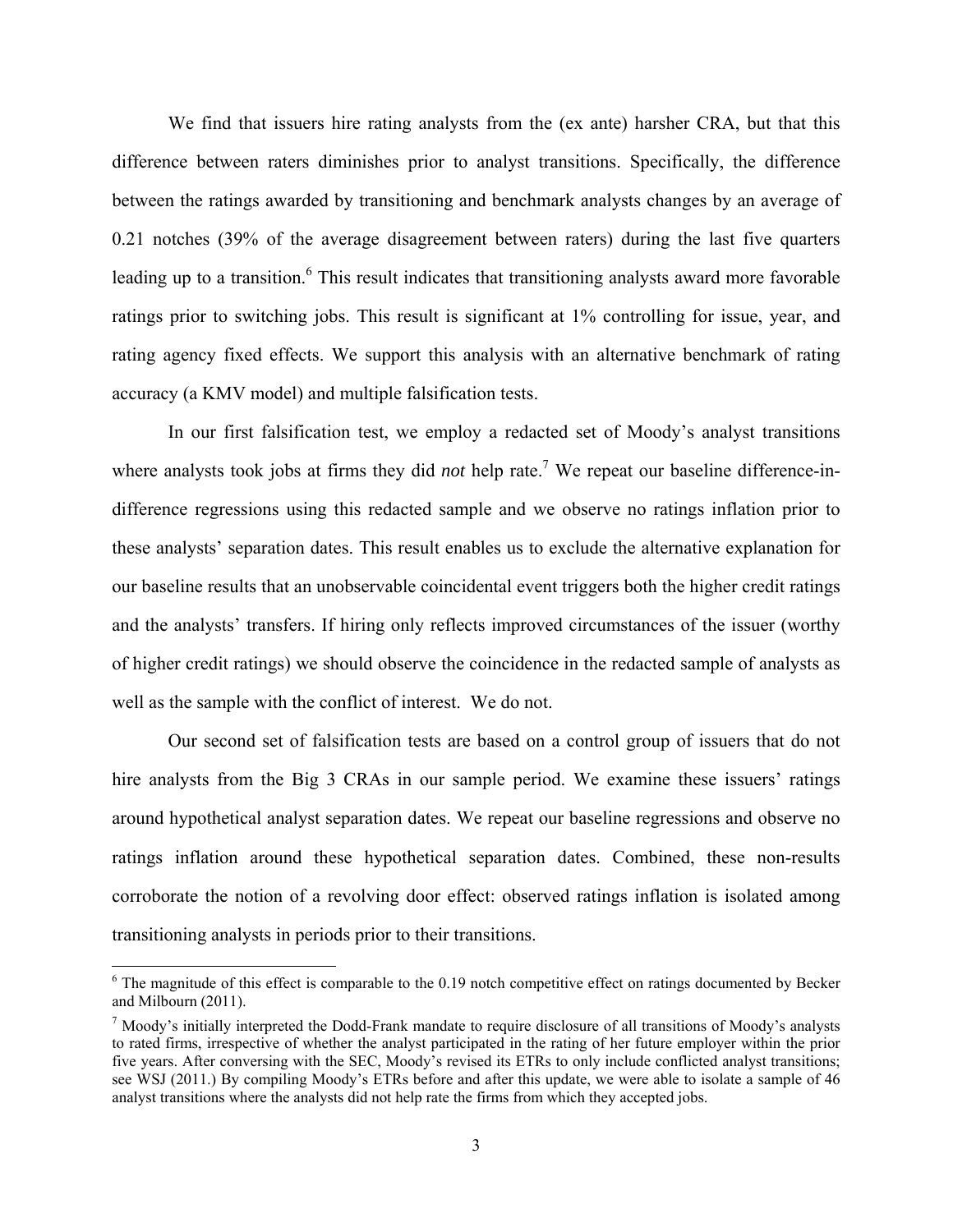We consider next that the difference between the transitioning analyst and her benchmark may reflect her superior analytical skill, rather than a bias favoring her future employer. To test this hypothesis, we employ a KMV model as an alternative measure of the information content. We find that the correlation between transitioning analysts' credit ratings and the market-based measure of default risk is lowest in the period before the analysts switch jobs. This result corroborates our interpretation of a revolving door effect: transitioning analysts produce ratings that are more favorable and less informative in the period preceding their transition.

Our results reveal the presence of previously untested forces that affect the information production by credit rating analysts. The results are important given the substantial role of credit ratings in the economy and the current legislative effort to reform this industry.<sup>8</sup> We cannot determine whether issuing firms lure otherwise honest analysts (as Abramoff lured congressional staffers) or whether analysts first inflate ratings to seek favor among higher paying employers. Whether the period prior to transition is one of recruitment or audition, our results suggest that the analyst is no longer unbiased in her assessment of her future employer's credit quality.

As a secondary contribution, we explore the potential motivation of the firms hiring these rating analysts. We find only weak evidence that issuers capitalize on inflated ratings by issuing new securities. The number of new bonds issued by covered companies forms a humped shape peaking in the period marked by inflated and uninformative ratings. However, the average issue size decreases steadily over this time period – a result likely attributable to the financial crisis that precedes our analysis. In addition to the timing of bond issues, we analyze proxies for issuer opacity and watch list additions but find no evidence that rating analysts are hired to improve communication with the ratings agency in order to reduce information asymmetry.

The overwhelming majority of analysts transfer to the financial sector, suggesting a natural transfer of talent towards its highest valued use. However, most of our empirical results

<sup>&</sup>lt;sup>8</sup> The U.S. SEC's Office of Credit Ratings opened on June 18, 2012. More information about this new department is available here: http://www.sec.gov/about/offices/ocr.shtml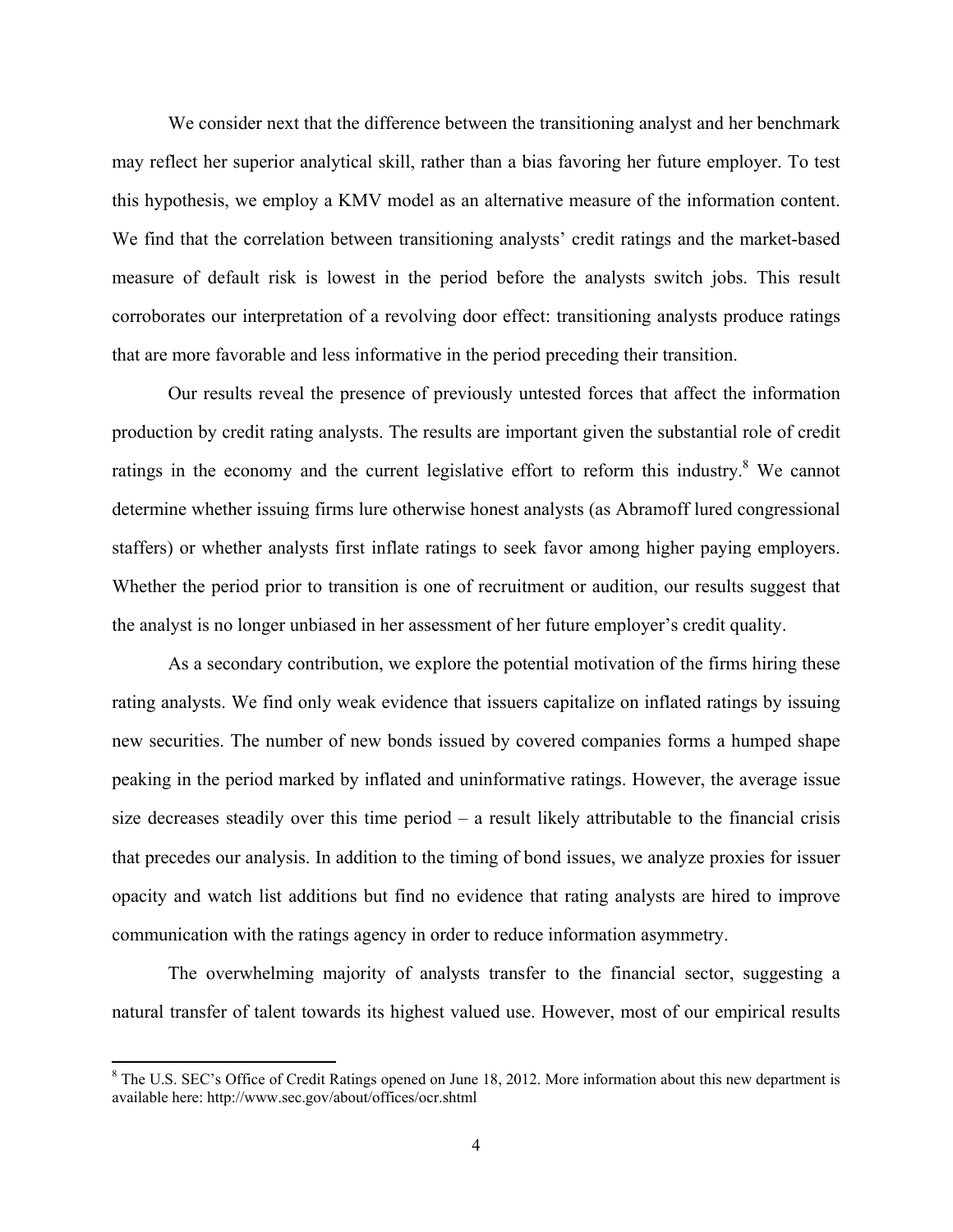are neither predicted nor explained by a benign talent transfer. Overall, the evidence appears most supportive of a gaming hypothesis predicting that issuers and underwriters are better able to understand and manage the rating process after hiring a rating analyst (analogous to hiring an IRS agent to prepare one's income taxes). We find that credit analysts are recruited from the harsher CRA during periods of CRA disagreement. We compare banks hiring rating analysts to other (non-hiring) banks and find that the hiring banks maintain more stable credit ratings following the analysts' transition even though they face higher and more volatile Expected Default Frequencies (EDFs). We find that issuers hiring rating analysts appear especially sensitive to ratings processes. For example, we note that 40% of covered companies are depository institutions, with deposit insurance premiums determined in part by credit ratings; FDIC (2006). We also find that covered companies have significantly greater market share underwriting derivatives and CDOs than a control sample of underwriters in each year from 2000-2007.<sup>9</sup> Whatever the benefit to the hiring financial institutions  $-$  talent, ratings management, or both – our primary results indicate that the transitioning analyst is not an unbiased observer. These results suggest a benefit to a "cooling off" period between employment at an NRSRO and a covered company, similar to the three-year rule imposed on auditors by the NYSE and NASD.

#### **2. Literature Review and Hypothesis Development**

#### *2.1 Revolving Doors*

Existing literature examining the economic effects of revolving doors reports mixed evidence. An early paper by Helland and Sykuta (2001) examines the participation of political directors on boards of regulated firms and concludes that such appointees serve a rent-seeking role. Similarly, Blanes i Vidal, Draca, and Fons-Rosen (2010) document the effects on lobbyist

 $9^9$  Counterparty risk in derivatives markets is assessed in part by bank credit ratings. Buyers require better terms, including increased collateral, from banks without the Aaa rating (Eavis, 2012). We consider CDO market exposure as a proxy for issuer incentive and ability to manage the ratings processes because CDO ratings are highly subjective (see Griffin and Tang, 2012) and more likely inflated than ratings of other securities (see Cornaggia, et al. 2013).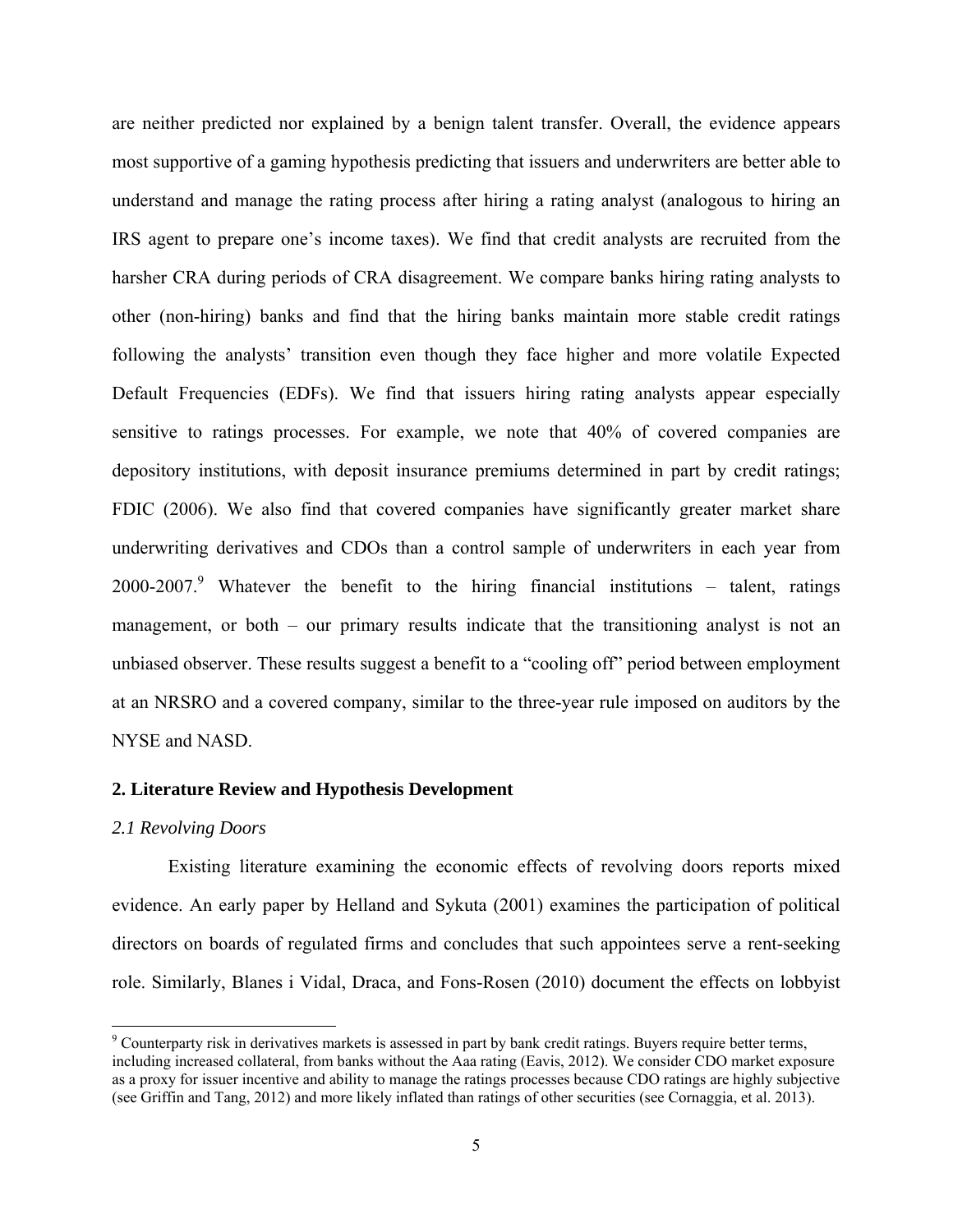revenues of employing ex-government staffers and conclude that lobbyists sell political access. Luechinger and Moser (2012) document positive abnormal returns around firms' announcements of political appointments from the private sector and corporate appointments of former government officials. A host of accounting papers considers the revolving door between corporations and their auditors, drawing mixed conclusions; see Menon and Williams (2004), Geiger and North (2006), Geiger, et al. (2007), and Naiker and Sharma (2009).

Most recently, DeHaan, et al. (2012) examine the revolving door from the SEC to the private law firms that defend the targets of SEC investigation. In contrast to rewarding favor (leniency) these authors find that the private sector law firms reward the harsher SEC lawyers for their skills. Our approach differs in multiple ways including the research design (difference – in – difference around a specific transfer date). Our design and results could be more cleanly compared to an examination of SEC employees transferring directly to the target firms where the conflict would be acute. Still, because the majority of transfers in our sample are to the financial industry, our results suggest a natural transfer of talent similar to the SEC lawyers to law firms (rather than consulting firms). A comparable study of SEC (or CFTC) employees to litigation consulting firms could shed additional light.

An expanding parallel literature considers the conflict of interest inherent to the issuerpays rating model and its consequences for rating accuracy; i.e., Mathis, et al. (2009), Sangiorgi, et al. (2009), Kraft (2010), Bolton, et al. (2012), Bruno, et al. (2012), Jiang, et al. (2012), Opp, et al. (2012), Strobl and Xia (2012), Xia (2012), and Cornaggia and Cornaggia (2013). Legislators and popular press suggest that the conflict of interest is egregious in cases where rating analysts leave the rating agency for higher salaries at the firms they formerly rated.<sup>10</sup>

Our revolving door hypothesis pertains only to the incentives of the transitioning analyst. We assume that analyst bias resulting in uninformative ratings would go against the interests of

<sup>10</sup> Rep. Barney Frank, (D., Mass.) is quoted in the *Wall Street Journal:* "You are rating someone and then you want to go work for them and make much more money—the notion that you would be critical of some entity and then hope they hire you goes against what we know about human nature" (WSJ 2011).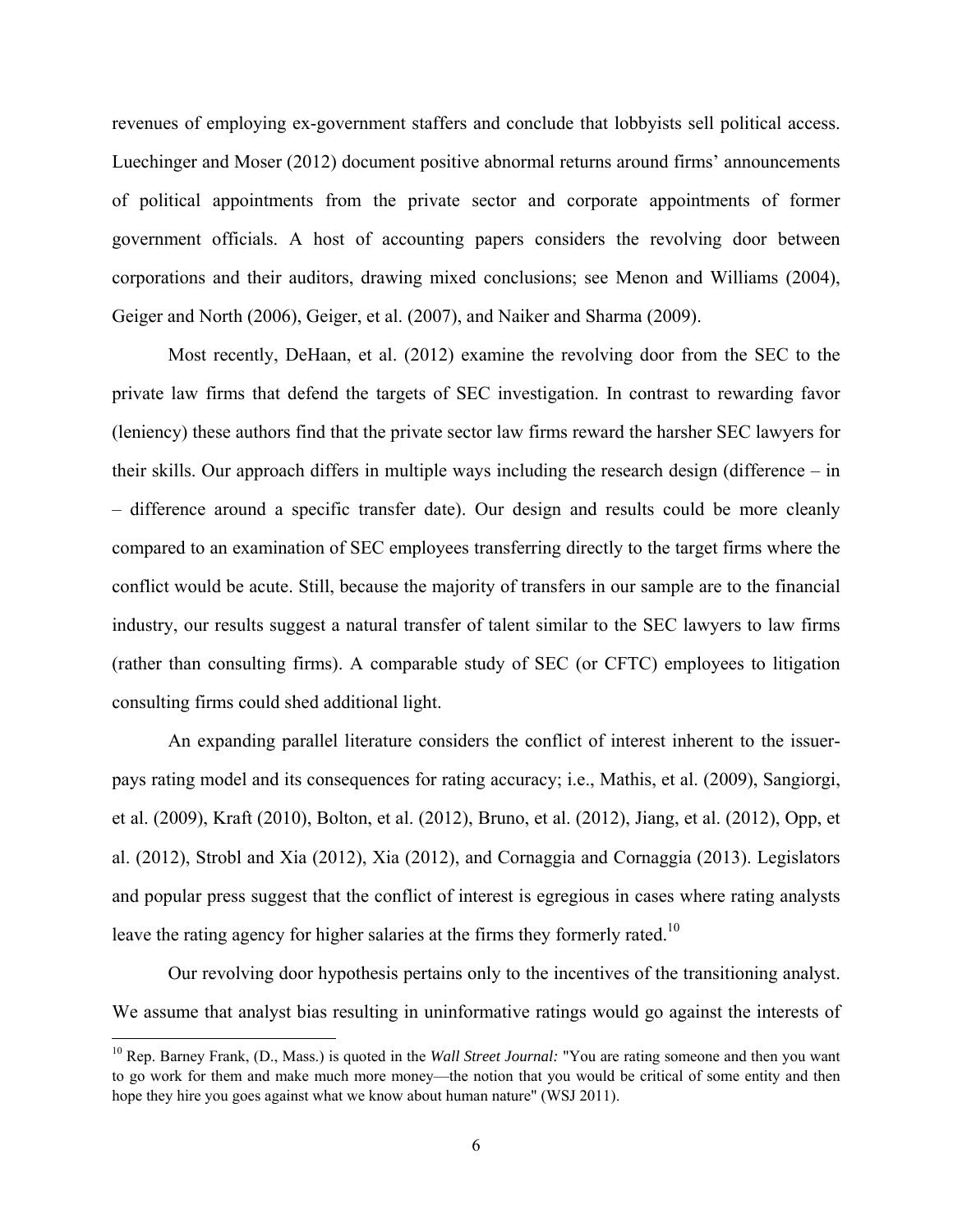the rating agency's reputation. This hypothesis predicts inflated ratings by credit analysts prior to their transition to the issuers they rate. Such rating inflation could manifest in three ways: (1) abnormally high ratings of new debt issues; (2) abnormal upgrades of existing debt; (3) abnormal lack of downgrades of existing debt.

Anecdotal evidence of issuing banks hiring overly-optimistic rating analysts is similar to the large sample evidence of firms hiring optimistic sell-side equity analysts, as documented by Cohen, Frazzini, and Malloy (2012). However, it is important to note that our revolving door hypothesis does not speak to the motives of the hiring firm. Even if the issuing banks (i.e., RBC and Wachovia in our opening examples) recruit analysts to mitigate information asymmetry, the analyst is still conflicted by an anticipated financial interest in the firm she rates.

# *2.2 Capitalizing on Biased Ratings*

After establishing results supporting our primary hypothesis, we explore the myriad of non-competing motivations of the hiring firms. First, we consider that issuers capitalize on their conflicted rating analysts in a manner suggested by the Abramoff example. Issuers benefit from inflated ratings by issuing securities or negotiating other contracts employing credit ratings as benchmarks. Because prevalent institutional rules employ the lower of two ratings (or the middle of three ratings) issuers (or underwriters) benefit most from recruiting the analyst from the harsher of two raters.<sup>11</sup> Moreover, the recruitment period must be sufficiently long to facilitate a lasting benefit of an inflated rating.

Such distortion could not exist in equilibrium if all issuers bribed all analysts at all times. However, we note that a majority of rated firms issue bonds only once.<sup>12</sup> Moreover, we note that

<sup>&</sup>lt;sup>11</sup> Regarding institutional rules, see Bongaerts, Cremers, and Goetzmann (2012), NAIC guidelines, or the Basel II accord. For illustration, assume that CRAs rank Fitch, S&P, and Moody's in terms of issuer-favorable ratings for a particular issuer. Between S&P and Fitch, the issuer prefers to inflate S&P. Between Fitch and Moody's, the issuer prefers to inflate Moody's. Less obvious is the preference between inflating S&P or Moody's, depending on ratings volatility and the probability of a "lowest rating binds" rule.

<sup>&</sup>lt;sup>12</sup> We examine Moody's Default and Recovery Database (DRD) and find  $54\%$  of 21,274 corporate issuers (including industrials, transportation, and financial firms) issued debt only one time over the entire Moody's data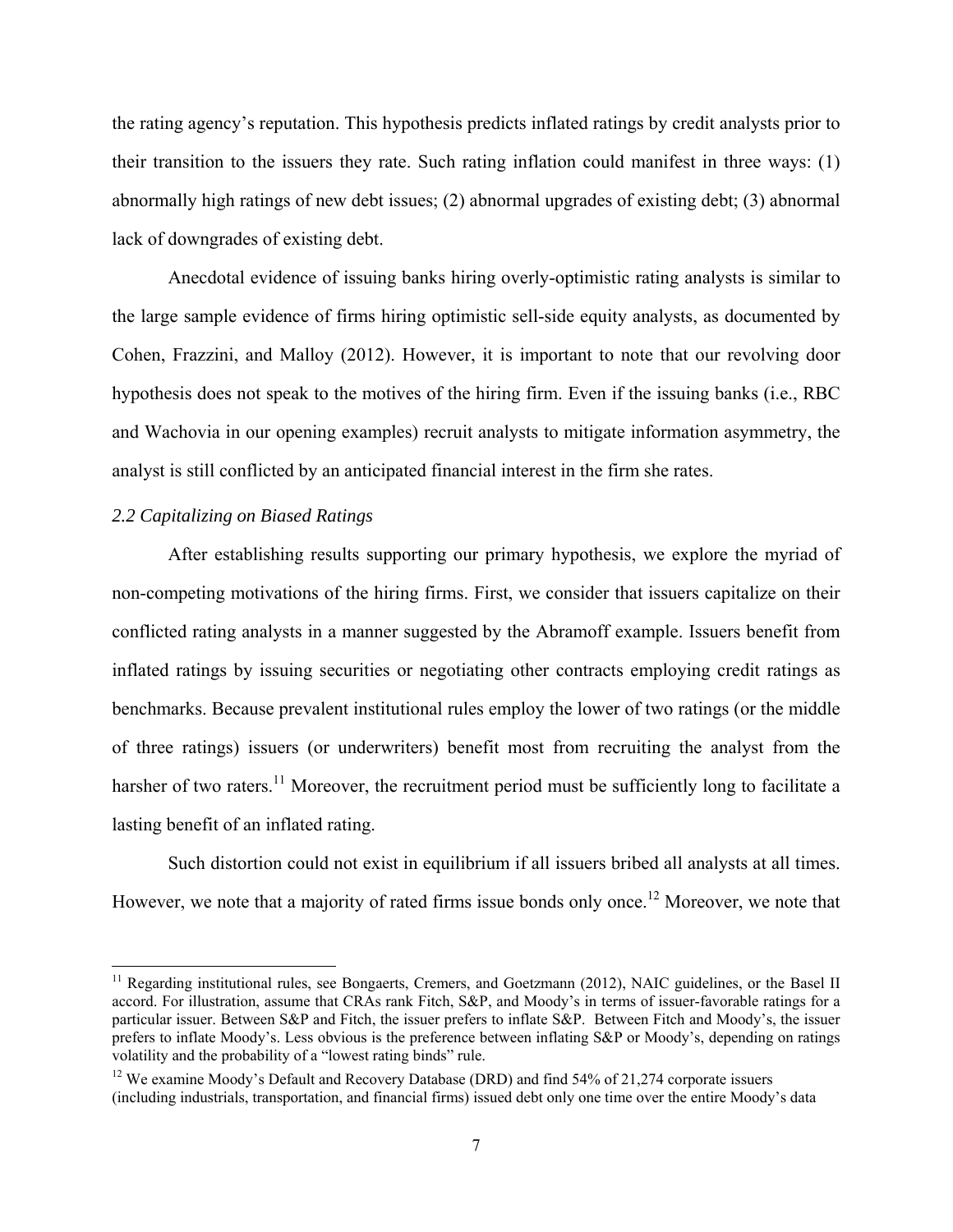CRAs are more concerned with risk assessment at the initial rating than they are with subsequent surveillance; see SEC (2008). Thus, most firms face the cost of capital consequences of credit ratings one time. Only a small fraction of rated firms have frequent repeated interactions with the CRA for the purpose of issuing new securities. Ultimately it is an empirical question as to whether the covered companies hiring credit rating analysts (a) are frequent issuers and (b) capitalize on the inflated ratings. $13$ 

#### *2.3 Counter-Cyclical Talent Transfer*

The model of Bar-Isaac and Shapiro (2011) suggests a non-competing explanation: talent transfers from low paying rating agencies to high paying investment banks. Although a more benign explanation of the hiring firms' motives, this talent transfer is similarly consequential for ratings quality. In this model, ratings accuracy is countercyclical. Rating agencies hire novice analysts and choose the extent to which they invest in the development of these analysts' skills. In economic booms, the probability of skilled analysts being hired away by investment banks is high. The transfer of talented analysts results in a two-fold negative consequence for ratings accuracy. Directly, the CRAs are left with novice analysts. Indirectly, the CRAs invest less in the development of analysts' skills as they expect to lose the talent to the investment banks. (In economic downturns, rating accuracy is conversely predicted to improve.) This talent transfer explanation thus suggests that the impact of the revolving door between CRAs and investment banks is a function of the macro-economy. Testing the cyclicality in ratings quality predicted by this hypothesis requires a lengthy time series of ratings and employee transitions, preferably over several economic cycles, and detailed information regarding the relative aptitude and skill set of the transitioning analysts.

#### *2.4 Asymmetric Information*

<u> 1989 - Johann Stein, marwolaethau a gweledydd a ganrad y ganrad y ganrad y ganrad y ganrad y ganrad y ganrad</u>

history; 55% of banking firms issued only one time over this entire history. For context, Faulkender and Petersen (2006) report that only 19% of public firms issue public bonds.

<sup>&</sup>lt;sup>13</sup> According to Moody's DRD, 15% of financial institutions issued debt more than twice between 2000-2012. On average, the covered companies hiring rating analysts issue securities every 10 months.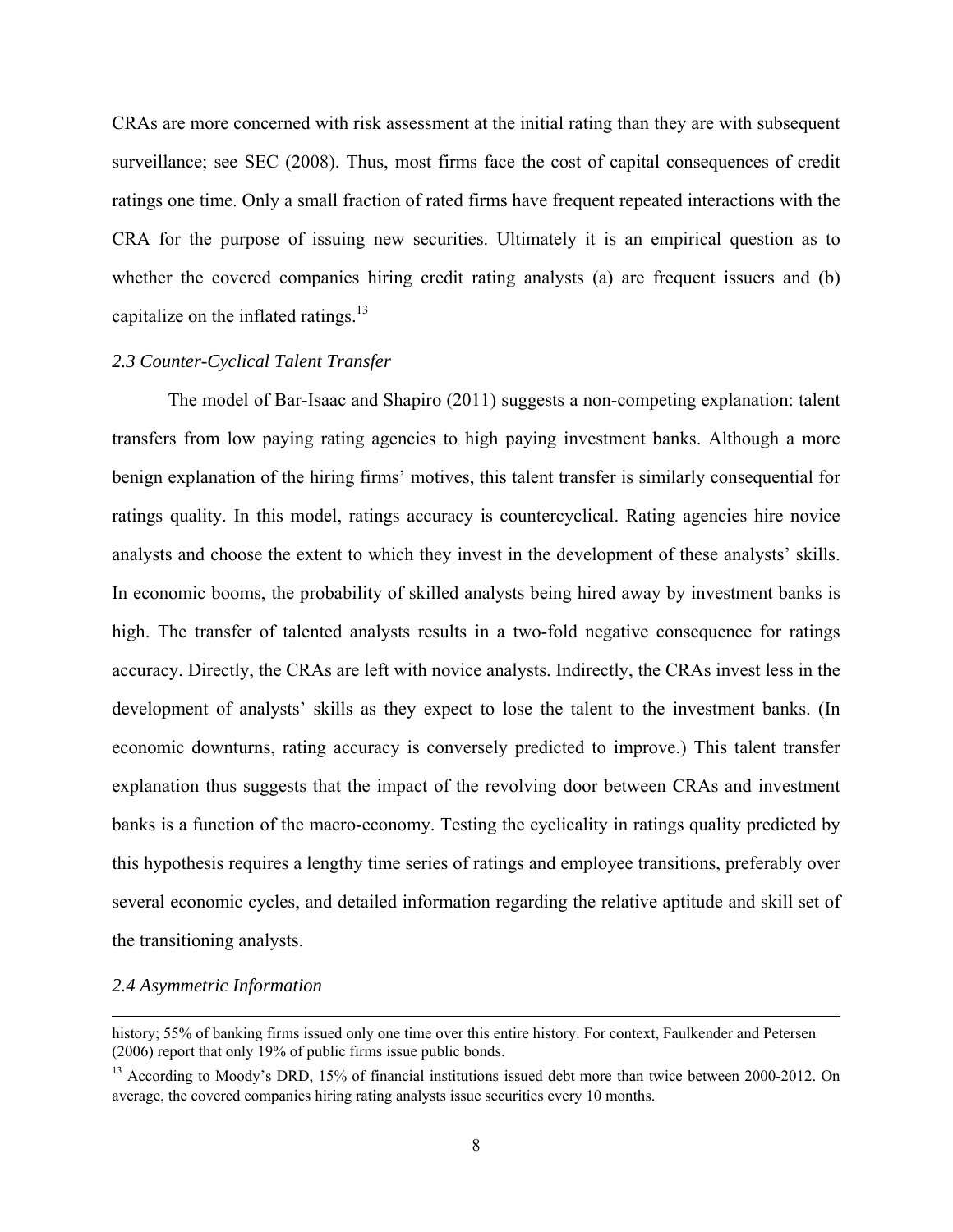Credit rating agencies exist primarily as information intermediaries, reducing the information asymmetry between issuers and investors. Firms of good type hire CRAs to certify their type in order to obtain lower financing costs than non-certified firms. Of course, firm type is continuous rather than binary. Likewise, the issuer opacity giving rise to the need for the information production is continuous. Both the value and the cost of information production are increasing in the opacity of the issuing firm. $14$  Opaque issuers of good type have the greatest incentive to improve their communication with the certifying information intermediary. Hiring credit analysts may serve this purpose. An especially opaque issuer of good type may facilitate the information flow by hiring an analyst from the CRA who can then observe the proprietary information and convey this to his former colleagues in their own credit rating language.<sup>15</sup>

This non-competing explanation suggests that analysts transfer to especially opaque firms. Because investors are sensitive to opacity at the time of a new securities issuance, this motivation for hiring rating analysts would be acute in the period prior to new issues. Likewise, such motivation would arise following the addition of the issuer to the CRA's watch list (another point at which 'good' firms benefit from resolving information asymmetry). Indeed, Moody's (1998) reports an asymmetric Watchlist resolution: 76.44% (65.77%) of issues placed on an Upgrade (Downgrade) Watchlist are upgraded (downgraded).

Like the talent transfer hypothesis, this hypothesis has no prediction regarding biased ratings prior to analyst transition. In contrast to the talent transfer hypothesis, this hypothesis predicts improved ratings quality after the credit analyst joins the issuer or underwriter. Because the issuers' motivation is to improve transparency, this hypothesis is consistent with the conclusions drawn by Che (1995) that the revolving door between regulators and the firms they

<sup>&</sup>lt;sup>14</sup> Skreta and Veldkamp (2009) conclude that opacity affects ratings accuracy in structured markets.

<sup>&</sup>lt;sup>15</sup> Such a role for credit analysts is especially compelling after Dodd-Frank repealed CRAs' exemption to Regulation Fair Disclosure (Reg. FD). A lack of access to non-public information curtails CRAs' soft information production abilities (Butler and Cornaggia, 2012). Hiring a rating analyst may help bridge this new information gap within Reg. FD requirements.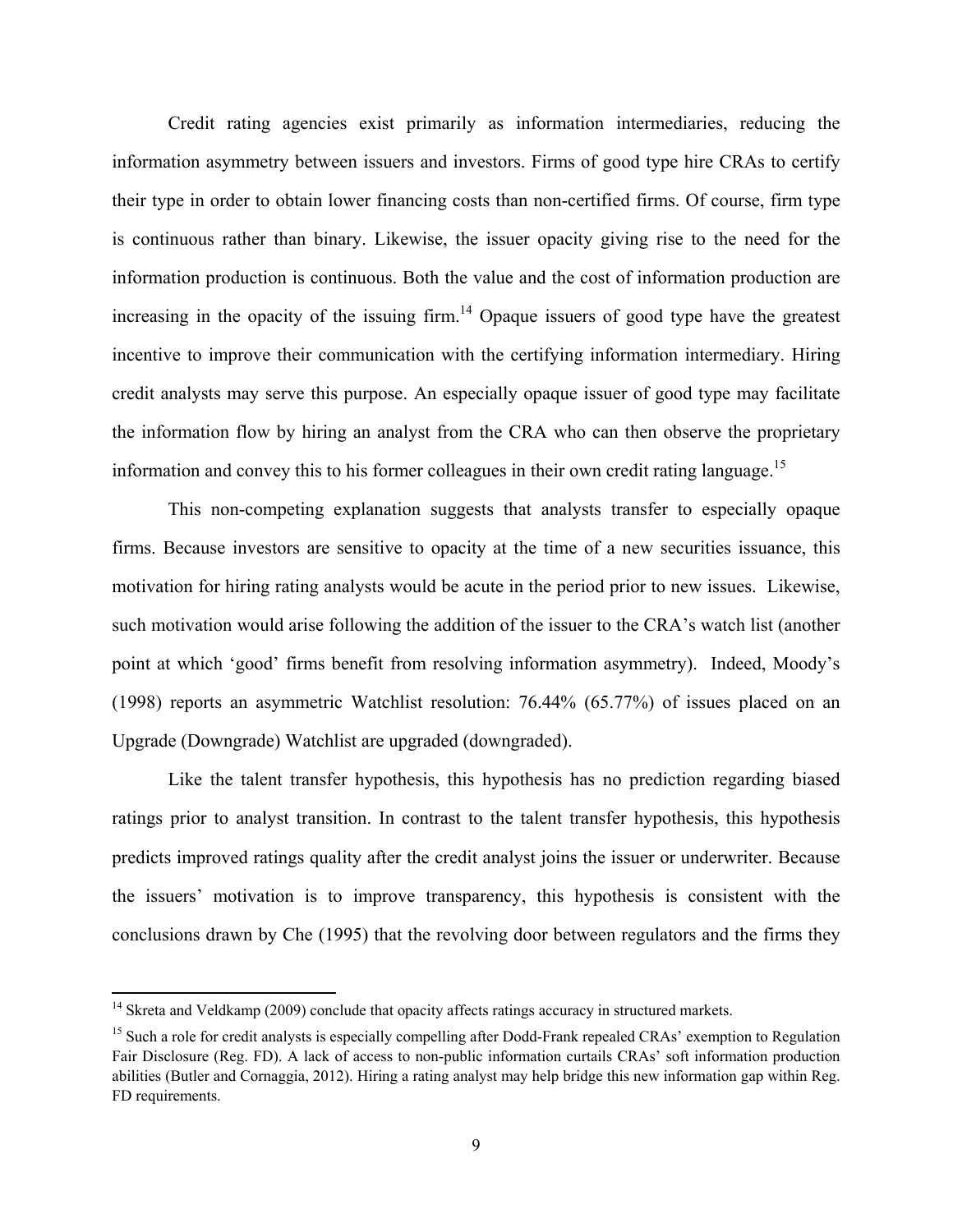regulate potentially results in a socially-beneficial relationship. Reducing the costs of information production results in a more accurate assessment of credit quality, subject to CRA budget and personnel constraints.<sup>16</sup>

#### *2.5 Ratings Management*

 This hypothesis is similar to the asymmetric information hypothesis, except that here the information transfer is from the CRA to the hiring issuer. The issuers' motivation is not to improve its own transparency, but rather to game the rating process. By hiring a CRA insider, the issuer knows better not only how to game the CRA's model but how to better manage the CRA's evaluation of soft information (i.e., the qualitative analysis beyond the quantitative model).<sup>17</sup> The goal is not only to achieve more favorable current ratings, but to better understand and manage potentially critical analysis going forward. As such, this hypothesis predicts that the analyst should be recruited from the harsher of any two CRAs. (This hypothesis is somewhat related to the work of Jin and Lee (2011), who find that Florida restaurant inspectors become more malleable as they form relationships with regulated firms or individuals.)

Issuers are likely most concerned with ratings management when they anticipate a potential downgrade.<sup>18</sup> Thus, this hypothesis predicts that rating analysts are recruited when covered companies face deterioration in credit quality. If the issuer achieves its 'ratings management' objective, the ex post credit rating should become less responsive to deterioration in underlying credit quality, resulting in an upward biased rating following the analyst transition.

Finally, this hypothesis suggests that analysts should transfer primarily to firms that benefit most from understanding ratings processes and are most sensitive to changes in ratings processes. Such firms include depository institutions that are particularly subject to ratings-based

 $16$  A recent SEC (2008) examination concludes that limited resources – lack of sufficient personnel in particular – appears to impact the timeliness of rating surveillance by the CRAs (page 21).

<sup>&</sup>lt;sup>17</sup> Credit ratings issued by Moody's (2002), Standard and Poor's (2003), and Fitch Ratings Inc. (2007), collectively referred to as "The Big 3" raters, are largely qualitative in nature.

 $18$  Firms are less concerned with upgrades because they convey positive information directly to the market via press release; Ederington and Goh (1998).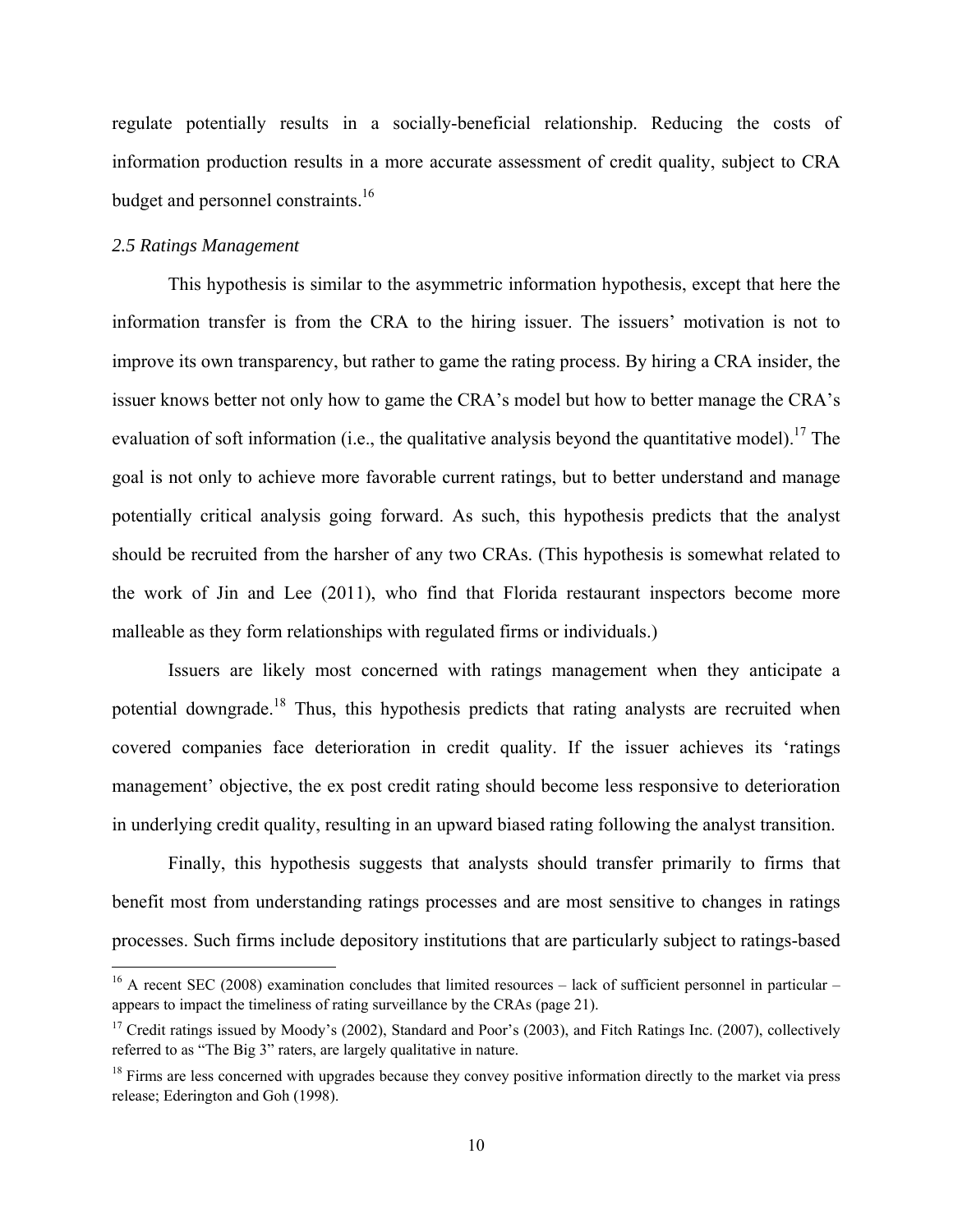regulations; see He, Qian, Strahan (2012). Other candidates are financial institutions heavily involved in the structured financial products markets. An SEC (2008, page 14) examination documents the common CRA practice of over-riding model outputs regarding loss expectations of structured finance products. The value in understanding (and potentially influencing) these out-of-model adjustments increases in issuers' structured finance market share; see He, et al. (2012). Griffin and Tang (2012) report that for CDOs in particular, this subjective ratings process typically favors CDO issuers resulting in AAA tranche sizes 12.1% larger than implied by the CRA model.

## *2.6 Testing the Hypotheses*

For each covered company (hiring a credit rating analyst), we first compare the rating given by the CRA employing the transitioning analyst to a benchmark CRA over event time. We employ Moody's (S&P) as the benchmark agency for transitioning S&P and Fitch (Moody's) analysts. However, because credit ratings definitions and policies differ across agencies, disagreement does not necessarily imply inflation.<sup>19</sup> Thus, we identify ratings inflation as a difference (in event time) in difference (between rating agencies). We perform falsification tests using hypothetical transition dates to issuers that did not hire credit rating analyst in our sample period and, separately, the redacted sample of non-transitioning analysts. We repeat the analysis using a market-based benchmark of rating quality. Specifically, we examine the difference (in event time) in the correlation between the transitioning analysts' ratings and the EDF estimated using a KMV model (detailed in Appendix B). We design these tests to evaluate our primary revolving doors hypothesis pertaining to credit analysts' incentives.

We perform a series of additional tests in order to test the predictions of the secondary hypotheses pertaining to the motivation of the covered companies. We examine whether the

<sup>&</sup>lt;sup>19</sup> S&P's ratings are intended to reflect relative differences in default probability (S&P, 2011) and Moody's ratings are intended to reflect expected losses (Moody's, 2002). Moody's ratings may be less sensitive to macroeconomic stressors as they explicitly intend to 'rate through the cycle' (Moody's, 2002).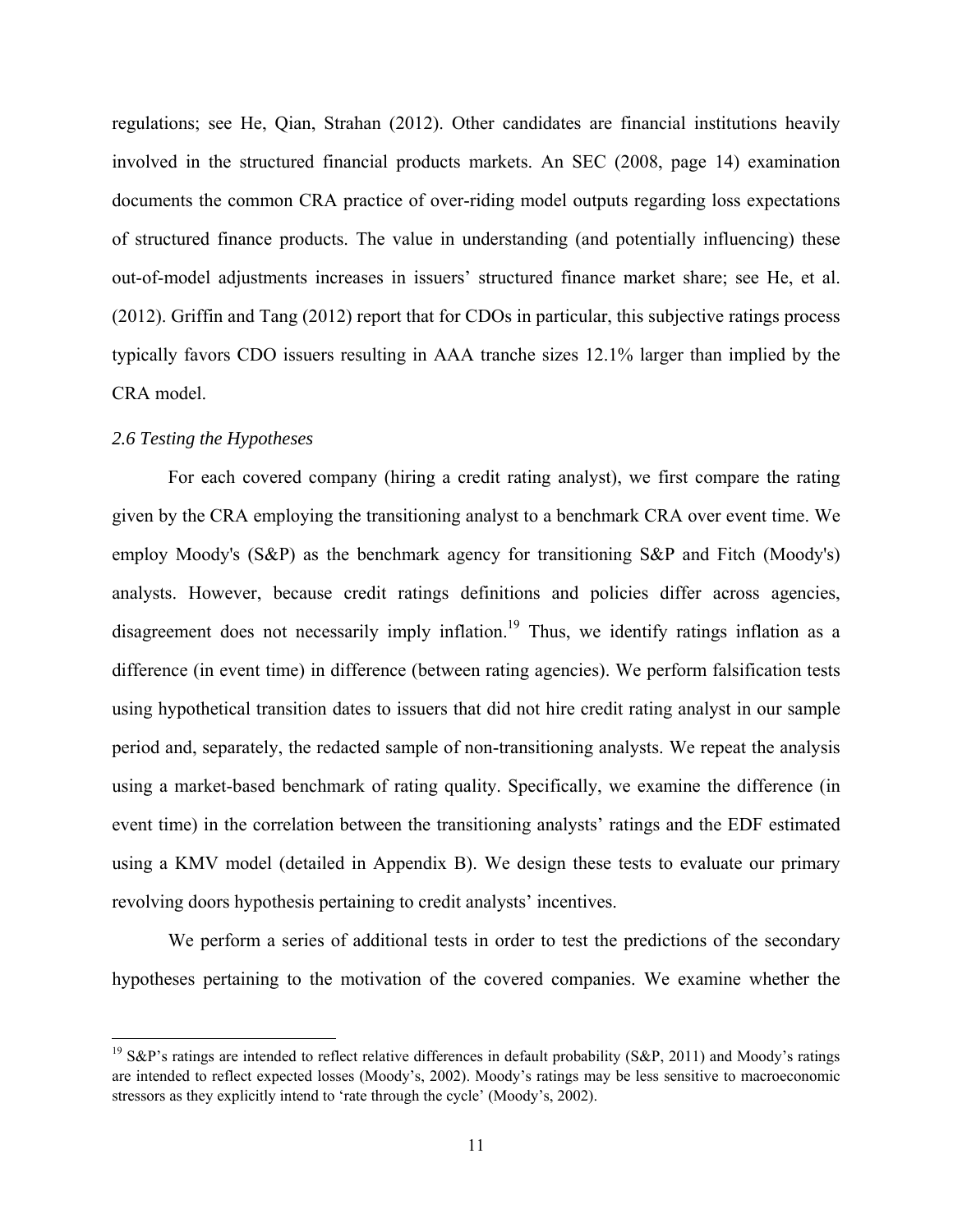rating analyst is recruited from the (ex ante) harsher CRA. We examine the industrial composition of the covered companies along with proxies of their opacity.<sup>20</sup> We examine the timing of the analyst transfer with respect to new debt issues, watch list provisions, and changes in the covered companies' credit risk (as given by the KMV model). We examine the ratings volatility in event time. We examine the information content of ratings following the analyst departure. And, finally, we consider covered companies' status as depository institutions, their market share in derivatives trading, and their exposure to CDO markets as proxies for their relative sensitivity to the rating process.

#### **3. Sample Selection and Data Collection**

#### *3.1 Employee Transitions*

Section 15E(h)(5) of the Securities Exchange Act of 1934, as amended by Dodd-Frank, requires NRSROs to report to the SEC cases (retroactively to 2005 and ongoing) where former employees obtain employment with a covered company that was rated within the 12-month period prior to her subsequent employment with the covered company if she:

- (i) was a senior officer of the NRSRO;
- (ii) participated in determining credit ratings for the covered company;
- (iii) supervised an employee that participated in determining the credit ratings.<sup>21</sup>

We compile these employment transition reports (ETRs) in January 2012 from the Big 3 CRAs to form our sample of covered companies. We obtain data for 114 transitioning credit rating analysts and hypothesize a bias regarding the ratings of their future employers. Although not part of our primary sample, we employ the redacted sample of 46 Moody's analysts that were not

<sup>&</sup>lt;sup>20</sup> Issuer opacity is a necessary condition of the asymmetric information hypothesis which predicts that issuers of good type have an incentive to mitigate opacity.

 $21$  The statute became self-executing when Dodd Frank became law on July 17, 2010. Current ETR data are available from the SEC. Section 932 of Dodd Frank also requires a "Look-Back Review" of former NRSRO employees who were subsequently employed – within one year – by an entity subject to ratings determined in part by the transitioning employee. If the NRSRO determines that conflicts of interest influenced the rating, the NRSRO is required to place the rating on a watch list and explain the conflict. Unfortunately, results of these reviews are not publicly disclosed. See http://www.sec.gov/news/press/2011/2011-113.htm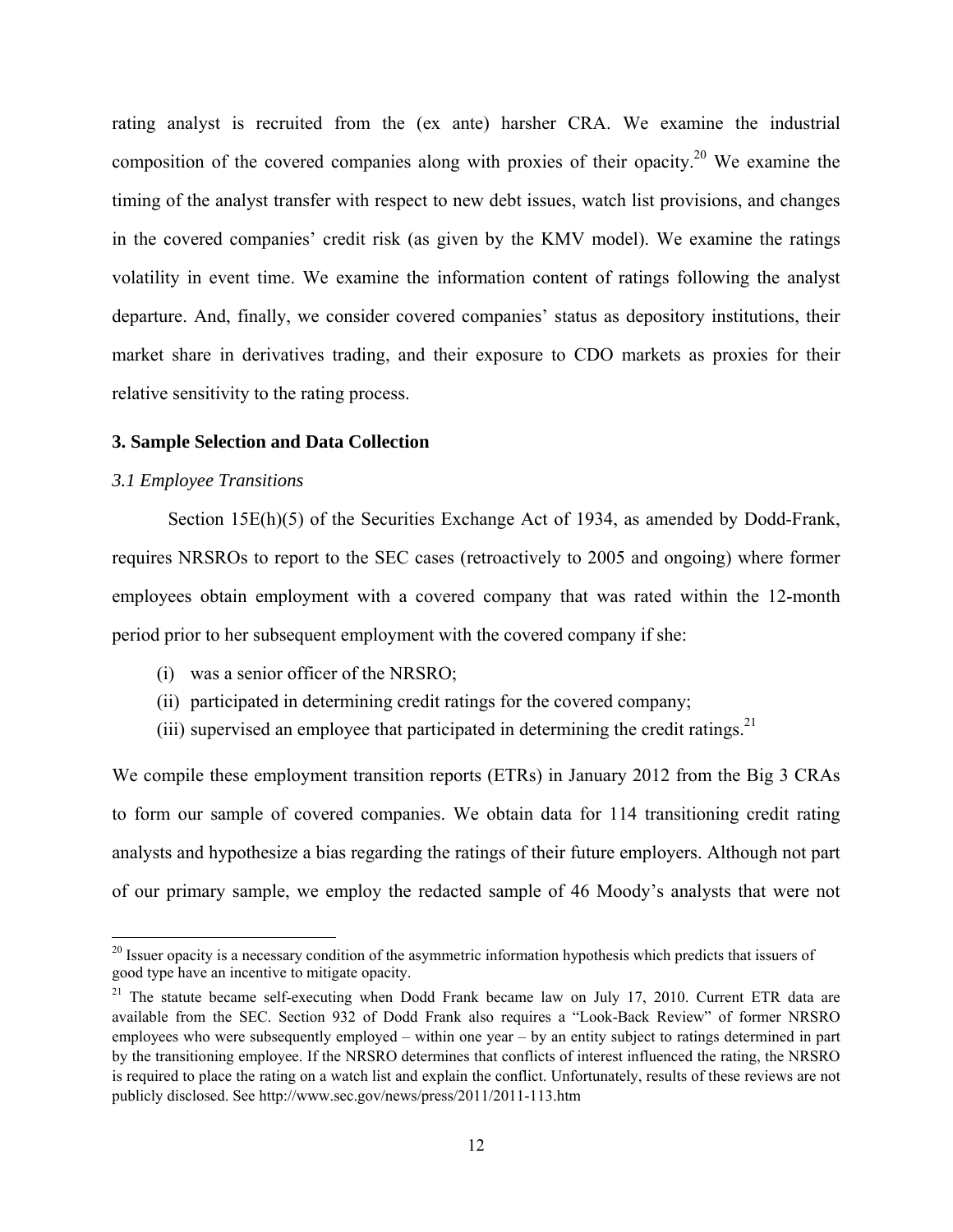responsible for rating their future employer in additional tests. Figure 1 plots the total reported employee transitions by the Big 3 rating agencies through 2011.

# [Insert Figure 1 here.]

We have no evidence of non-compliance, but the completeness of the disclosure varies by rater – apparently due to differing initial interpretations of the statute and differing pre-Dodd-Frank internal controls. For example, although the statue requires disclosure of transfers back to 2005, neither Moody's nor S&P disclose any employee transitions prior to 2010. It is possible that there were no employee transitions from Moody's and S&P between July 2005 and July 2010. It seems more likely that these raters' internal controls did not track employee transitions as early as Fitch (which reports transitions back to January of 2006.)

An additional source of difference in disclosure completeness stems from differences in NRSRO interpretation of the statute. Moody's initially disclosed the transitions of any analyst to any firm rated by Moody's, irrespective of whether the analyst was involved in the rating process of the covered firm. This interpretation resulted in over-reporting by Moody's that was revised in February and March 2012. Initially, the sample contained far more analyst transitions from Moody's (82 analysts) relative to S&P (25 analysts) and Fitch (40 analysts).<sup>22</sup> The updated list is more balanced, but Moody's analysts remain most heavily recruited (52 analysts). The inadvertent bonus disclosure of Moody's analysts affords us an additional source of comparison.

#### *3.2 Credit Rating Histories*

 We obtain ratings histories for the Big 3 raters from Mergent Fixed Income Securities Database (FISD). Each of these CRAs issue ratings along a 21-point alphanumeric scale. Moody's scale ranges from most to least creditworthy: Aaa, Aa1, Aa2 Aa3, A1, A2, A3, Baa1, Baa2, Baa3, Ba1, Ba2, Ba3, B1, B2, B3, Caa1, Caa2, Caa3, Ca, and C. The scale employed by S&P and Fitch ranges as follows: AAA, AA+, AA, AA-, A+, A, A-, BBB+, BBB, BBB-, BB+,

 $22$  According to the WSJ (2011) these numbers reflect 7.5% of 1,088 Moody's analysts, 3.4% of 712 Fitch analysts and 2.1% of 1,109 S&P analysts.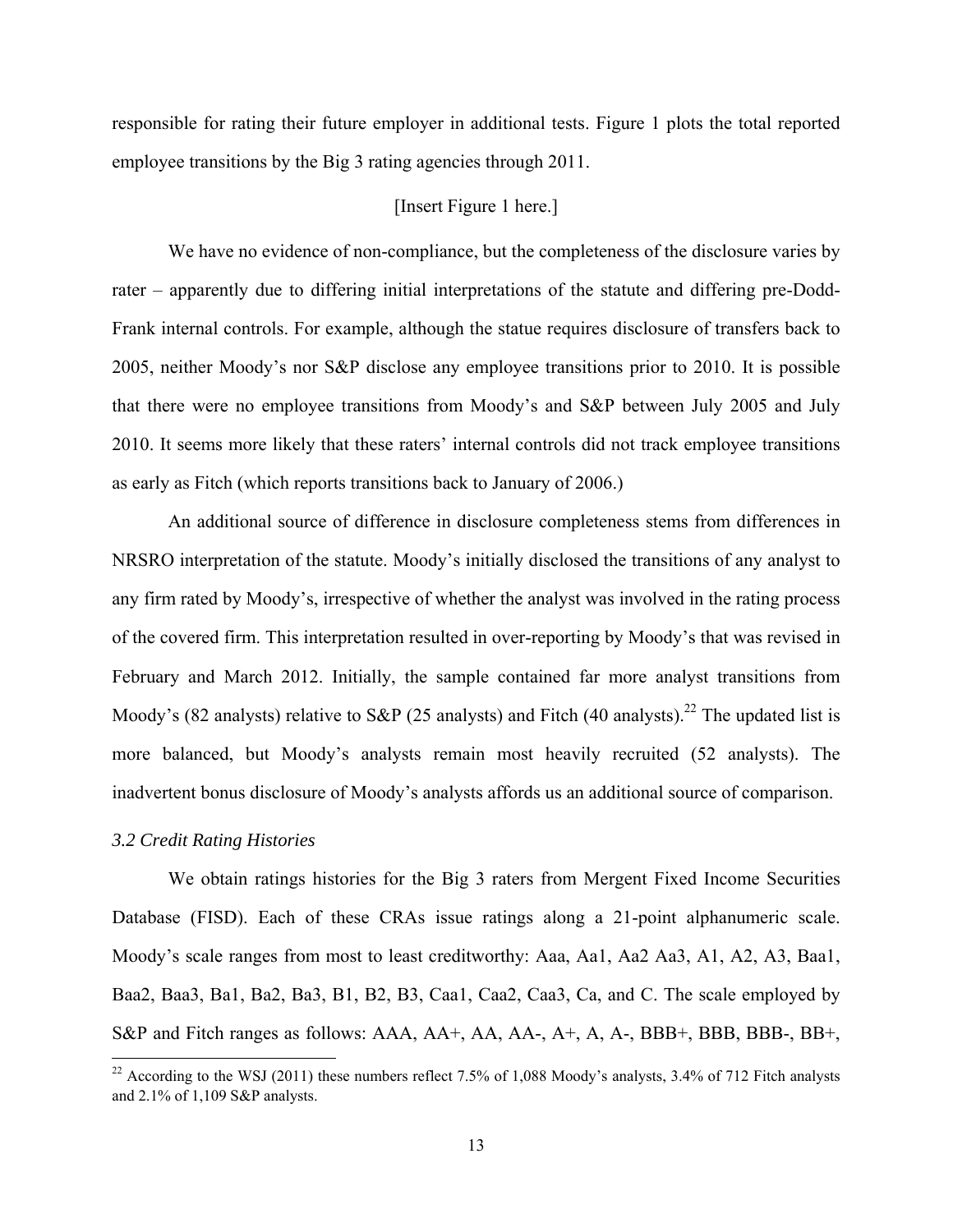BB, BB-, B+, B, B-, CCC+, CCC, CCC-, CC+, CC, C, and D. Credit ratings equal to Baa3 (BBB-) or higher are considered "investment grade" and obligations with ratings equal to Ba1 (BB+) or lower as "speculative grade." Appendix Table A.1 reports the numerical conversion of these ratings employed in our analysis. Our numeric ratings are decreasing in credit quality such that  $Aaa = AAA = 1$ . Hence, a higher numeric value indicates higher credit risk.

#### *3.3 Salary Survey Data*

Underlying both the talent transfer hypothesis of Bar-Isaac and Shapiro (2011) and the revolving door hypothesis is the assumption that credit rating analysts make more money after their transition. Our data do not contain salaries. Thus, we tabulate unscientific survey data compiled by Glassdoor.com from Moody's and Goldman Sachs as representative firms in Appendix Table A.2. Our transition data do not specify titles or positions the former credit rating analysts take in the banks that hire them. Assuming rational career development on the part of the transitioning analysts, one might rule out job categories at Goldman Sachs with average salaries below the average analyst's compensation at Moody's. Either way, the upside potential at Goldman Sachs appears higher than that expected at Moody's.<sup>23</sup> Anonymous, self-reported survey data are not verifiable, but these estimates reflect the more lucrative career paths assumed by Bar-Isaac and Shapiro and the authors of the Dodd-Frank legislation.

#### *3.4 Underwriters, Analysts, Yields, and Financial Data*

We collect CDO underwriting information from the ABS database managed by J.P. Morgan's Asset-Backed Alert. We manually merge our sample of covered companies with the ABS database, by name. We obtain lead underwriters for corporate bond issues and bond yields from Mergent FISD. We obtain analyst coverage from I/B/E/S. We obtain stock price and accounting data from CRSP and Compustat, respectively. Finally, we obtain data on derivatives

<sup>&</sup>lt;sup>23</sup> These survey data do not contain salary information above Vice President level at Moody's or Goldman Sachs.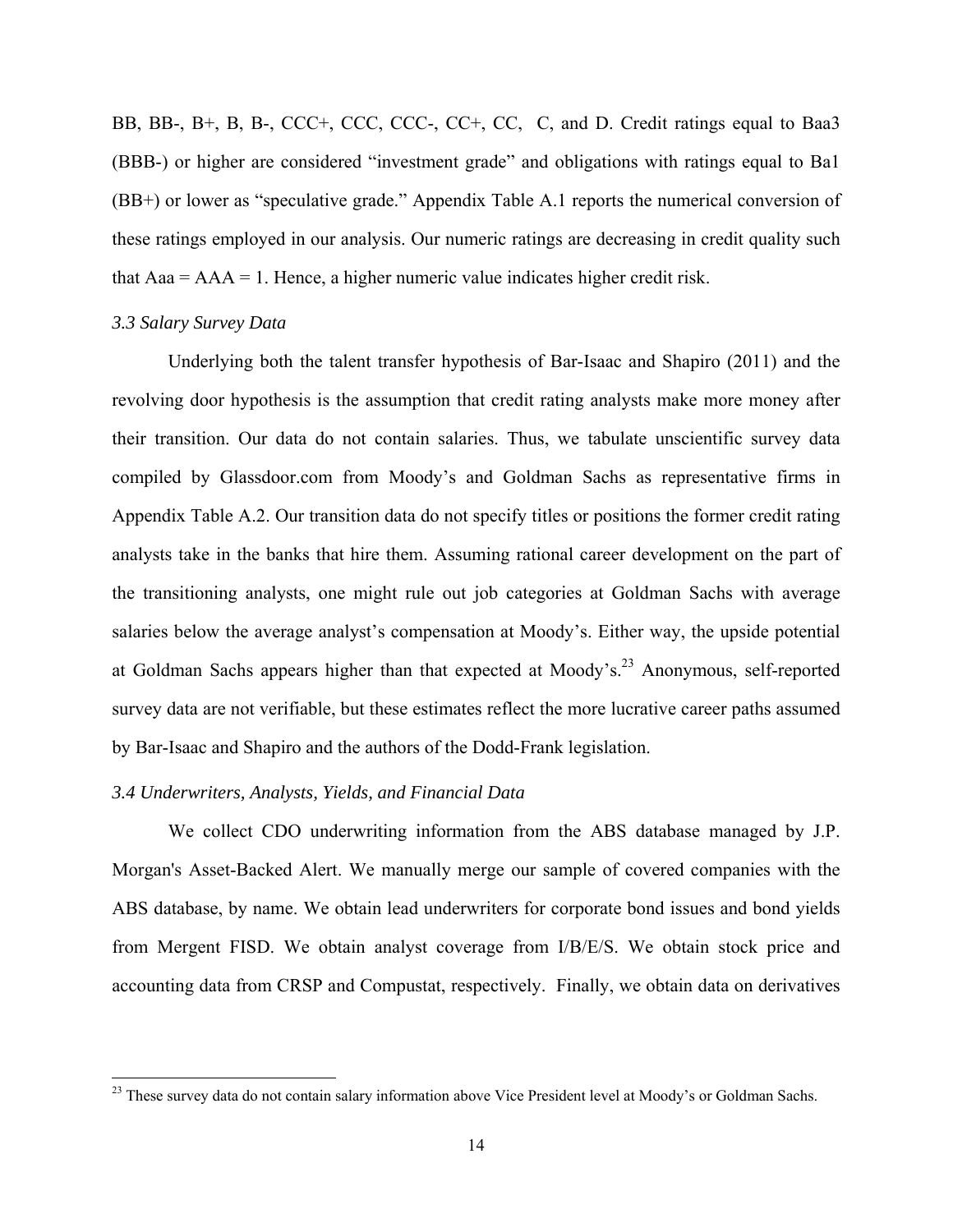underwriting activities from the *Quarterly Report on Bank Trading and Derivatives Activities* from the Comptroller of the Currency Administrator of National Banks.

## **4. Empirical Results**

#### *4.1 Descriptive Statistics*

Table 1 reports the transitions of 160 credit rating analysts from Big 3 raters (Moody's, S&P, and Fitch) according to reported separation dates by sample quarter (Panel A) and classifies the covered companies hiring 169 total NRSRO analysts by type (Panel B). Panel A separates Moody's disclosure into transitioning and non- transitioning analysts. Like Figure 1, this panel indicates that of the Big 3, only Fitch disclosed employee transitions prior to the 3rd quarter of 2010.

# [Insert Table 1 here.]

Panel B classifies covered companies as Banks or Brokers, Asset Managers, Insurers, or 'Others' including information intermediaries (Morningstar and Thomson Reuters), a Canadian pension plan, multiple energy companies and consulting firms, public issuers, and industrials such as Alpina and Samsung. The complete sample (including the bonus reporting of nontransitioning analysts by Moody's removed from the public disclosure in February and March 2012) indicates an over-representation of financial institutions among the covered companies hiring rating analysts. Several banks hire multiple analysts: Deutsche Bank hires nine (9) analysts between May 2010 and September 2011; Credit Suisse hires seven (7); Barclays and UBS each hire six (6); and Citigroup, Bank of Tokyo, and Morgan Stanley each hire five (5) analysts. The talent transfer hypothesis predicts this clustering of covered companies in the financial sector, assuming the skill set required for credit analysis is more readily employed by banks than industrial firms. To the extent that financial institutions are more opaque than industrials, as argued by Morgan (2002), this clustering is also consistent with the prediction of the asymmetric information hypothesis.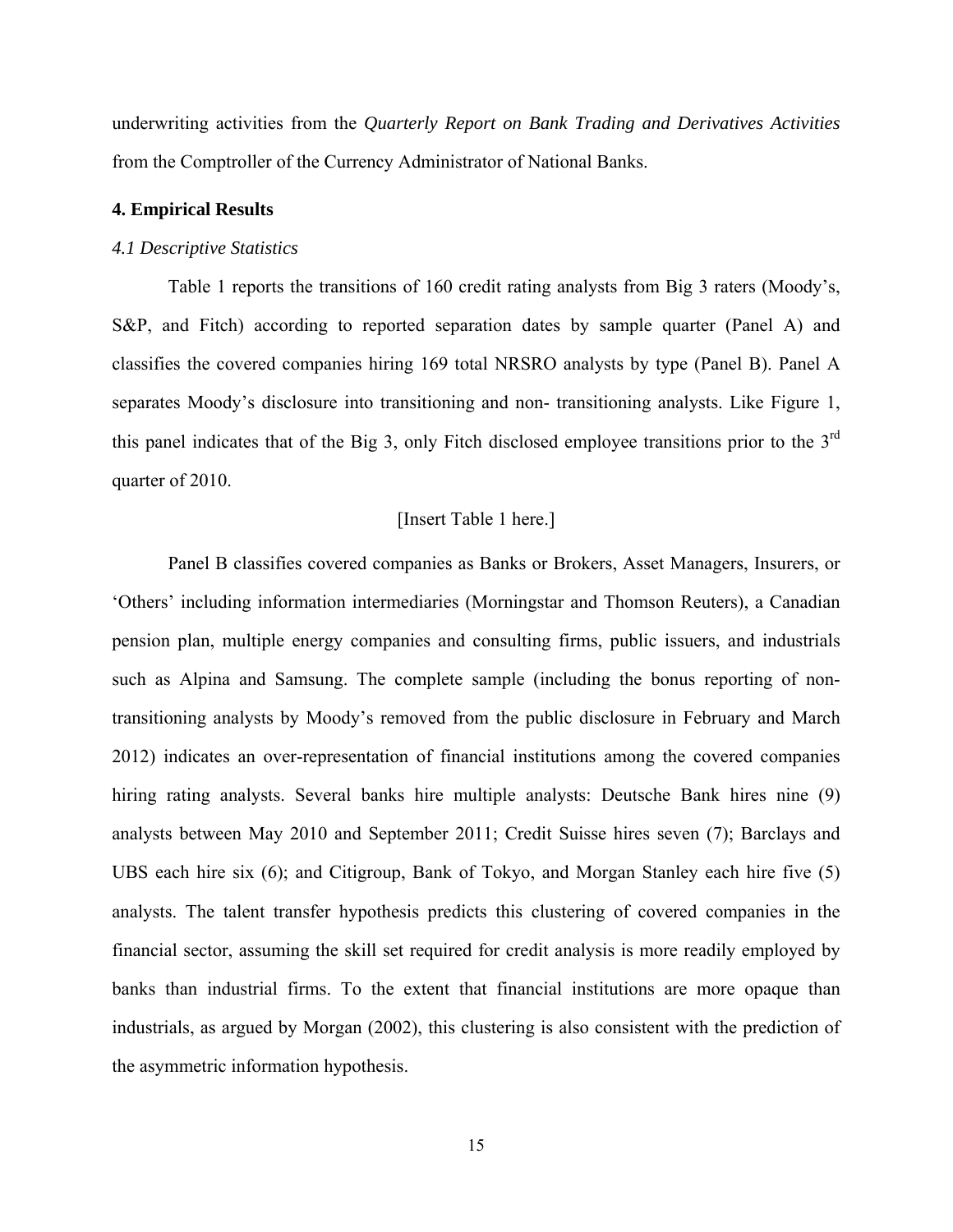Table 2 Panel A reports summary statistics for rating levels from each CRA. Because numeric ratings are decreasing in credit quality (increasing in credit risk) a smaller number indicates that the rater listed first is more favorable to the issuer. Row (1) employs the sample of bond issues for which Moody's analysts transition to the issuers they rate. Row (2) employs the sample of bond issues for which S&P analysts transition to the issuers they rate. Row (3) employs the sample of bond issues for which Fitch analysts transition to the issuers they rate. We evaluate ratings on quarterly basis in the period from 12 quarters before each analyst's separation date to four quarters after the separation date. The last column reports differences between the mean of ratings from S&P and Moody's, and from Fitch and S&P, respectively. These differences are significant at 1% and we conclude that Fitch's ratings are, on average, most favorable to issuers and Moody's are least favorable.

# [Insert Table 2 here.]

This descriptive table does not test any hypothesis. The event time period includes a full year after the separation date and the sample includes observations for which covered companies also hire analysts from benchmark rating agencies (i.e., hires from both Moody's and S&P). Table 2 conveys average differences (before and after the analyst separates) suggesting differences in CRAs more generally. Because CRAs have different ratings philosophies and technologies, we should not expect zero unconditional divergence of opinions. Moreover, our sample of covered companies is dominated by financial institutions (see Table 1) which exhibit greater disagreement in ratings than industrials; see Morgan (2002). In order to examine ratings by transitioning analysts, we exclude covered companies that hire analysts from multiple sample CRAs from later analyses.

 The split ratings (disagreement among the CRAs) in our sample appear comparable to the broader sample studied by Bongaerts, et al. (2012). These authors report that Moody's and S&P disagree in 33% of issues rated by both and that the average dispersion between these two raters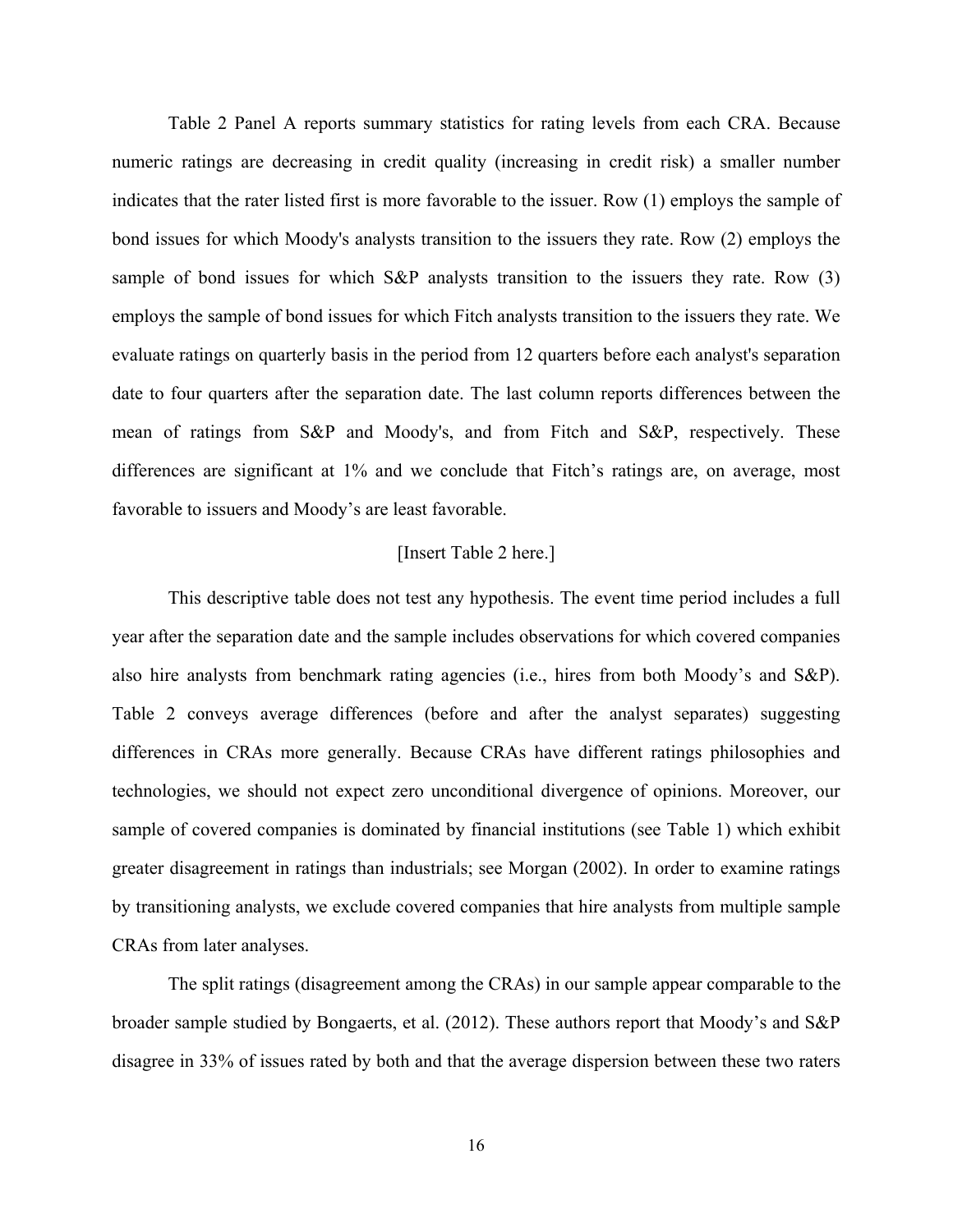is 0.42 notches. Our finding that Fitch's ratings are generally most favorable to issuers is also consistent with their evidence.

Panel B of Table 2 provides summary statistics for three simple proxies for the opacity of our covered companies compared to a control group of issuers. The most obvious proxy for information asymmetry is whether a firm is public or private. Similarly, prior researchers conclude that larger firms are more transparent (Vermaelen, 1981; Diamond and Verrecchia, 1991; and Lang and Lundholm, 1996). Finally, Ederington and Goh (1998) find that equity analysts' recommendations Granger cause CRA rating changes, thereby revealing information regarding firms' credit quality. Hence, firms covered by more analysts should be more transparent. Our sample of covered companies has a higher percentage of public firms (significant at 1%). Of the public firms, the covered companies are larger (significant at 1%) and have greater analyst following (significant at 10%). These simple measures are inconsistent with the prediction of the asymmetric information hypothesis that covered companies should be more opaque.

# *4.2 Non-Transferring Rating Analysts as Benchmarks*

 In order to ensure a clean benchmark, we discard observations for which the covered company also hired an analyst from the benchmark CRA in analyses starting with Table 3. We report the average rating difference between the agency with a transitioning analyst and its benchmark agency without an identified transitioning analyst in Table 3 column 3. Because raw rating differences are contaminated by calendar year effects, we adjust the rating difference by subtracting the average rating differences in the same calendar year for all rated issues in our sample.<sup>24</sup> Differences are reported by quarter-to-separation starting from eight quarters prior to analysts' separation dates.

# [Insert Table 3 here.]

 $24$  Our results and interpretations are robust to raw rating differences without adjusting for calendar year effects.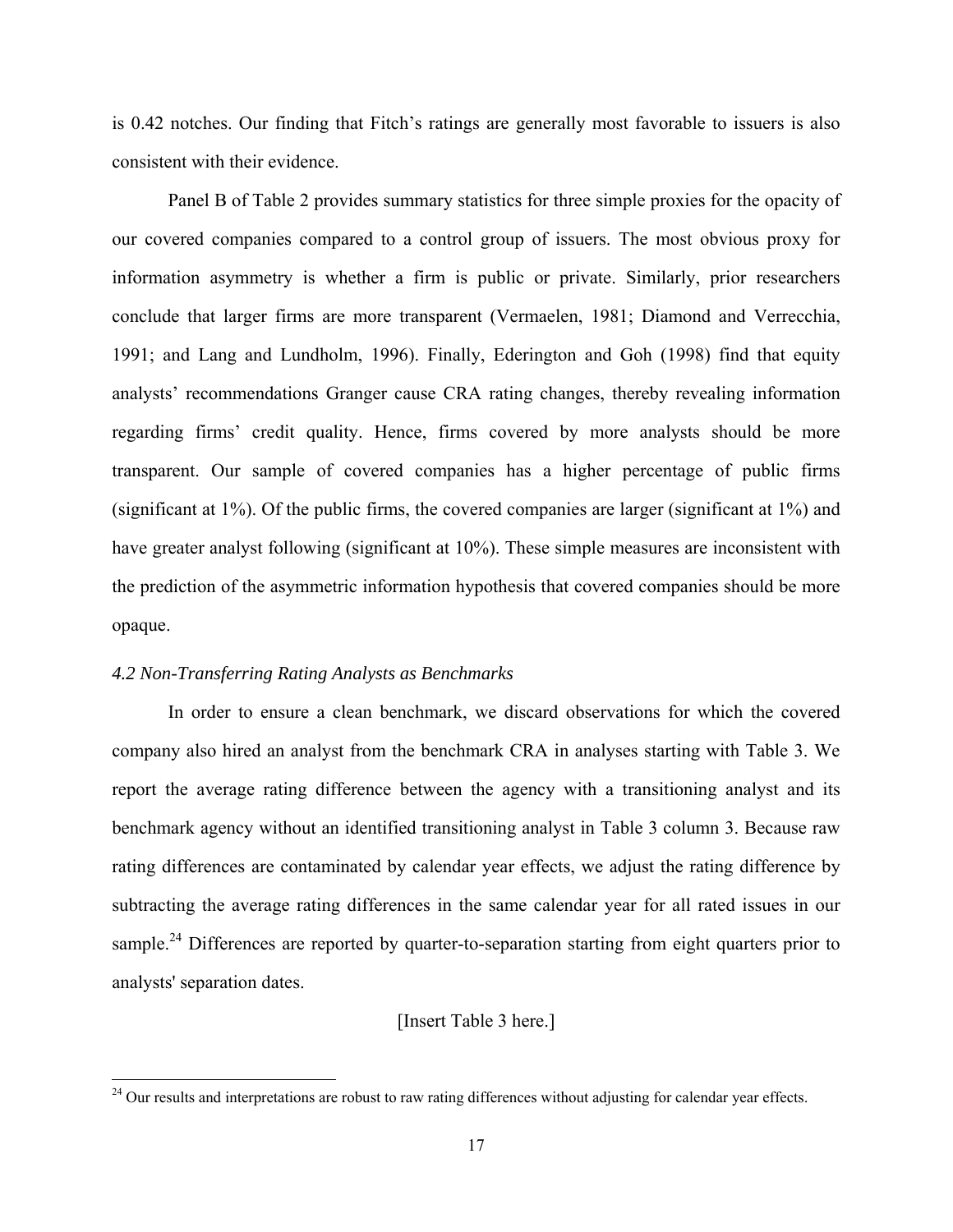Table 3 illustrates the basic evidence of the conflict of interest surrounding analysts' career transition to covered companies. Because numeric ratings are decreasing in indicated credit quality (increasing in indicted credit risk), the significantly positive average difference between transitioning and benchmark analysts observed in Q-8 through Q-6 indicates that subsequently hired analysts award harsher ratings in this early time period. However, this difference reverses in the period leading up to the analyst separation, starting with  $Q_5$ . By  $Q_2$ , the CRA with the transitioning analyst awards a significantly more favorable rating compared to the benchmark CRA. By the third quarter following the analyst transition, this originally harsh CRA is again significantly harsher than the benchmark, but less so than in the earliest period prior to the conflict. We plot these differences in Figure 2 in order to demonstrate the basic Ushape.

#### [Insert Figure 2 here.]

These differences in average ratings between CRAs in Table 3 reflect differences in CRA rating philosophy and technology as noted above, as well as any causes or effects of the analysts' transitions. We thus include rating agency fixed effects in regression models to control for these differences. We examine the time trend of rating differences between transitioning and benchmark analysts starting with the following model.

Rating Difference<sub>i,t</sub> = 
$$
\alpha + (\beta_{1-12})
$$
 Quarterly<sub>t</sub> + fixed effects +  $\epsilon$  (1)

The dependent variable in model (1) is the numerical difference in ratings of bond i in quarter t between the transitioning and benchmark analysts. Independent variables are indicators for event time quarter, from eight quarters prior  $(Q_8)$  through four quarters following  $(Q_{+4})$  each analyst's separation date. The event quarter when an analyst separated (i.e.,  $Q_0$ ) is omitted as the baseline. Issue Fixed Effects are indicator variables for bond issues. Year Fixed Effects are indicator variables for calendar years. Rating Agency Fixed Effects are indicator variables for analysts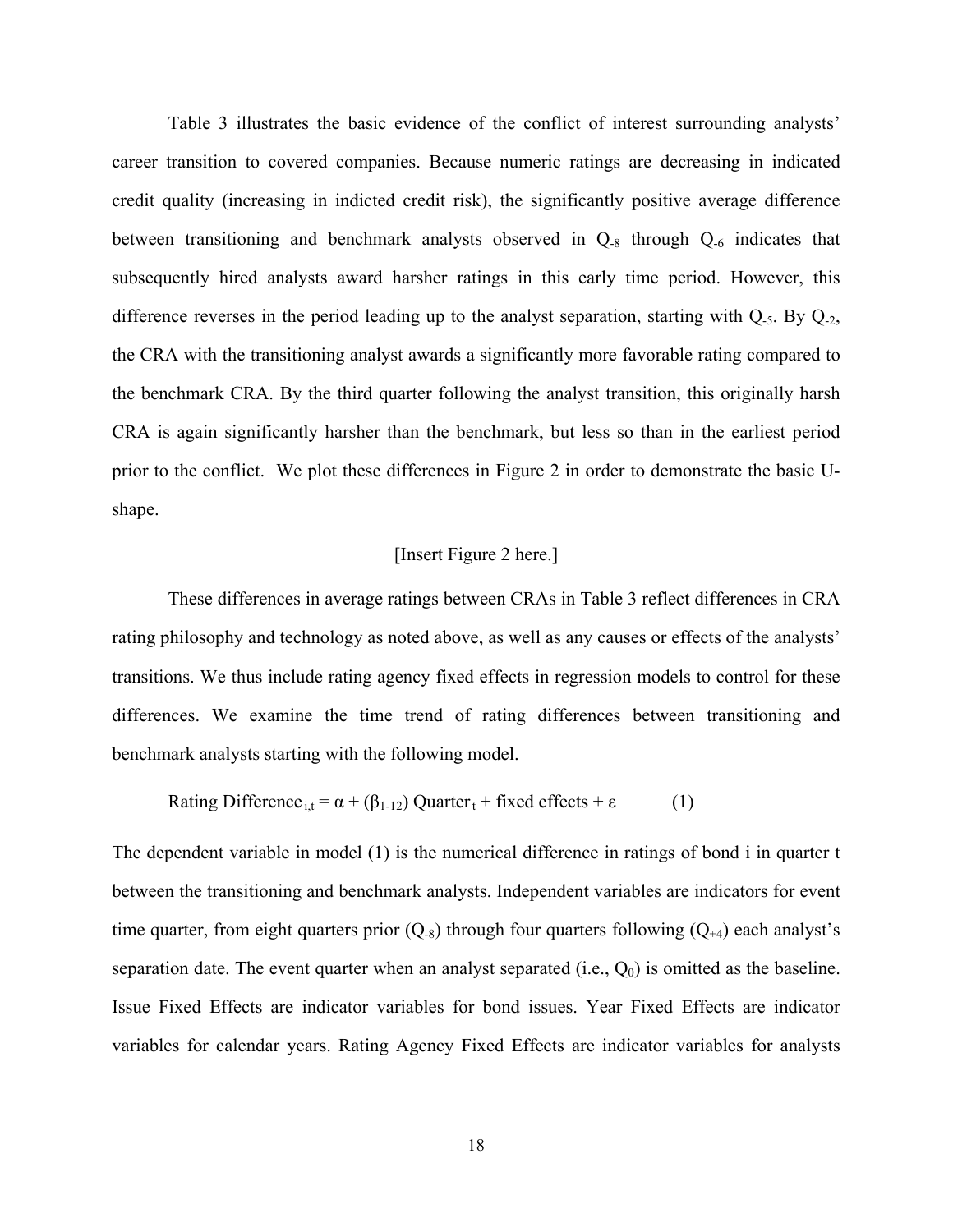departing S&P, Moody's, or Fitch. Standard errors are clustered at the issuer level.<sup>25</sup> Plots of beta coefficients resemble the U-Shape in Figure 2. Coefficients for differences in quarters Q-3, Q-2, and Q-1 are significantly negative (at 5%, 5%, and 10%, respectively) suggesting a more issuer-friendly rating by the transitioning analysts, controlling for CRA fixed effects. This result is predicted by the revolving door hypothesis.

We compress the time series in Table 4 regression models and test the differences between the transitioning analysts and benchmark ratings, over three distinct time periods spanning 12 quarters prior to four (4) quarters following the analysts' separation date. Based on results from Figure 2 and Table 3, we identify the five quarters preceding the analyst separation date as the "transition period".<sup>26</sup>



In Table 4, the transition period is compared to the subsequent (post-transition) period in model (2) and compared to the prior (pre-transition) period in model (3). Time period indicators in Table 4 are as follows:

Transition =1 if  $[-5, 0]$  and =0 if  $(0, +4]$ Pre-Transition =1 if  $[-12, -5)$  and =0 if  $[-5, 0]$ 

We delete bonds issues whose observations are from only one of the three periods (pre-, post-, or transition), since they don't generate variation in our independent variable in our following issue-

<sup>&</sup>lt;sup>25</sup> Alternatively, we cluster standard errors at the issue level. We report results throughout based on the more conservative (least significant) standard error clustering at the issuer level. We revisit our baseline models in a robustness section of the paper employing the aggregate issuer-level rating in lieu of issue-level bond ratings.

<sup>&</sup>lt;sup>26</sup> We obtain qualitatively similar results defining the transition period as six quarters preceding the separation date.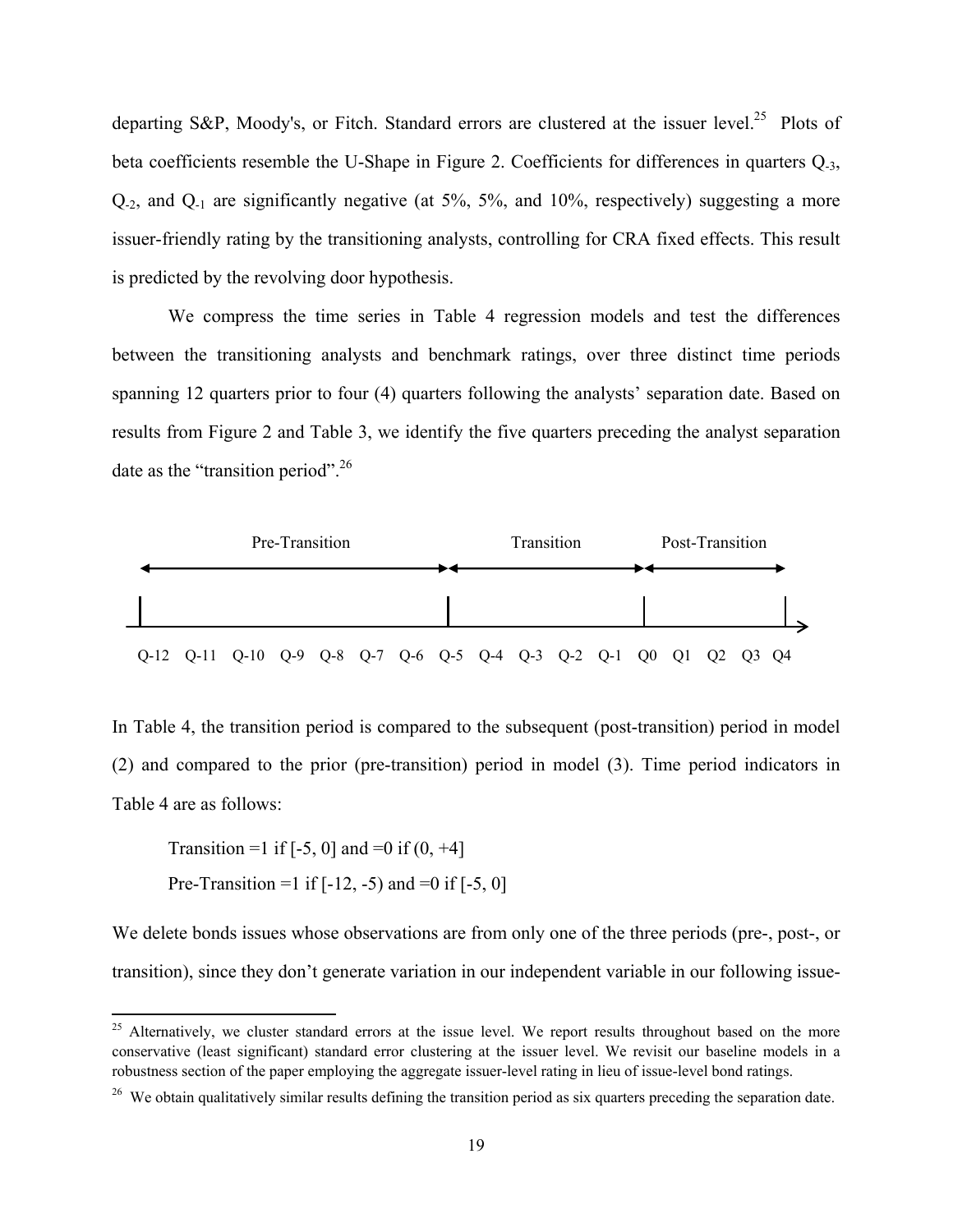fixed effects analyses. (Including these observations generates nearly identical results.) The dependent variable in both models is the numerical difference (between transitioning and benchmark analysts) in ratings of bond i in quarter t. We employ Issue, Year, and Rating Agency fixed effects in both models in an OLS specification.<sup>27</sup>

Rating Difference<sub>i,t</sub> = 
$$
\alpha + \beta_1
$$
 Pre-Transformation + fixed effects +  $\varepsilon$ 

\n(2)

\nRating Difference<sub>i,t</sub> =  $\alpha + \beta_1$  Transition + fixed effects +  $\varepsilon$ 

\n(3)

Because numeric ratings are decreasing in credit quality (increasing in credit risk), the significant coefficients in models (2) and (3) indicate that the relative ratings form a U-Shape. The CRA with the transitioning analyst is more favorable to the covered company in the transition period [- 5, 0] compared to either the prior period [-12, -5) or the period following her transition (0, +4]. This result is predicted by the revolving door hypothesis.<sup>28</sup>

# [Insert Table 4 here.]

We estimate the potential economic significance of the 0.22 notch difference (in the biased rating relative to its benchmark) between the pre-transition and transition time periods observed in Table 4 model (2) as follows. The bonds in our sample are rated A1, on average. Of the A1 rated bonds issued between 2007 and 2011 (or test period), the average yield is 4.82%. The average yield for Aa3 rated bonds (one notch higher than A1) in this period is 5.46%; a 64 basis point difference between A1 and Aa3. Assuming linearity, an average 0.22-notch increase indicates an average 14 basis-point difference in the cost of capital. The average face value of bonds issued in our test period is \$134 million, so this rating inflation amounts to \$187,600 for

<sup>&</sup>lt;sup>27</sup> The ordered logit model is not robust to fixed effects and can accordingly generate biased coefficients and standard errors due to the incidental parameter problem. For this reason, we employ the OLS specification following Becker and Milbourn (2011), Baghai, Servaes, and Tamayo (2012), and Jiang, Stanford, and Xie (2011).

<sup>&</sup>lt;sup>28</sup> We report the within-issue R squared to capture the explanatory power of our independent variable within each bond issue. Alternatively, we place bond issue indicator variables in the regression and obtain an R squared that takes into account of the indicators. In that case, we obtain a higher R2 (approximately 80%-90%). This is consistent with Becker and Milbourn (2011) since the indicator variables capture over 70% variation of bond issue ratings.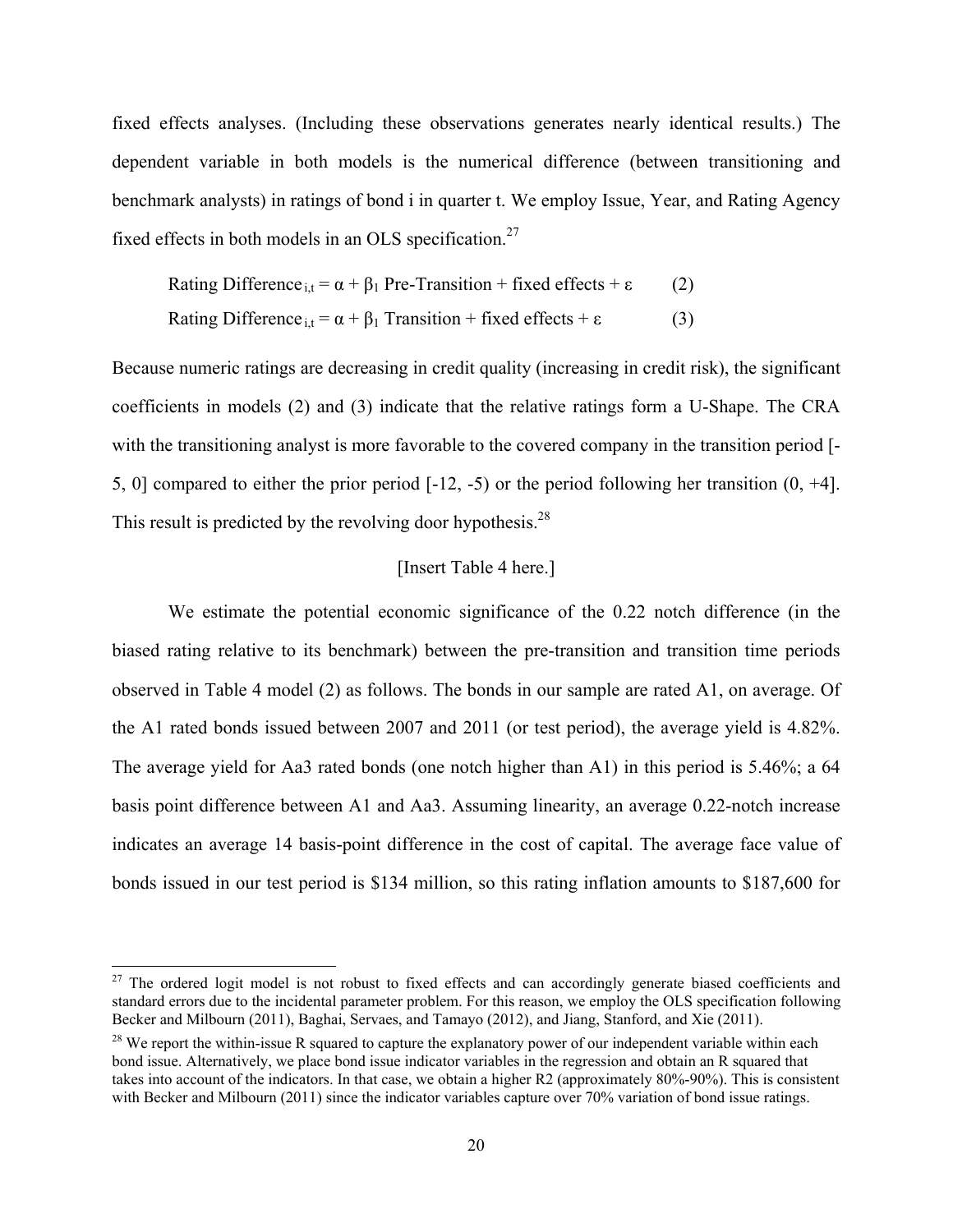an average bond. In our sample, the average issuer has 156 bonds outstanding (at the parent company level) during 2007 and 2011, suggesting a \$29.3 million effect.

In our first falsification test, we consider separately the sample of non-conflicted analyst transfers initially disclosed by Moody's in models in the latter columns of Table 4. Because Moody's is the only rating agency to disclose non-conflicted transfers, we omit CRA fixed effects for these latter specifications. The insignificance of the explanatory variables in the subsample of non-conflicted Moody's analyst transitions indicates the results in models (2) and (3) are unique to the sample with transitioning analysts.

The following additional falsification tests are un-tabulated. We re-employ fixed-effect OLS models (2) and (3) in order to examine changes in rating differences around hypothetical separation dates for a control group of issuers that did not hire ratings analysts at any point during our sample period. Specifically, for each observation of a CRA with a transitioning analyst, we select an alternative issuer rated by this CRA (that did not hire a ratings analyst) and compare its ratings from this CRA to its ratings from the benchmark CRA. We consider hypothetical separation dates in every quarter from 2010 Quarter 1 to 2011 Quarter 4 and cannot replicate the significant results obtained in Table 4. The insignificance of these hypothetical Transition and Pre-Transition time periods indicate that the significant results in Table 4 are unique to transitioning analysts.

# *4.3 An Alternative (KMV) Benchmark*

As an alternative gauge of ratings accuracy, we employ a distance-to-default model based on Merton/KMV as a measure of ratings' information content. We describe in Appendix B a standard estimation procedure for the Expected Default Frequency (EDF). A higher EDF value indicates a higher default probability and lower credit quality for the firm. Since EDF reflects the market's assessment of firms' credit quality, this measure circumvents the potential problem of non-comparable CRA benchmarks employed in our primary results reported in Section 4.2. With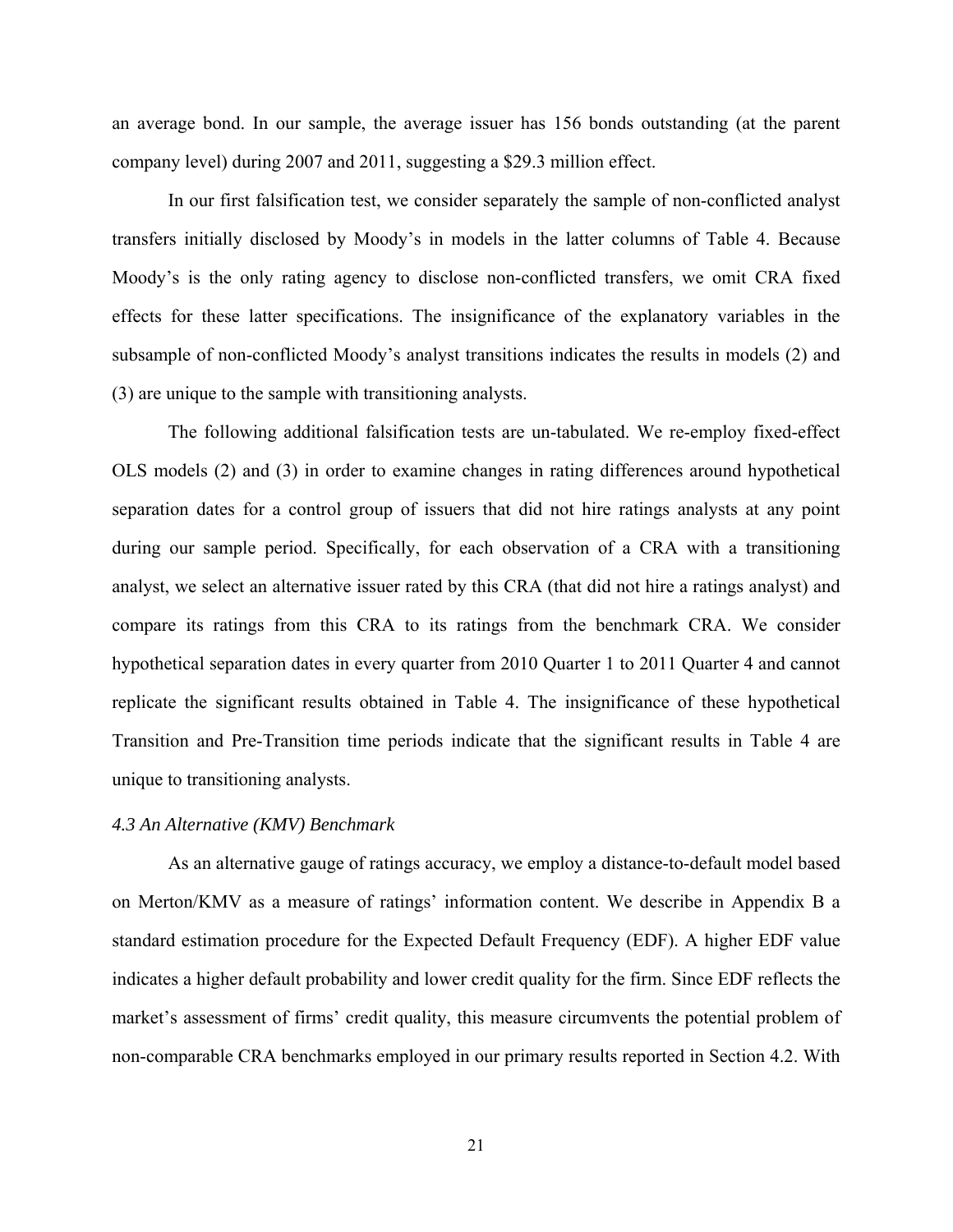this alternative benchmark, we infer that credit ratings are more informative the greater their correlation with the market-based EDF.

Because our sample period (2010-2012) follows the financial crisis, during which EDFs were especially high among financial institutions, we consider both raw and 'idiosyncratic' EDF. We define idiosyncratic EDF as the portion unexplained by the macroeconomic environment. In order to measure this variable, we first regress EDF on indicator variables for calendar years 2008 – 2012 (i.e. year dummies) in an issue-fixed effect setting to predict EDF attributable to macroeconomic conditions. Idiosyncratic EDF is the difference between the observed EDF and that predicted by the time dummy model. Because financial institutions were also downgraded during the crisis, we similarly measure idiosyncratic ratings as those unexplained by the time dummy model. This approach aims to take out the market-wide change in EDFs and ratings driven by the onset and offset of the subprime financial crisis.

We plot in Figure 3 the idiosyncratic EDF and credit rating for our sample of covered companies in event time. The sample consists of quarterly observations of ratings from CRAs with transitioning analysts from 12 quarters prior through four quarters following the analyst separation date. Several observations are worth noting. First, an average covered company experienced highly volatile idiosyncratic EDF in the Pre-Transition period [-12, -5), a period that overlaps the onset of financial crisis.29 Moreover, idiosyncratic ratings exhibit high co-movement with EDF during this Pre- Transition period.

In the Transition period  $[-5, 0]$ , the previously volatile EDF gives way to a steadily increasing idiosyncratic EDF. $30$  This deterioration in credit quality continues through the Post-Transition period  $(0, +4]$ .<sup>31</sup> More importantly, the idiosyncratic ratings no longer exhibit the co-

 $29$  The idiosyncratic EDF for covered companies ranges -0.05 to 0.15 during this Pre-Transition period, during which the raw EDF averages 68%.

 $30$  Although the idiosyncratic EDF is between -0.10 and 0 in the Transition period, the average raw EDF for these firms is 36% during this time period.

<sup>&</sup>lt;sup>31</sup> The raw EDF for covered companies averages 17% over this final (Post-Transition) time period. However, it increases significantly to 46% by the end of 2011.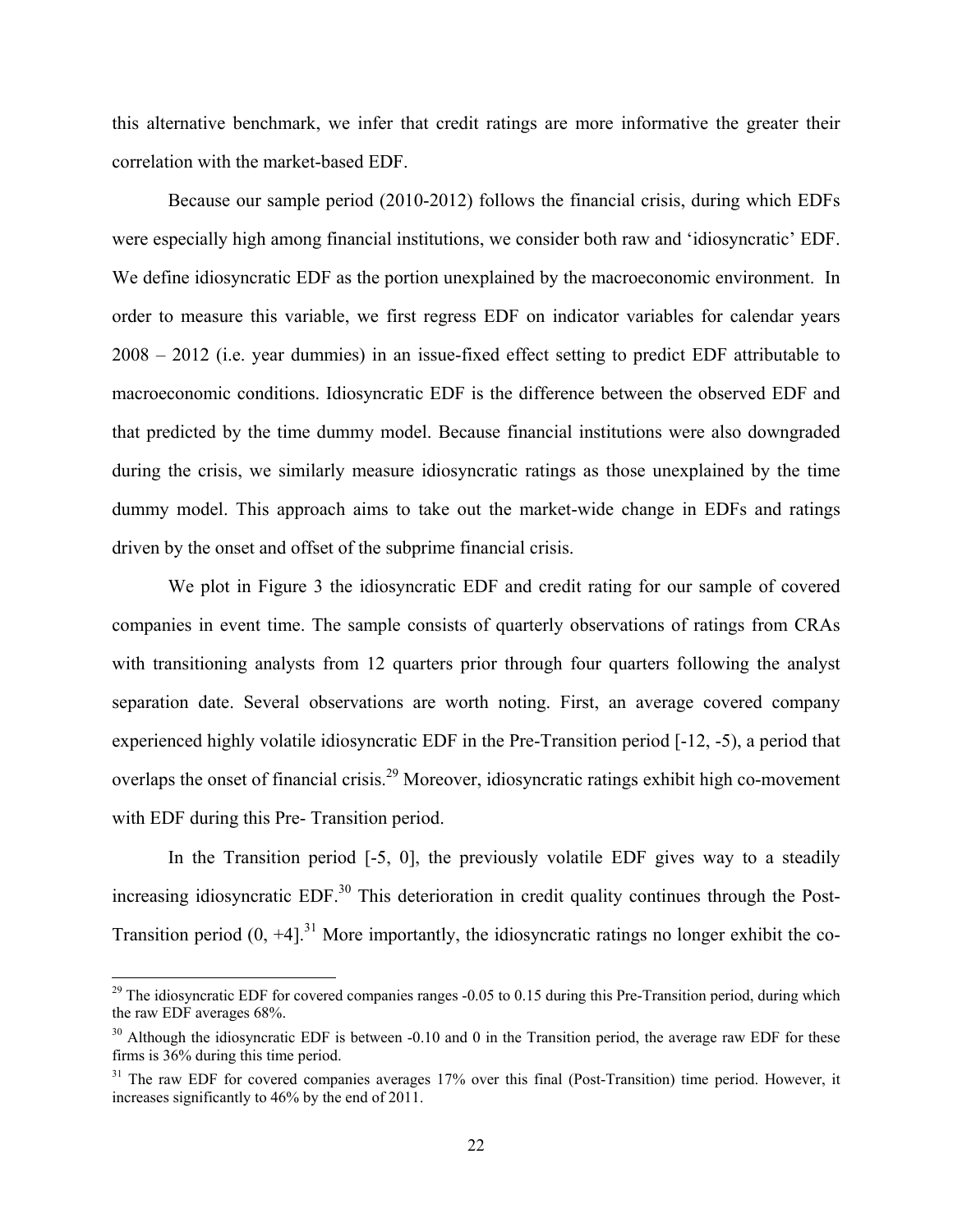movement observed in the earlier Pre-Transition period. Rather, ratings flatten out during the Transition period and remain unresponsive to these firms' declining credit quality through the Post-Transition period. The revolving door hypothesis predicts unresponsive ratings in the Transition period. Ratings unresponsive to deteriorating credit quality in the Post-Transition period are predicted only by the ratings management hypothesis.

# [Insert Figure 3 here.]

We test this interpretation of Figure 3 with a falsification test employing financial institutions that do not hire a credit rating analyst. Because there is no event, Figure 4 plots idiosyncratic EDF and credit rating of this control sample over calendar time quarterly from Year 2007 Quarter 1 through Year 2011 Quarter 4.

### [Insert Figure 4 here.]

As observed in Figure 3, the control group in Figure 4 exhibits both high volatility in idiosyncratic EDF and high co-movement in credit ratings during the financial crisis. However, different from that of covered companies in Figure 3, the credit risk of firms in the control group does not experience significant deterioration in credit quality following the crisis. Rather, the relatively flat EDF line indicates that these firms' risk profile remained stable from 2010. However, despite of the relative stability of EDF in the latter half of the time series, credit ratings in the control group remain volatile. Where ratings appear non-responsive to EDF in Figure 3, ratings appear over-responsive to changes in EDF in Figure 4. We thus conclude that the evidence supporting the ratings management hypothesis in Figure 3 is specific to covered companies.

We formally explore these patterns in a multivariate framework next. We start by examining the change in rating responsiveness (informativeness) to covered companies' EDF over event time. Specifically, we employ the following fixed-effect OLS regression model:

Rating<sub>i,t</sub> =  $\alpha + \beta_1$  EDF<sub>i,t</sub> + ( $\beta_{2-13}$ ) Quarter<sub>t</sub> + ( $\beta_{14-25}$ ) EDF<sub>i,t</sub> x Quarter<sub>t</sub>  $+$  fixed effects  $+ \varepsilon$  (4)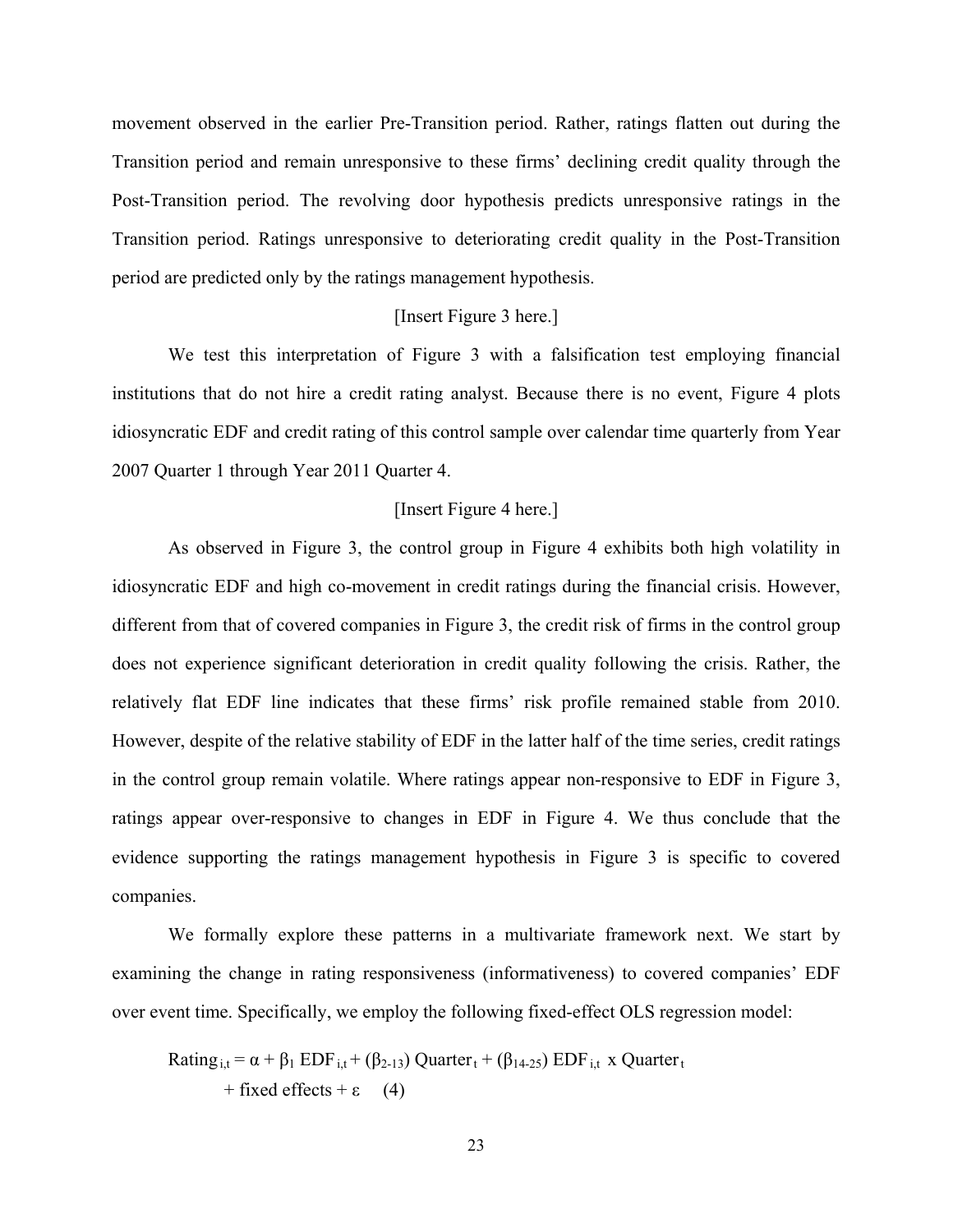The dependent variable is the numerical value of the transitioning analysts' rating of bond i in quarter t in each quarter beginning eight quarters prior to her transition  $(Q_8)$  through four quarters after  $(Q_{+4})$ . The event quarter of separation  $(Q_0)$  is omitted as the baseline. The first independent variable is the issuer's estimated EDF. The explanatory variables of interest are the interaction terms between the EDF and the event time quarter dummies. The model includes Issue, Year, and Rating Agency fixed effects and standard errors are clustered at the issuer level.

Un-tabulated results reveal that the average rating from the CRA with a transitioning analyst is significantly positively related (at 5%) to the EDF seven quarters prior to separation  $(Q_7)$  but is not again significantly related until three quarters following the analyst's transition. The uninformative ratings (unrelated to EDF) observed prior to the analysts' departure are consistent with Figure 3 and are predicted by the revolving door hypothesis.

As in Table 4, we compress the time series in Table 5 regression models. Here, we test the differences in the information content of ratings (based on the EDF benchmark) in same three time periods spanning 12 quarters prior to four (4) quarters following the analysts' separation date. As before, the five quarters preceding the analyst transition date are identified as the Transition period. The Transition period is compared to the subsequent (Post-Transition) period in model (6). The Transition period is compared to the prior (Pre-Transition) period in model (5). Finally, we discard the Transition period and compare the period preceding and following the Transition period in model (7). To summarize, period indicators in Table 5 are:

Pre- Transition =1 if  $[-12, -5)$  and =0 if  $[-5, 0]$ Transition =1 if  $[-5, 0]$  and =0 if  $(0, +4]$ Post- Transition = 1 if  $(0, +4)$  and =0 if  $[-12, -5)$ 

The dependent variable in these fixed-effects OLS models is the numerical value of the bond ratings from the CRA with a transitioning analyst.

Rating<sub>it</sub> =  $\alpha + \beta_1$  EDF<sub>it</sub> +  $\beta_2$  Pre- Transition +  $\beta_3$  EDF<sub>it</sub> x Pre- Transition  $+$  fixed effects  $+ \varepsilon$  (5)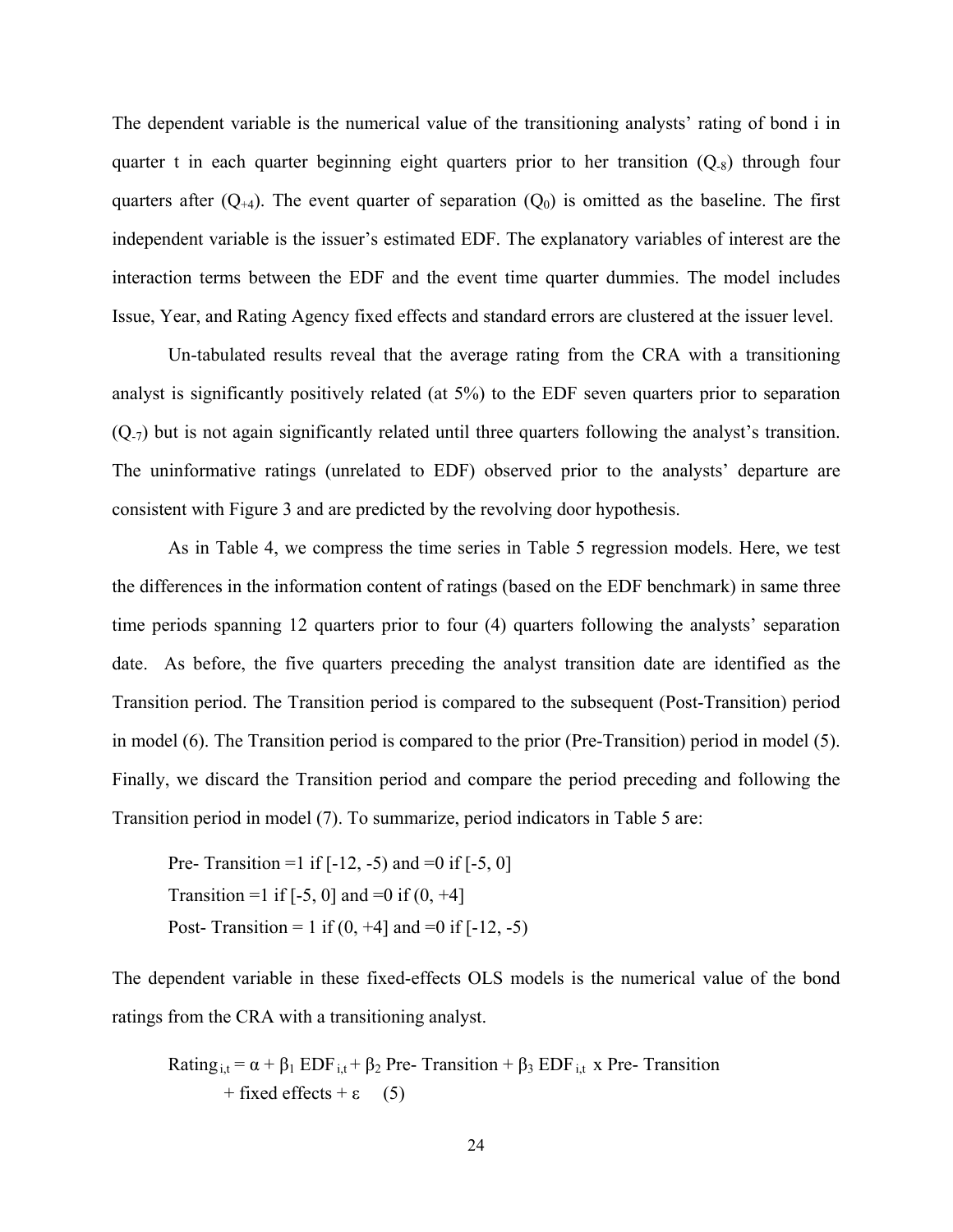Rating<sub>i,t</sub> =  $\alpha + \beta_1$  EDF<sub>i,t</sub> +  $\beta_2$  Transition +  $\beta_3$  EDF<sub>i,t</sub> x Transition  $+$  fixed effects  $+ \varepsilon$  (6) Rating<sub>i,t</sub> =  $\alpha + \beta_1$  EDF<sub>i,t</sub> +  $\beta_2$  Post-Transition +  $\beta_3$  EDF<sub>i,t</sub> x Post-Transition  $+$  fixed effects  $+ \varepsilon$  (7)

Each specification includes Issue, Year, and CRA fixed effects. The results of these models are tabulated in Table 5. Standard errors clustered at the issuer level are in parentheses.

#### [Insert Table 5 here.]

Because numeric ratings are decreasing in credit quality (increasing in credit risk), the significant coefficients on the interaction terms in models (5) and (6) indicate that information content of the ratings forms a U-Shape. The rating from the transitioning analyst is least informative in the period [-5, 0] compared to either the prior period [-12, -5) or the period following her transition (0, +4]. This pattern is predicted by the revolving door hypothesis.

Given the identified conflict, we discard the [-5, 0] period and compare the Pre-Transition and Post-Transition time periods in model (7) in order to test the contrasting predictions of the asymmetric information and talent transfer hypotheses. The former (latter) predicts that ratings become more (less) informative after the transition. The results indicate that ratings are less informative in the period following the analyst departure, consistent with the predictions of the talent transfer and ratings management hypotheses.

We perform, but do not tabulate, falsification tests similar to those performed for Table 4. Specifically, we revisit models (5) and (6) using a control group of issuers that did not hire rating analysts. Because there is no event, we examine hypothetical separations in every calendar quarter from 2010 Quarter 1 to 2011 Quarter 4. Again, the primary variables of interest are the interaction terms. The insignificant coefficients throughout all specifications generate two implications. First, they suggest that the U-Shape in the information content observed in models (5) and (6) of Table 5 is specific to covered companies, further supporting the revolving door hypothesis. Second, they indicate that ratings informativeness does not change over time for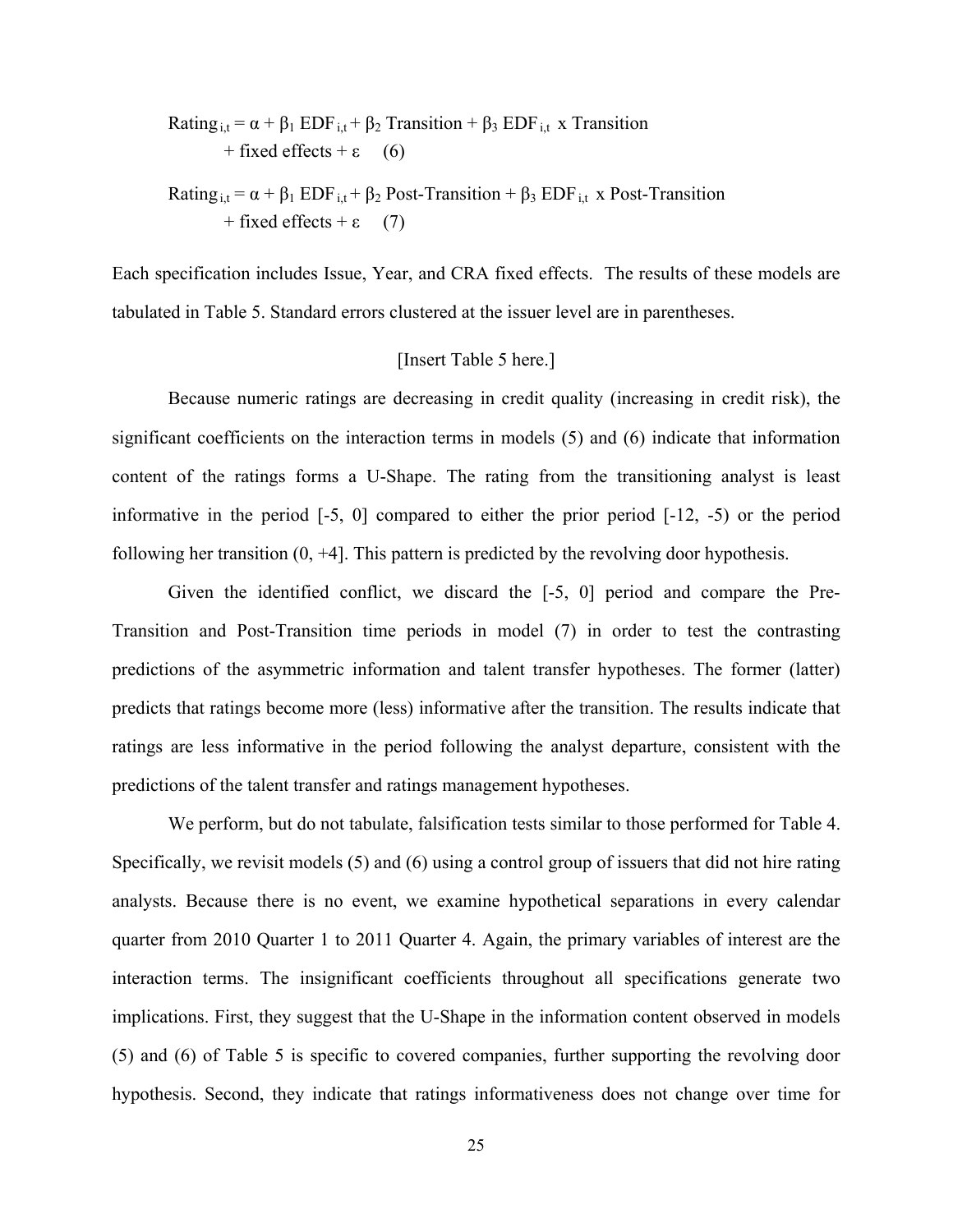firms in this control group, in contrast to the pattern in model (7) of Table 5. This observation is consistent with Figure 4 and further suggests covered companies' incentive to manage ratings through hire.

#### *4.4 The Timing of Analyst Transitions*

 Figure 3 suggests one motivation for the timing of the analyst transitions to our sample firms: covered companies appear to be managing credit ratings in the face of deteriorating credit quality. We explore additional potential explanations for the timing of the analyst transitions to further differentiate between the hypotheses pertaining to the covered companies. In particular, we consider whether covered companies hire away rating analysts to mitigate information asymmetries around a new debt issuance, in which case the transfer should precede the issue. In contrast, if covered companies capitalize on the inflated ratings, we should observe analyst transfers after new debt issues. This is particularly important given the reversal of the inflating ratings observed after the analysts' departure from the CRA.

Summary statistics in Table 6 indicate that covered companies issue more new bonds in the Transition period [-5,0] and fewer bonds in the subsequent period (0, +4]. This observed pattern is less supportive of the asymmetric information hypothesis than capitalizing on inflated ratings. During the Transition period, the mean issue amount is \$77,657,000 and significantly larger (at 1%) than average \$45,961,000 issued in the Post-Transition period. However, this result may reflect a general time trend following financial crisis. Indeed, the average amount (\$168,769,000) issued in the Pre-Transition period is significantly larger than either Transition or Post-Transition. The average dollar amount issued is decreasing over our time period. Only the number of issues is hump-shaped as predicted by the capitalizing on inflated ratings hypothesis. As such, we cannot conclude that new debt issues explain the timing of the analyst transitions.<sup>32</sup>

 $32$  We note that much of the analyses pertaining to the motivation of the hiring firms would benefit from a longer time series less sensitive to the financial crisis. However, we believe we provide ample compelling evidence in support of our primary revolving door hypothesis and sufficient suggestive evidence to warrant consideration of the secondary hypotheses.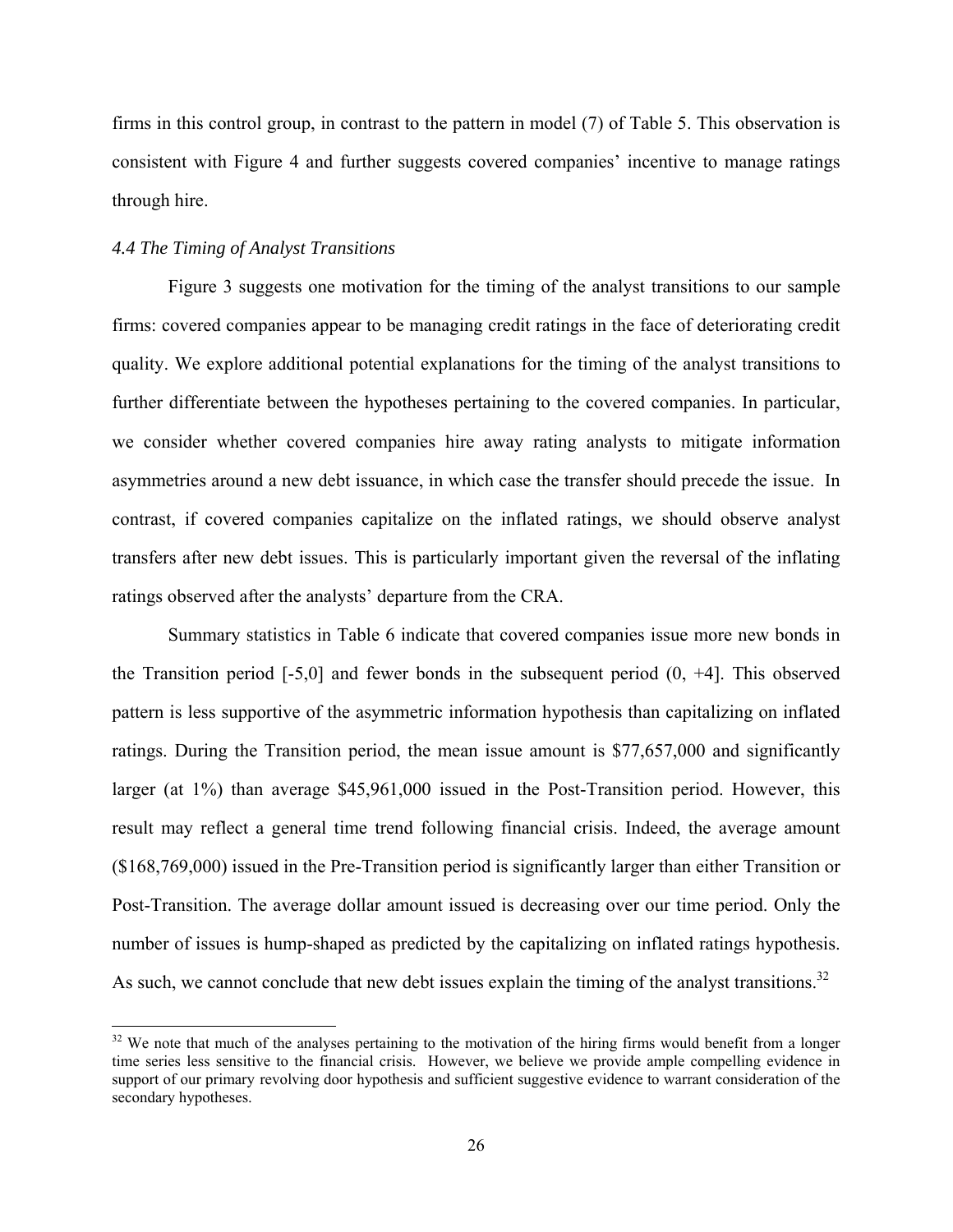#### [Insert Table 6 here.]

We also consider whether covered companies hire away rating analysts to help combat potential downgrades resulting from potentially inefficient information communication between the two parties. Specifically, we explore the incidence of covered companies placed on credit watch lists relative to the analyst transition dates. The premise of the asymmetric information hypothesis is that hiring credit analysts mitigates information asymmetry between the issuer and the rating agency. A new addition to a CRA watch list is an important point to mitigate information asymmetry. But in order to support the asymmetric information hypothesis, the analyst transferred should (a) come from the credit rating agency placing the covered company on a watch list and (b) follow shortly after the watch list announcement. We find no such evidence. Summary statistics indicate that, on average, the last time covered companies hiring S&P analysts were on S&P's watch list was more than five years before the separation date. For Moody's and Fitch, the average time between the last watch list and the later analyst separation is three years. Table 7 reports summary statistics for watch list appearances of covered companies hiring rating analysts compared to a control group.

### [Insert Table 7 here.]

Finally, we consider that if the rating agencies viewed the departure of these analysts as problematic, they might place the covered companies on watch lists after the separation date. We find no such evidence that they do so. This lack of official publicly-announced review does not preclude an internal audit. However, the apparent lack of internal controls tracking the transitions of analysts to covered companies (Figure 1 and Table 2) suggests the rating agencies do not view this as a cause for concern.

### *4.5 Sensitivity to Ratings Methodologies*

Combined, Figures 3 and 4, along with the formal tests in Table 5, support the ratings management hypothesis. Covered companies hiring rating analysts face a sharp deterioration in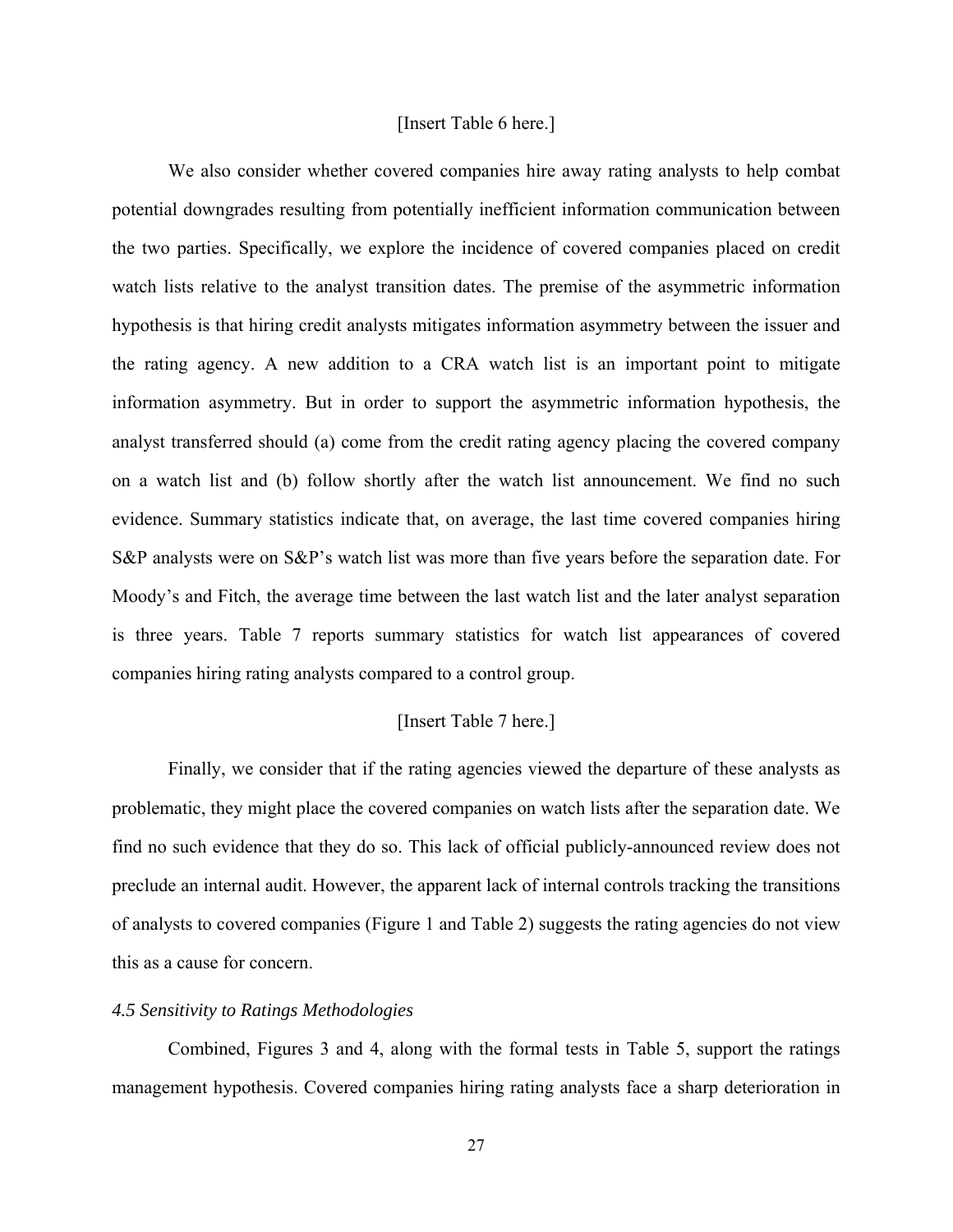their EDFs both preceding and following analysts transfer, which is not observed in a control sample of financial institutions. However, ratings for covered companies are less responsive to changes in EDF than ratings of the control group. Evidence that covered companies hire away the harsher analyst (Table 3) is also predicted by the ratings management hypothesis.

We consider here the sensitivity of the covered companies to the credit ratings process to further explore this hypothesis. Because the FDIC (2006) relies on credit ratings to differentiate risk and establish depository insurance premiums, we consider the representation of depository institutions in our sample of covered companies. Panel A of Table 8 indicates that 40% of our covered companies (or their parents or their subsidiaries) are depository institutions. This percentage is significantly greater (at 1%) than the 25% of 670 financial institutions (NAICS 52xx) that issue rated bonds but do not hire rating analysts. Because bank credit ratings affect derivatives business (Eavis, 2012) we consider also the representation of derivatives underwriters in our sample of covered companies hiring rating analysts. The *Quarterly Report on Bank Trading and Derivatives Activities* (obtained from the Comptroller of the Currency Administrator of National Banks) reports the derivatives underwriting by the top 25 individual underwriters and for the balance of the industry on a quarterly basis. We aggregate these data to an annual level and report the percentage of our sample of covered companies identifies in the top 25 underwriters in Panel B of Table 8. Our sample firms account for 27.6% to 52% of the top derivatives underwriters over the 2000-2011 period. By comparison, the control group of 670 financial institutions that issue bonds but do not hire rating analysts account for 4.3% to 6.11% over this time period.

#### [Insert Table 8 here.]

Under the ratings management hypothesis, the issuers' motivation is not only to understand but to game the rating process. By hiring a CRA insider, the issuer knows better how to manage the CRA's evaluation of soft information (i.e., the qualitative analysis beyond the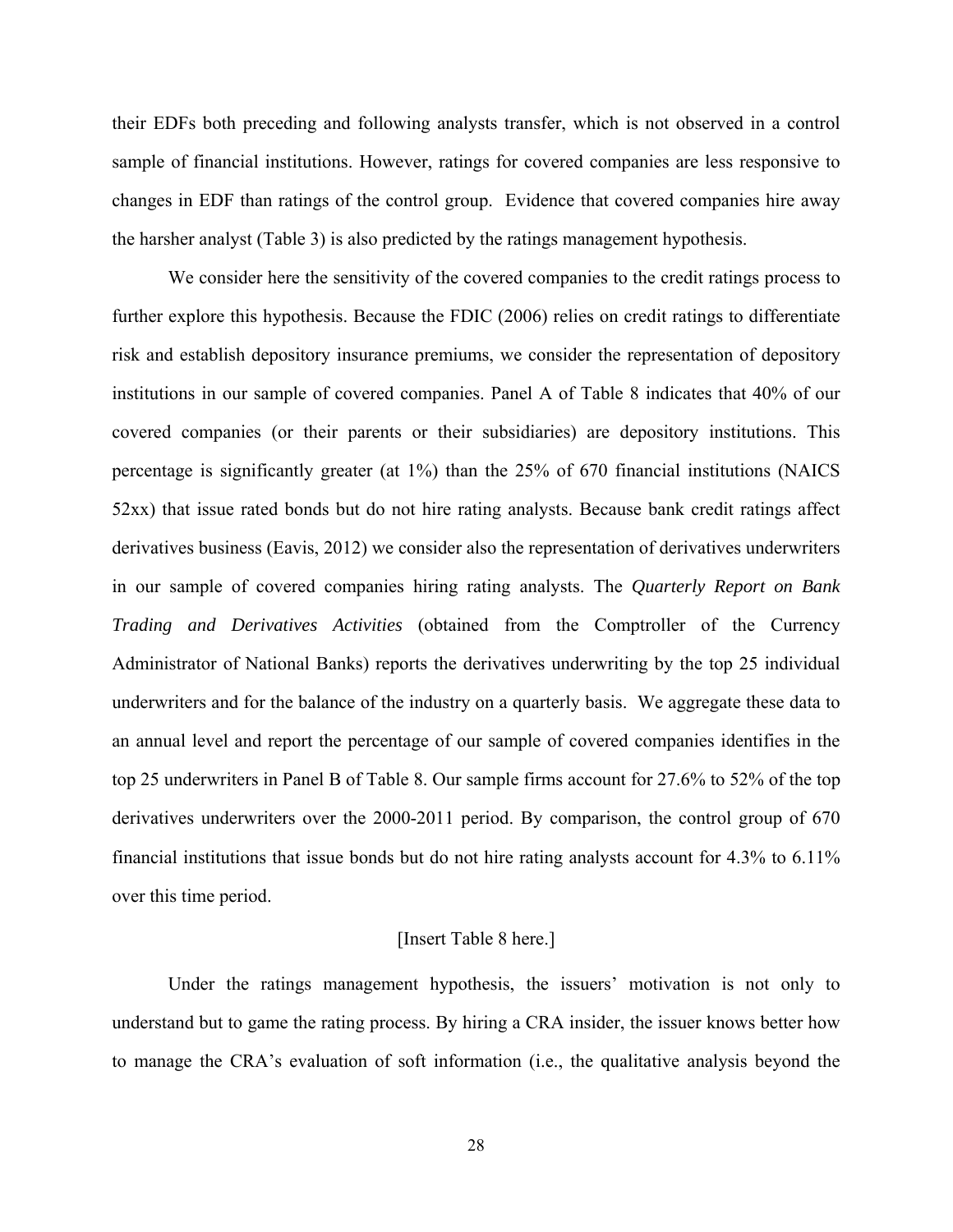quantitative model). Griffin and Tang (2012) document the subjectivity of credit ratings of CDOs, in particular. We compare the CDO underwriting activities of our covered companies to a control sample of underwriters in Panel C of Table 8. We are not testing the CDO ratings directly. Rather, we employ the exposure to the CDO market as a proxy for the benefits of ratings management.

CDO underwriting activity is tabulated in millions of dollars and as a percentage market share, in each year from 2000 through 2007 and in two four-year time periods (2000-2003 and 2004-2007). The differences between these groups are significant at 1% in each year and in both time periods.<sup>33</sup> To the extent that the CDO underwriting activity provides a reliable proxy for these issuers' sensitivity to the ratings process, these results provide additional support for the ratings management hypothesis.

# *4.6 Robustness Checks*

 Our baseline results reported in Tables 4 and 5 employ the full sample of bonds issued by covered companies hiring rating analysts. These regressions employ issue-level fixed effects and cluster standard errors at the issuer level. To ensure that our results are not an artifact of oversampling, we revisit these baseline results employing a restricted sample of credit ratings aggregated to the issuer-transition level. Because an individual covered company may hire multiple rating analysts at different times, we aggregate the ratings data to each issuer-transition pair. For covered companies with multiple bonds outstanding, we employ the median bond rating in event time.<sup>34</sup> Regressions in Table 9 employ this restricted sample, employing more stringent issuer-transition fixed effects in lieu of issuer fixed effects employed in Tables 4 and 5. As such, these results purely capture the time variation of ratings within each issuer-transition pairing.

<sup>&</sup>lt;sup>33</sup> The increase in CDO underwriting activity observed in Table 8 is consistent with the evidence provided by Shivdasani and Wang (2011) and Nadauld and Weisbach (2012).

 $34$  Employing the mean bond rating generates similar results.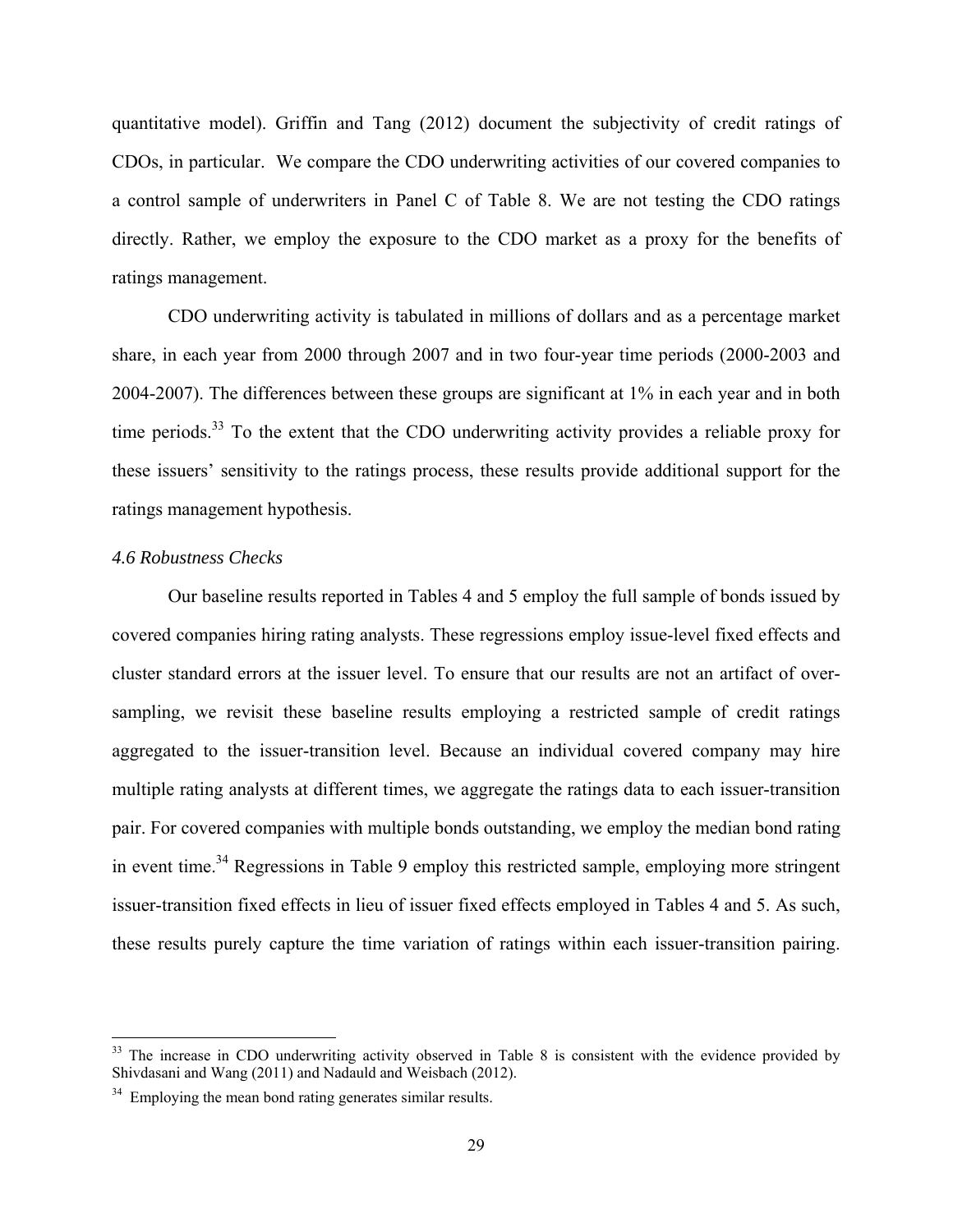These models do not employ the credit rating agency fixed effects as there is no variation in CRAs within each issuer-transition pair.

# [Insert Table 9 here.]

Overall, the baseline results reported in Tables 4 and 5 are robust to the restricted sample of issuer-level ratings. Model 2 and Model 3 in Panel A of Table 9 demonstrate the same basic U-Shape in rating differences observed in Table 4. Like Table 5, Panel B of Table 9 indicates that the ratings from CRAs with transitioning analysts are significantly more informative in the Pre-Transition period, compared to the Transition period (Model 5). Likewise, the ratings from these CRAs are significantly less informative in the Post-Transition period than they were in the Pre-Transition period (Model 7). Only Model 6 loses significance, suggesting that the Transition period is indistinguishable from the Post-Transition period. This result is consistent with the ratings management hypothesis. Indeed, in unreported plot, we confirm that the patterns for issuers' idiosyncratic EDF and credit ratings closely resemble those in Figure 3. Taken together, these results suggest our previous findings do not reflect an artifact of over-sampling.

#### **5. Conclusion**

 The transition of credit analysts from rating agencies to the firms they rate has become a public policy concern. Legislators and popular financial press suggest a conflict of interest: the promise of lucrative investment banking jobs in particular inhibits critical examination of the banks themselves and the issues they underwrite. We find evidence to support this conjecture. We employ a difference (in event time) in difference (between transitioning and nontransitioning rating analysts) approach and find that ratings from agencies with transitioning analysts are inflated in the period preceding their transition to the issuer. Similarly, the transitioning analysts' ratings appear less informative based on a KMV model in this period.

Overall, we conclude that revolving door effects influence credit ratings. Although issuers appear to capitalize on the ratings inflation by issuing more new securities in the period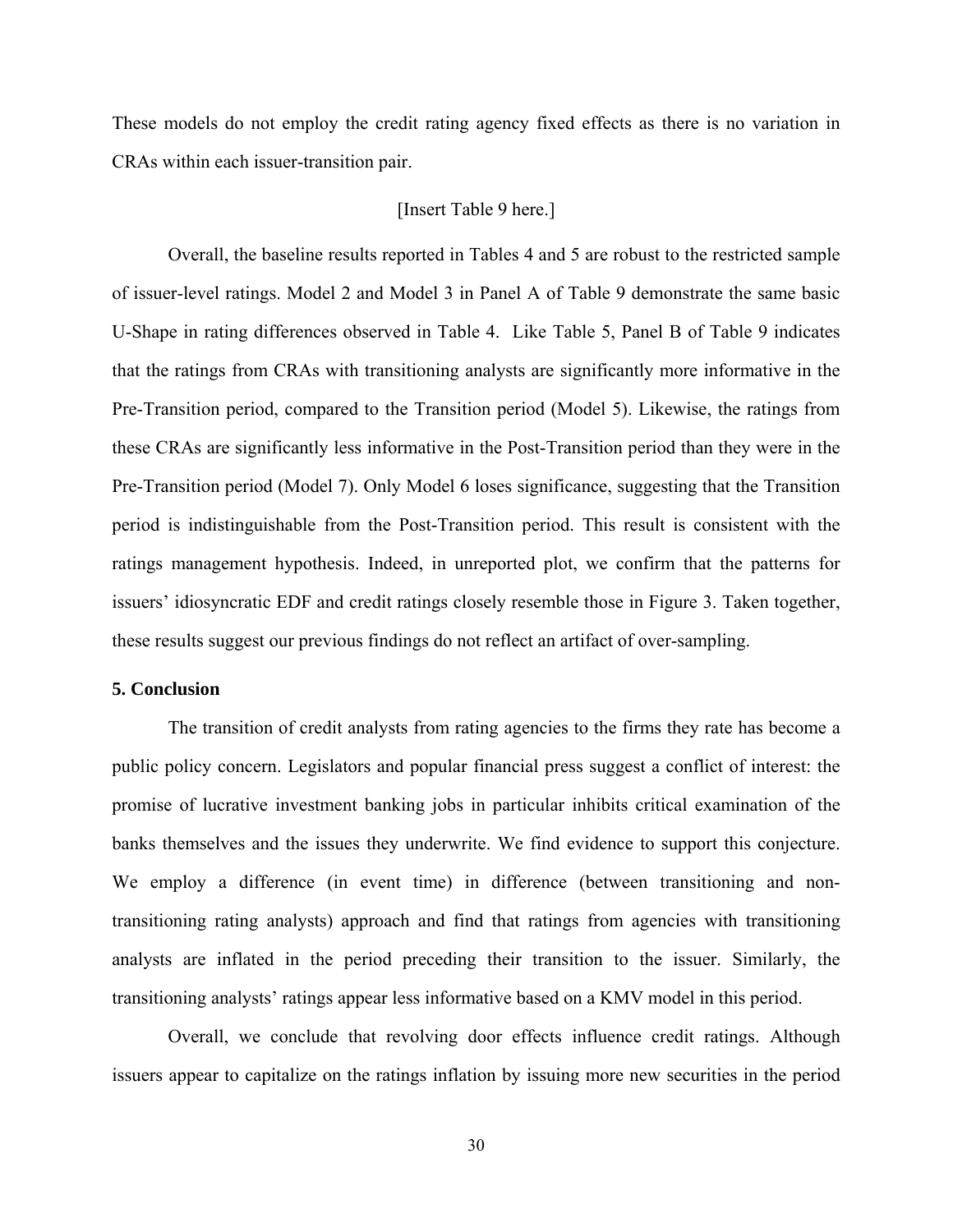marked by inflated ratings, these new issues appear to be in smaller than average amounts. We find no evidence that rating analysts are hired to improve communication with the ratings agency in order to increase the transparency of the issuer. Rather, it appears that analysts are hired to help manage the rating process.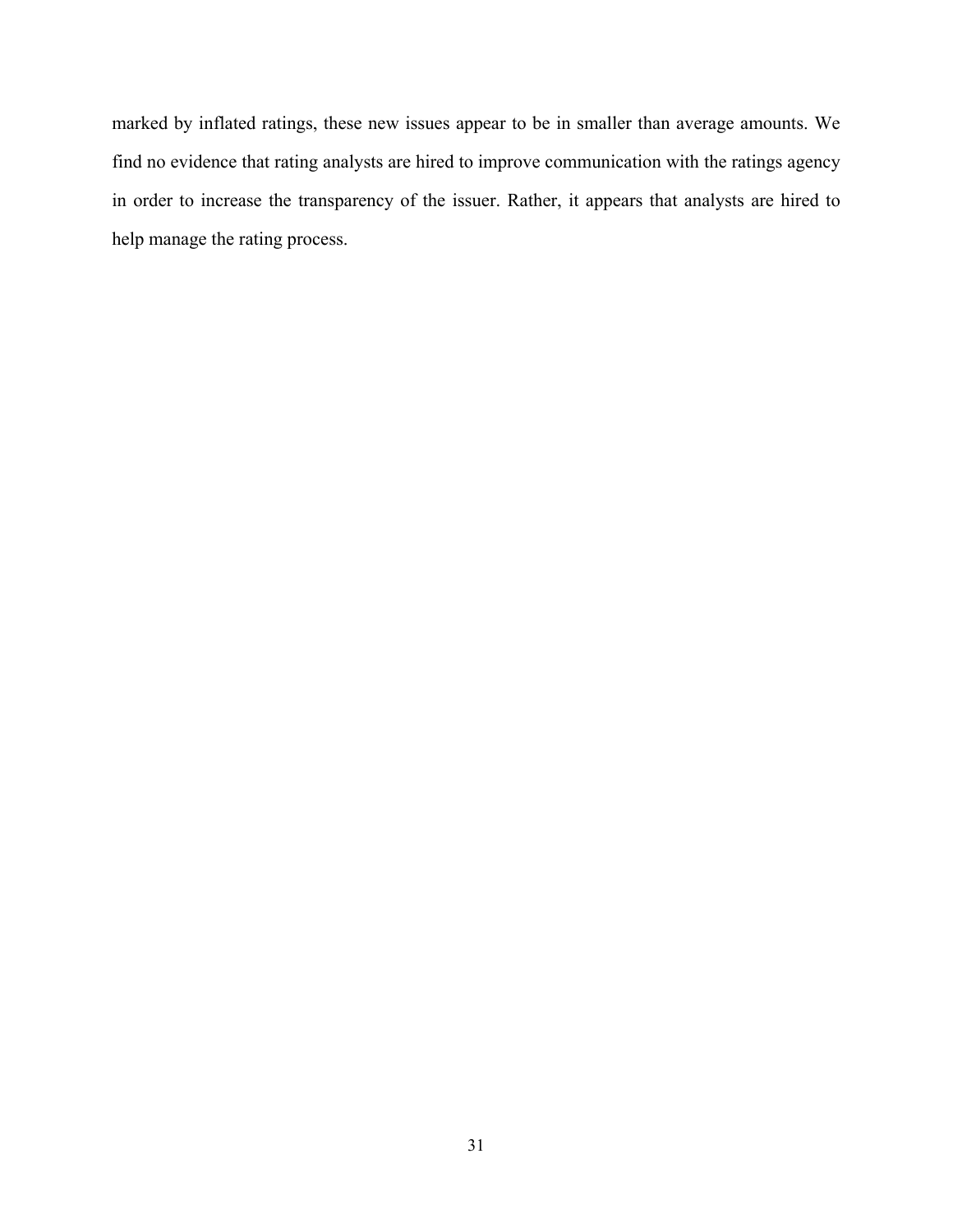# **Appendix A**

| <b>Hypothesis</b> | Rating Bias                              | Rating Accuracy / Informativeness   |
|-------------------|------------------------------------------|-------------------------------------|
| <b>Revolving</b>  | Inflated ratings of issuing firms in the | Ratings are less informative in the |
| Door              | period prior to analyst transitions      | period prior to analyst transitions |

Hypothesis pertaining to transitioning credit rating analysts:

Hypotheses pertaining to the covered companies:

| Hypothesis                             | Timing of Transfer                                                                                                                                | Analyst hired<br>from harsh or<br>lenient CRA | Classification of<br><b>Issuers Hiring</b><br><b>Credit Rating</b><br>Analysts   | Rating Accuracy /<br>Informativeness                                                                                               |
|----------------------------------------|---------------------------------------------------------------------------------------------------------------------------------------------------|-----------------------------------------------|----------------------------------------------------------------------------------|------------------------------------------------------------------------------------------------------------------------------------|
| Capitalizing<br>on inflated<br>ratings | Transfer should<br>follow a debt issue<br>with inflated rating                                                                                    | Recruit the<br>harshest analyst               | No prediction                                                                    | Less informative<br>prior to analyst<br>transitions                                                                                |
| Talent<br>transfer                     | Transfer volume<br>should correlate<br>with cycles (more<br>in booms)                                                                             | No prediction                                 | Analysts transfer<br>to finance<br>industry                                      | Less informative<br>after analyst<br>transitions                                                                                   |
| Asymmetric<br>information              | Transfer should<br>precede a debt<br>issue or follow<br>watch list addition                                                                       | No prediction                                 | Concentration in<br>issuers with more<br>information<br>asymmetry                | More informative<br>after analyst<br>transitions                                                                                   |
| Ratings<br>management                  | Transfer should<br>follow<br>deterioration in<br>issuer's credit<br>quality. This<br>deterioration is<br>likely to continue<br>following transfer | Recruit the<br>harshest analyst               | Concentration in<br>issuers most<br>sensitive to<br>changes in rating<br>process | Ratings become<br>less responsive to<br>deterioration in<br>credit quality after<br>transitions (less<br>informative with<br>bias) |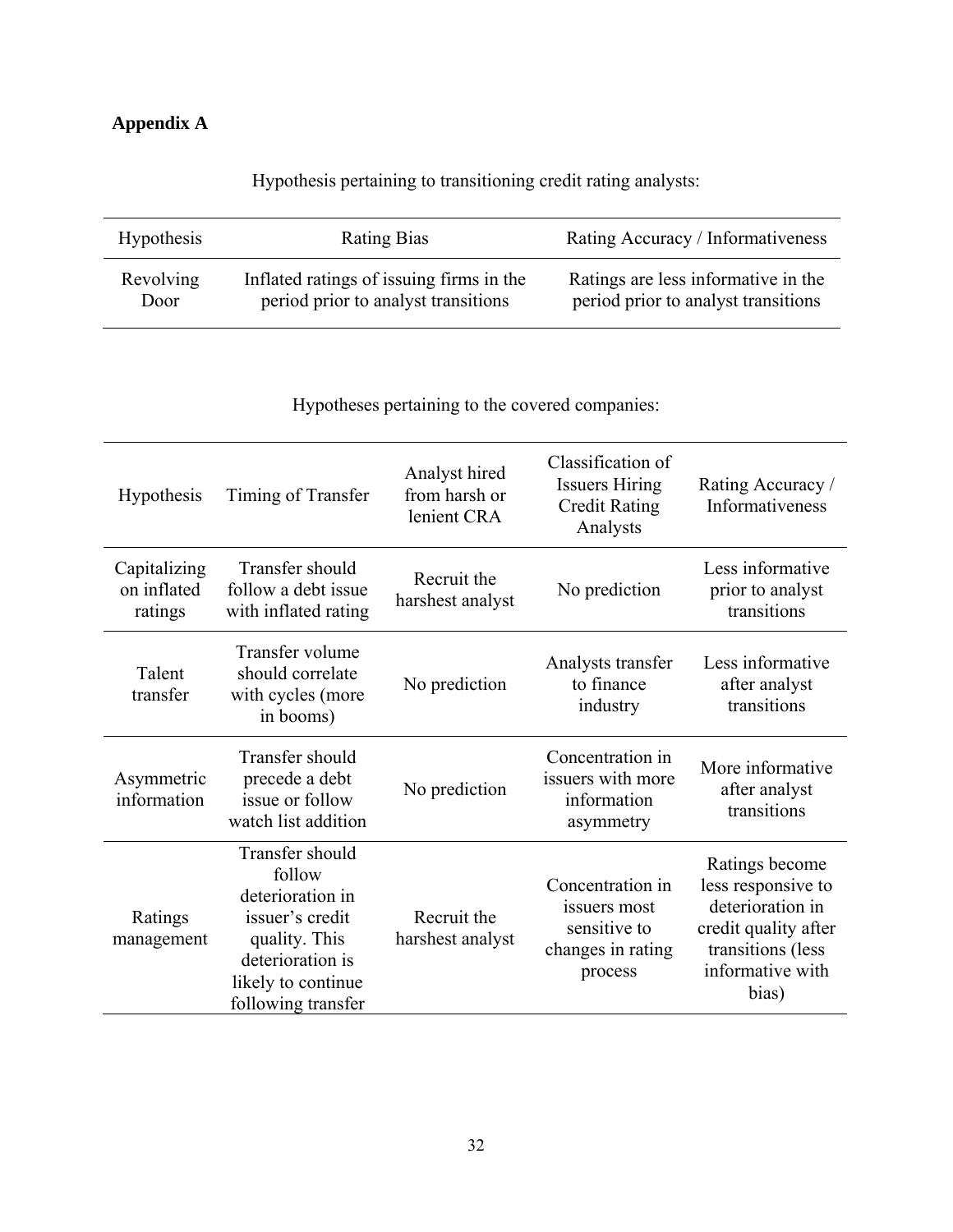### **Appendix B**

#### *KMV Methodology*

We employ a market-based measure of default risk estimated by Drucker and Puri (2009) which is, in turn, based on KMV/Merton methodology described in Crosbie and Bohn (2003).

$$
Default risk = \frac{V_A - D}{V_A * \sigma_A},
$$

where D is the amount of debt, defined as the debt in current liabilities plus one-half long-term debt. V<sub>A</sub> is the market value of assets and  $\sigma_A$  is the one-year asset volatility. V<sub>A</sub> and  $\sigma_A$  are unobservable, but are approximated by using the market value of equity ( $V_E$ ), the past-one-year equity volatility ( $\sigma_E$ ), the three-month treasury bill rate (r), and debt (D) and by solving Merton's (1974) model of pricing a firm's debt and equity for a one-year time horizon (T=1):

$$
V_{E} = V_{A} * N(d_{1}) - e^{-rT} * D * N(d_{2}),
$$
  

$$
\sigma_{E} = \frac{V_{A}}{V_{E}} * N(d_{1}) * \sigma_{A},
$$

where

$$
d_1 = \frac{\ln(\frac{V_A}{D}) + \left(r + \frac{\sigma_A^2}{2}\right)T}{\sigma_A \sqrt{T}},
$$
  

$$
d_2 = d_1 - \sigma_A \sqrt{T},
$$

and N(.) is the cumulative normal distribution.

The Expected Default Frequency (EDF) is then calculated as  $N(-d_3)$ , where

$$
d_3=\frac{\ln\hspace{-0.3cm}\big(\frac{V_A}{D}\big)\hspace{-0.3cm}+\hspace{-0.3cm}\big(\mu\hspace{-0.3cm}-\hspace{-0.3cm}\frac{\sigma_A^2}{2}\hspace{-0.3cm}\big) \hspace{-0.3cm} T}}{\sigma_A\sqrt{T}}\hspace{-0.3cm},
$$

and  $\mu$  is the annualized asset return, calculated using the estimated asset value  $V_A$ .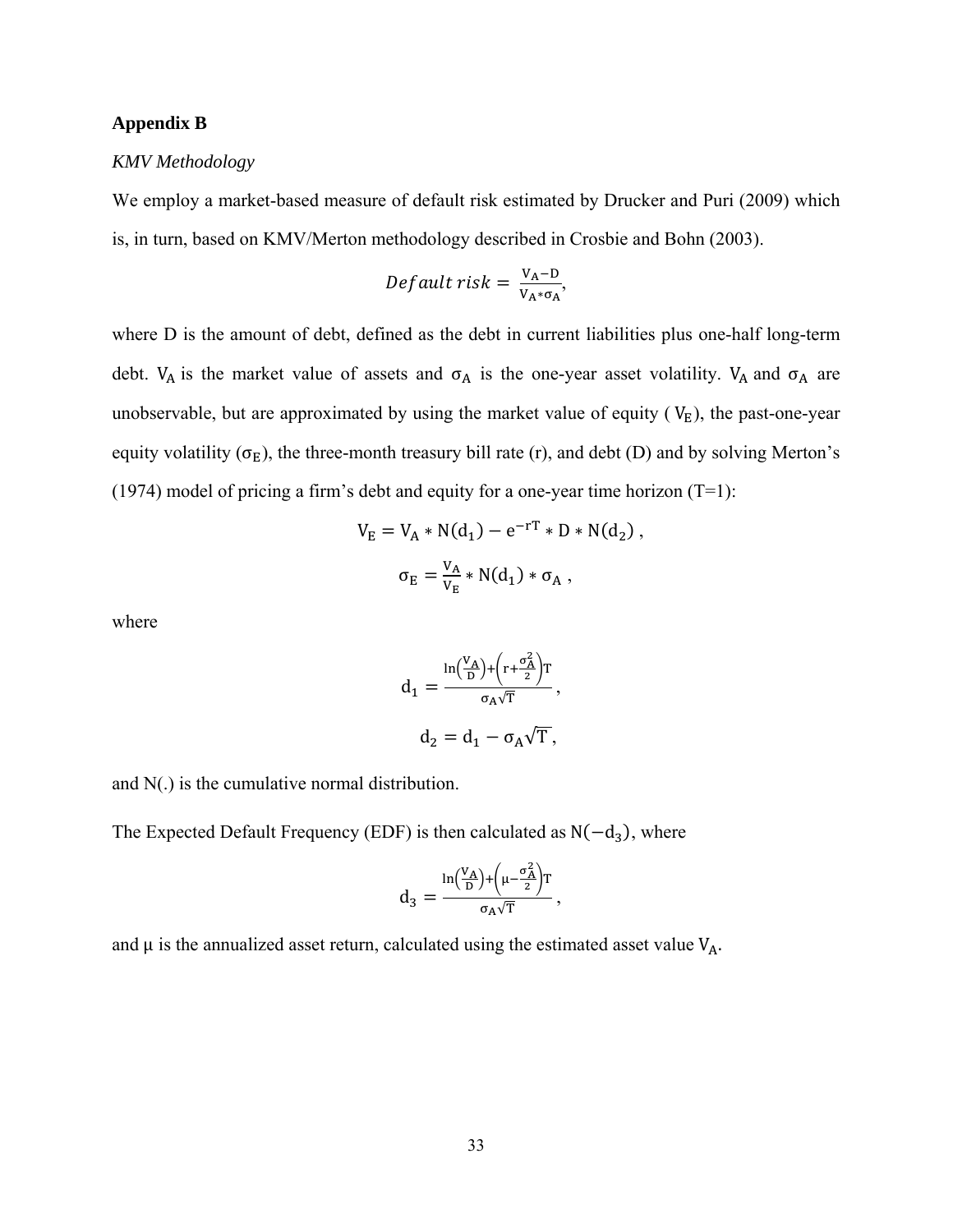# **Table A.1 – Numerical Credit Ratings**

This table displays numeric conversions of Moody's, Fitch, and S&P alphanumeric credit ratings scales. Credit ratings less than 11 are investment grade, credit ratings greater than 10 are speculative grade. Our numeric ratings are decreasing in credit quality such that Aaa = AAA = 1. Hence, a higher numeric value indicates higher credit risk.

| Investment grade |                        |                   | Speculative grade |                        |                   |
|------------------|------------------------|-------------------|-------------------|------------------------|-------------------|
| Moody's scale    | S&P and<br>Fitch scale | Numeric<br>rating | Moody's<br>scale  | S&P and<br>Fitch scale | Numeric<br>rating |
| Aaa              | <b>AAA</b>             |                   | Ba1               | $BB+$                  | 11                |
| Aa1              | $AA+$                  | $\overline{2}$    | Ba <sub>2</sub>   | <b>BB</b>              | 12                |
| Aa2              | AA                     | 3                 | Ba3               | BB-                    | 13                |
| Aa3              | $AA-$                  | 4                 | B <sub>1</sub>    | $B+$                   | 14                |
| A <sub>1</sub>   | $A+$                   | 5                 | B <sub>2</sub>    | B                      | 15                |
| A2               | A                      | 6                 | B <sub>3</sub>    | $B-$                   | 16                |
| A <sub>3</sub>   | $A -$                  | 7                 | Caa1              | $CCC+$                 | 17                |
| Baa1             | BBB+                   | 8                 | Caa <sub>2</sub>  | <b>CCC</b>             | 18                |
| Baa2             | <b>BBB</b>             | 9                 | Caa <sub>3</sub>  | CCC-                   | 19                |
| Baa3             | BBB-                   | 10                | Ca                | CC                     | 20                |
|                  |                        |                   | $\mathcal{C}$     | C                      | 21                |
|                  |                        |                   |                   | D                      | 22                |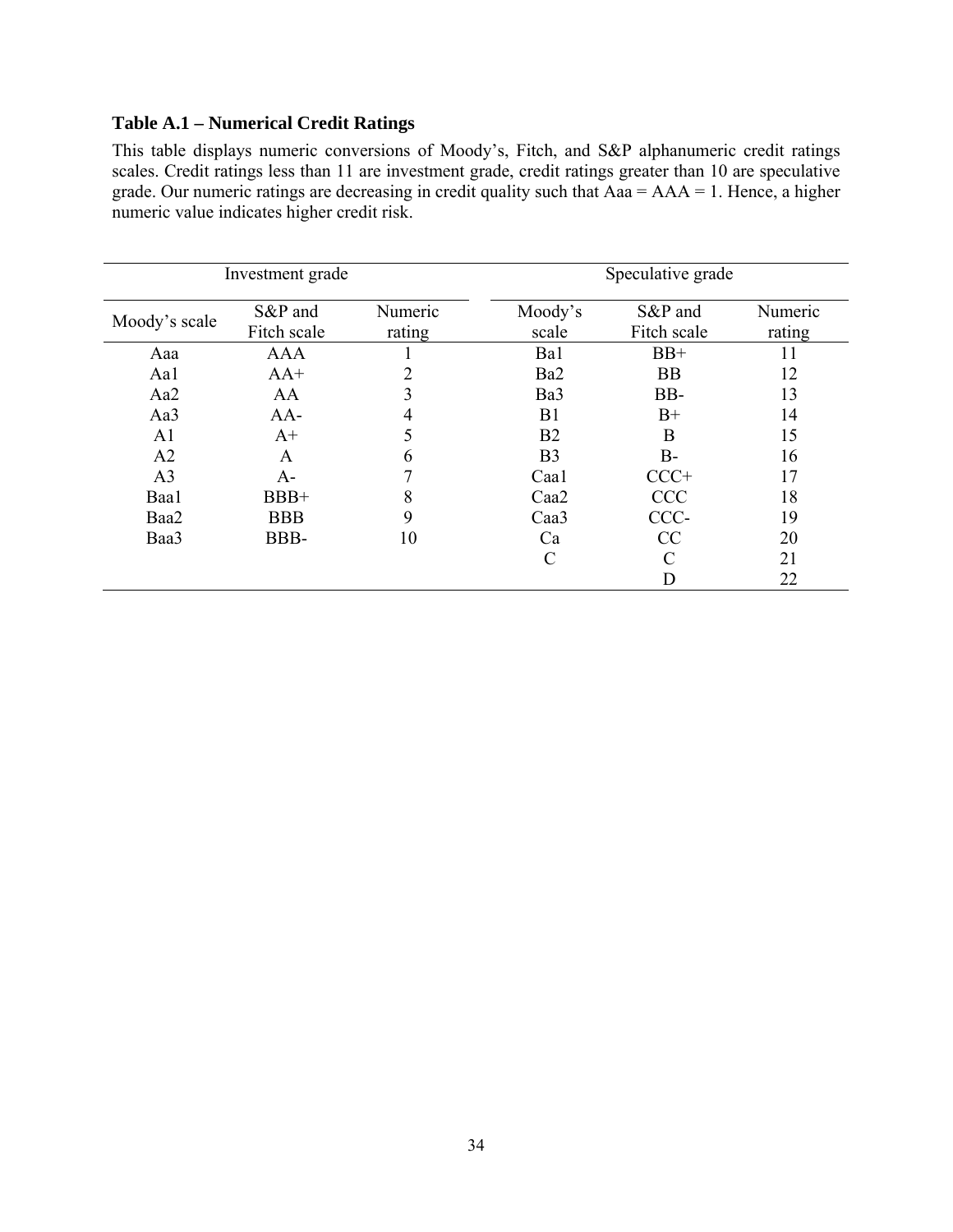# **Table A.2 – Salary survey data**

This table reports average, minimum, and maximum salaries by job title at Moody's Investors Service and Goldman Sachs. These data are anonymously self-reported through Glassdoor.com. There are no data available on positions above the Vice President in either organization.

| Employer         | Position                           | # Employees<br>reporting | Average salary<br>including<br>bonus | Lowest<br>reported salary | Highest<br>reported salary |
|------------------|------------------------------------|--------------------------|--------------------------------------|---------------------------|----------------------------|
| Moody's          | Financial data<br>analyst          | 9                        | \$51,931                             | \$40,000                  | \$75,000                   |
|                  | Financial<br>analyst               | 9                        | \$83,063                             | \$50,000                  | \$140,000                  |
|                  | Associate<br>analyst               | 54                       | \$104,073                            | \$60,000                  | \$130,000                  |
|                  | Analyst                            | 22                       | \$149,292                            | \$100,000                 | \$200,000                  |
|                  | <b>Assistant Vice</b><br>President | 20                       | \$156,147                            | \$93,000                  | \$200,000                  |
|                  | Vice President                     | 16                       | \$235,422                            | \$128,000                 | \$409,000                  |
| Goldman<br>Sachs | Analyst /<br>developer             | 315                      | \$91,735                             | \$60,000                  | \$131,000                  |
|                  | Finance<br>associate               | 108                      | \$105,952                            | \$71,000                  | \$175,000                  |
|                  | Senior analyst                     | 83                       | \$109,843                            | \$61,000                  | \$220,000                  |
|                  | Associate                          | 339                      | \$123,649                            | \$54,000                  | \$245,000                  |
|                  | Senior analyst<br>developer        | 399                      | \$127,460                            | \$80,000                  | \$182,000                  |
|                  | Research<br>associate              | 138                      | \$162,118                            | \$78,000                  | \$253,000                  |
|                  | Intermediate<br>associate          | 118                      | \$191,214                            | \$85,000                  | \$300,000                  |
|                  | Vice President                     | 77                       | \$221,484                            | \$110,000                 | \$506,000                  |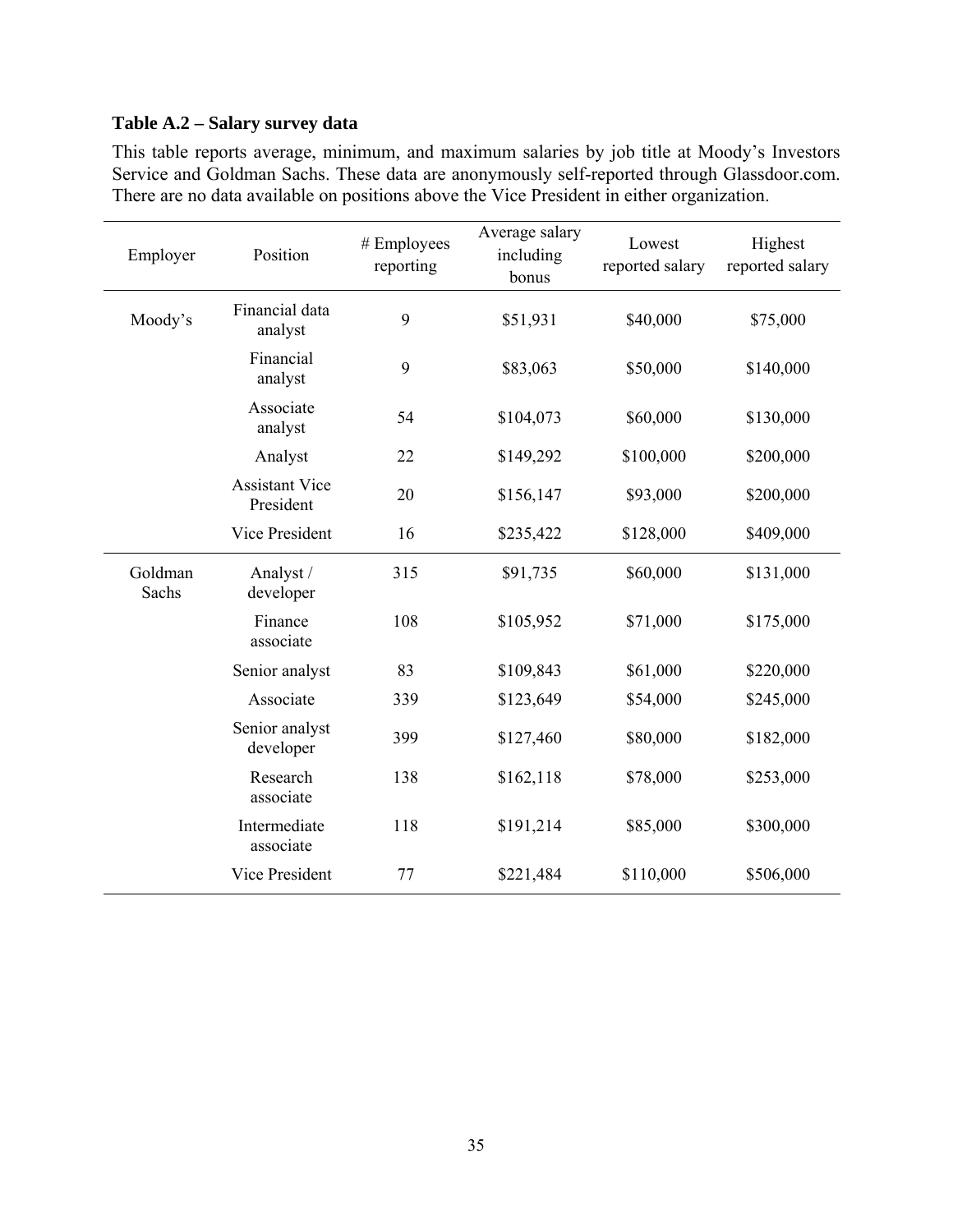### **References**

- Abramoff, Jack A., 2012, *Capitol Punishment: The Hard Truth About Corruption From America's Most Notorious Lobbyist*, WND Books.
- Baghai, Ramin, Henri Servaes, and Ane Tamayo, 2012, Have rating agencies become more conservative? Implications for capital Structure and debt pricing, working paper.
- Bar-Isaac, Heski, and Joel Shapiro, 2011, Credit ratings accuracy and analyst incentives, *American Economic Review* 101(3), 120-124.
- Becker, Bo, and Todd Milbourn, 2011. How did increased competition affect credit ratings?, *Journal of Financial Economics* 101(3), 493-514.
- Blanes i Vidal, Jordi, Mirko Draca, and Christian Fons-Rosen, 2010, Revolving door lobbyists, *American Economic Review*, forthcoming.
- Bolton, Patrick, Xavier Freixas, and Joel Shapiro, 2012. The credit ratings game, *Journal of Finance* 67(1), 85-112.
- Bongaerts, Dion, Martijn Cremers, and William Goetzman, 2012, Tiebreaker: Certification and multiple credit ratings, *Journal of Finance* 67(1), 113-52.
- Bruno, Valentina, Jess Cornaggia, and Kimberly J. Cornaggia, 2012, Does regulatory certification affect the information content of credit ratings?, working paper.
- Butler, Alexander, and Kimberly Cornaggia, 2012, Rating through the relationship: soft information and credit ratings, working paper.
- Cabral, Luis M. B., 2000, Stretching firm and brand reputation, *RAND Journal of Economics*, 31(4), 658-673.
- Cantor, Richard, and Frank Packer, 1997, Differences of opinion and selection bias in the credit rating industry, *Journal of Banking & Finance* 21(10), 1395-1417.
- Che, Yeon-Koo, 1995, Revolving doors and optimal tolerance for agency collusion, *RAND Journal of Economics* 26(3), 378-97.
- Cohen, Lauren, Andrea Frazzini, and Christopher J. Malloy, 2012, Hiring cheerleaders: Board appointments of "independent" directors, *Management Science* 58 (6), 1039-1058.
- Cornaggia, Jess, and Kimberly J. Cornaggia, 2013, Estimating the costs of issuer-paid credit ratings, *Review of Financial Studies*, forthcoming.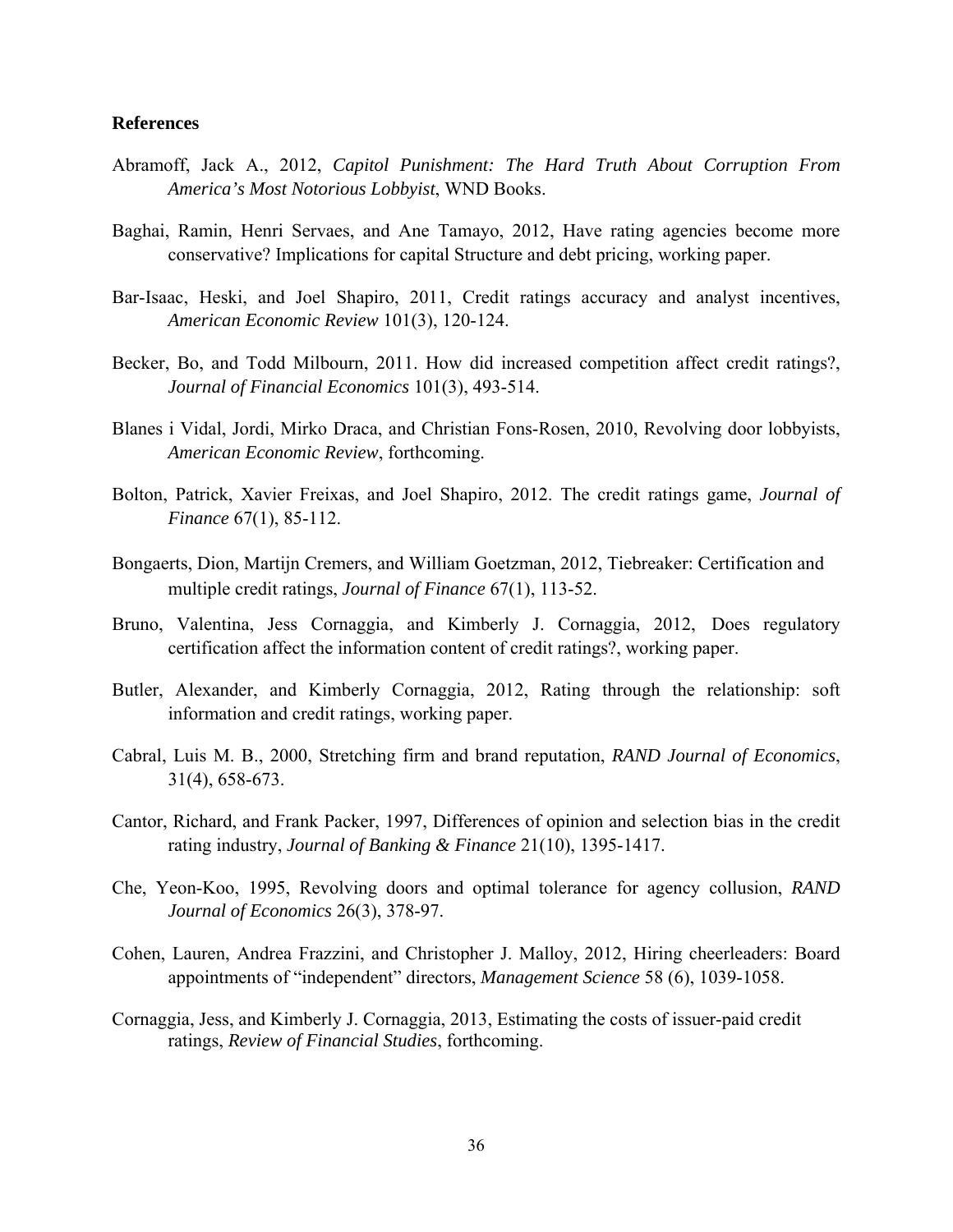- Cornaggia, Jess, Kimberly J. Cornaggia, and John E. Hund, 2013, Credit ratings across asset classes:  $A \equiv A$ ?, working paper.
- Crosbie, Peter and Jeff Bohn, 2003, Modeling default risk, Moody's/KMV.
- DeHaan, Ed, Kevin Koh, Simi Kedia, and Shivaram Rajgopal, 2012, Does the revolving door affect the SEC's enforcement outcomes?, working paper.
- Diamond, Douglas W., and Robert E. Verrecchia, 1991, Disclosure, liquidity and the cost of capital, *Journal of Finance* 46, 1325-1359.
- Drucker, Steven and Manju Puri, 2009, On loan sales, loan contacting, and lending relationships, *Review of Financial Studies* 22(7), 2835-2872.
- Eavis, Peter, 2012, A sober new reality in credit downgrades for banks, *New York Times*, June 22.
- Ederington, Louis H., and Jeremy C. Goh, 1998, Bond rating agencies and stock analysts: Who knows what when, *Journal of Financial and Quantitative Analysis* 33, 569-585.
- Ellul, Andrew, Chotibhak Jotikasthira, and Christian Lundblad, 2011, Regulatory pressure and fire sales in the corporate bond markets, *Journal of Financial Economics* 101(3), 596- 620.
- Faulkender, Michael, and Mitchell Petersen, 2006, Does the source of capital affect capital structure?, *Review of Financial Studies* 19 (1), 45-79.
- Federal Deposit Insurance Corporation, 2006, Final Rule on Risk-Based Assessments, 12 CFR Part 327, RIN 3064-AD09.
- FitchRatings, 2007, Inside the Ratings: What Credit Ratings Mean.
- Fulghieri, Paolo, Gunter Strobl, and Han Xia, 2012, The economics of solicited and unsolicited ratings, working paper.
- Griffin, John M. and Dragon Yongjun Tang, 2012, Did subjectivity play a role in CDO credit ratings? *Journal of Finance*, forthcoming.
- He, Jie, Jun Qian, and Philip E. Strahan, 2012, Are all ratings created equal? The impact of issuer size on the pricing of Mortgage-Backed Securities, *Journal of Finance*, forthcoming.
- Helland, Eric and Michael Sykuta, 2001, Deregulation and board composition: Evidence on the value of the revolving door, CORI Working Paper No. 2001-01.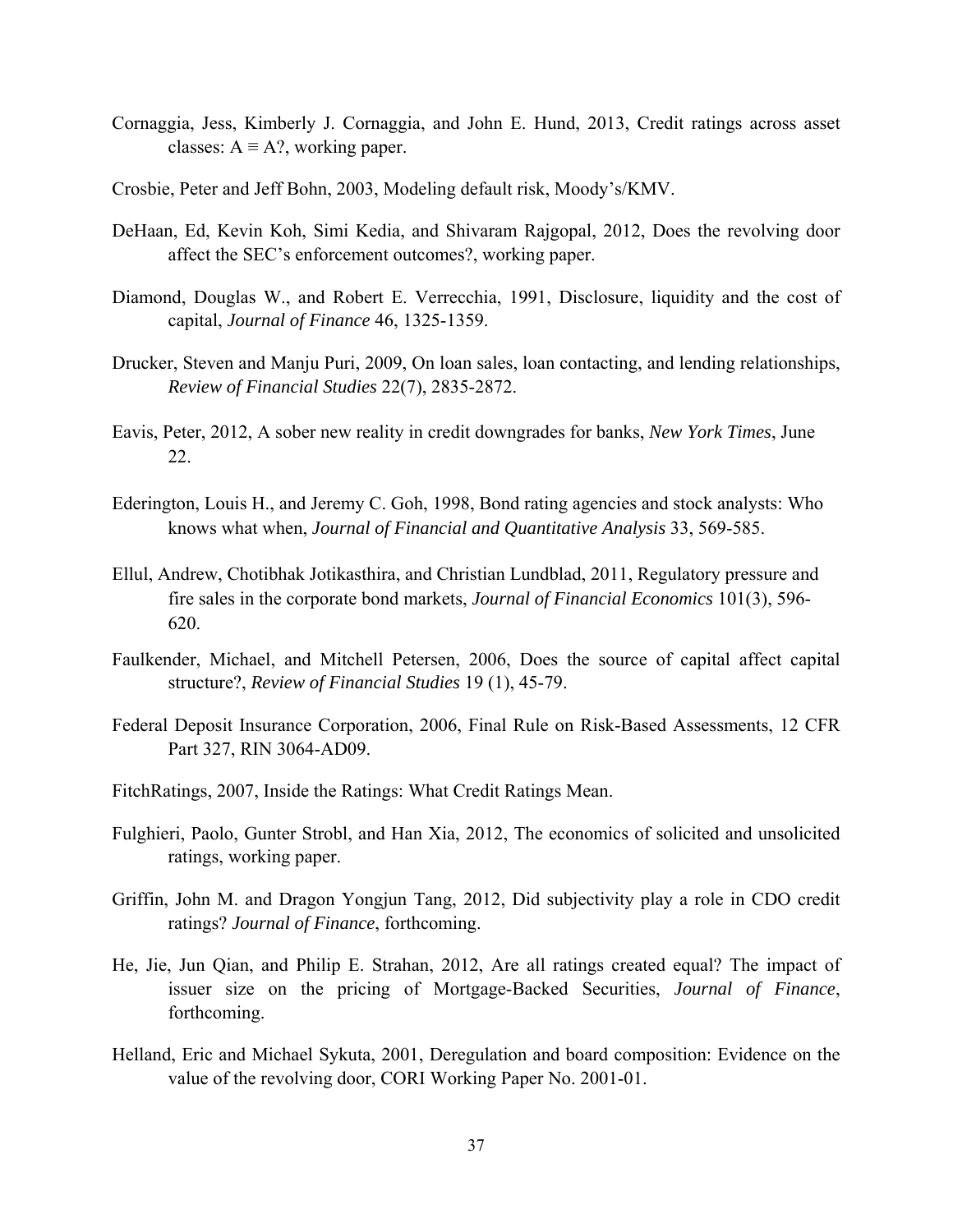Horner, Johannes, 2002, Reputation and competition, *American Economic Review* 92(3), 644-63.

- Jiang, John (Xuefeng), Stanford, Mary, and Xie, Yuan, 2012, Does it matter who pays for bondratings? Historical evidence. *Journal of Financial Economics*, forthcoming.
- Jin, Ginger Zhe, and Jungmin Lee, 2011, Lessons from Florida restaurant inspectors, working paper.
- Kraft, Pepa, 2010, Do rating agencies cater? Evidence from rating-based contracts, working paper.
- Lang, Mark, and Russell Lundholm, 1993, Cross-sectional determinants of analyst ratings of corporate disclosures, *Journal of Accounting Research* 31, 246–271.
- Ljungqvist, Alexander, Felicia Marston, and William J. Wilhelm, 2006, Competing for securities underwriting mandates: Banking relationships and analyst recommendations, *Journal of Finance* 61 (1), 301-340.
- Ljungqvist, Alexander, Felicia Marston, Laura T. Starks, Kelsey D. Wei, and Hong Yan, 2007, Conflicts of interest in sell-side research and the moderating role of institutional investors, *Journal of Financial Economics* 85 (2), 420-456.
- Luechinger, Simon, and Christoph Moser, 2012, The value of the revolving door: Political appointees and the stock Market, working paper.
- Mathis, Jerome, James McAndrews, and Jean-Charles Rochet, 2009, Rating the raters: Are reputation concerns powerful enough to discipline rating agencies?, *Journal of Monetary Economics* 56, 657-74.
- Merton, Robert C., 1974, On the pricing of corporate debt: The risk structure of interest rates. *Journal of Finance* 29, 449–70.
- Moody's Investors Service, 1998, Special Comment: An historical analysis of Moody's Watchlist, October.
- Moody's Investors Service, 2002, Special Comment: Understanding Moody's corporate bond ratings and rating process, May.
- Morgan, Donald P., 2002, Rating banks: Risk and uncertainty in an opaque industry, *American Economic Review* 92(4), 874-888.
- Nadauld, Taylor, and Michael Weisbach, 2012, Did securitization affect the cost of corporate debt?, *Journal of Financial Economics* 105 (2), 332-352.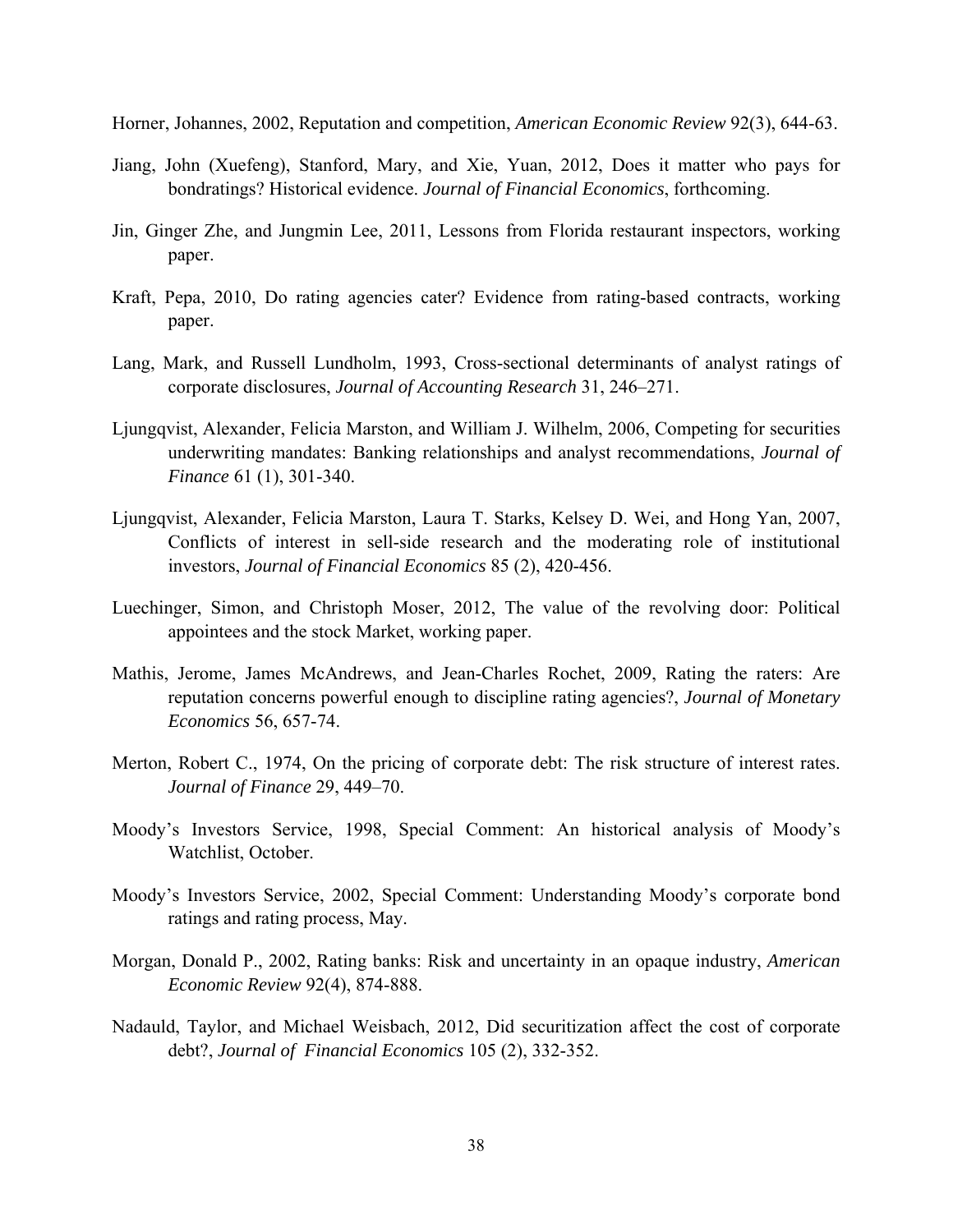- Opp, Christian C., Marcus M. Opp, and Milton Harris, 2012, Rating agencies in the face of regulation, *Journal of Financial Economics*, forthcoming.
- Sangiorgi, Francesco, Jonathan Sokobin, and Chester Spatt, 2009, Credit-rating shopping, selection and the equilibrium structure of ratings, working paper.
- Shivdasani, Anil, and Yihui Wang, 2011, Did structured credit fuel the LBO boom?, *Journal of Finance* 66 (4), 1291-1328.
- Skreta, Vasiliki, and Laura Veldkamp, 2009, Ratings shopping and asset complexity: A theory of ratings inflation, *Journal of Monetary Economics* 56, 678-695.

Standard and Poors, 2003, Corporate Ratings Criteria.

Standard and Poors, 2011, Guide to Credit Rating Essentials.

- Strobl, Gunter, and Han Xia, 2012, The issuer-pays rating model and ratings inflation: Evidence from corporate credit ratings, working paper.
- Tang, Tony T., 2009, Information asymmetry and firms' credit market access: Evidence from Moody's credit rating format refinement, *Journal of Financial Economics* 93, 325-51.
- U.S. Securities and Exchange Commission, 2008, Summary report of issues identified in the commission staff's examination of select credit rating agencies, Washington DC, July.
- Vermaelen, Theo, 1981, Common stock repurchases and market signaling: An empirical study *Journal of Financial Economics* 9, 139-183.
- Wall Street Journal, 2011, Credit raters join the rated: Data show number of analyst taking jobs at companies they helped rate, by Jeannette Neumman, December 2.
- White, Lawrence J., 2010, Markets: The credit rating agencies, *Journal of Economic Perspectives*, 24(2), 211-26.
- Xia, Han, 2012, Can competition improve the information quality of credit ratings?, working paper.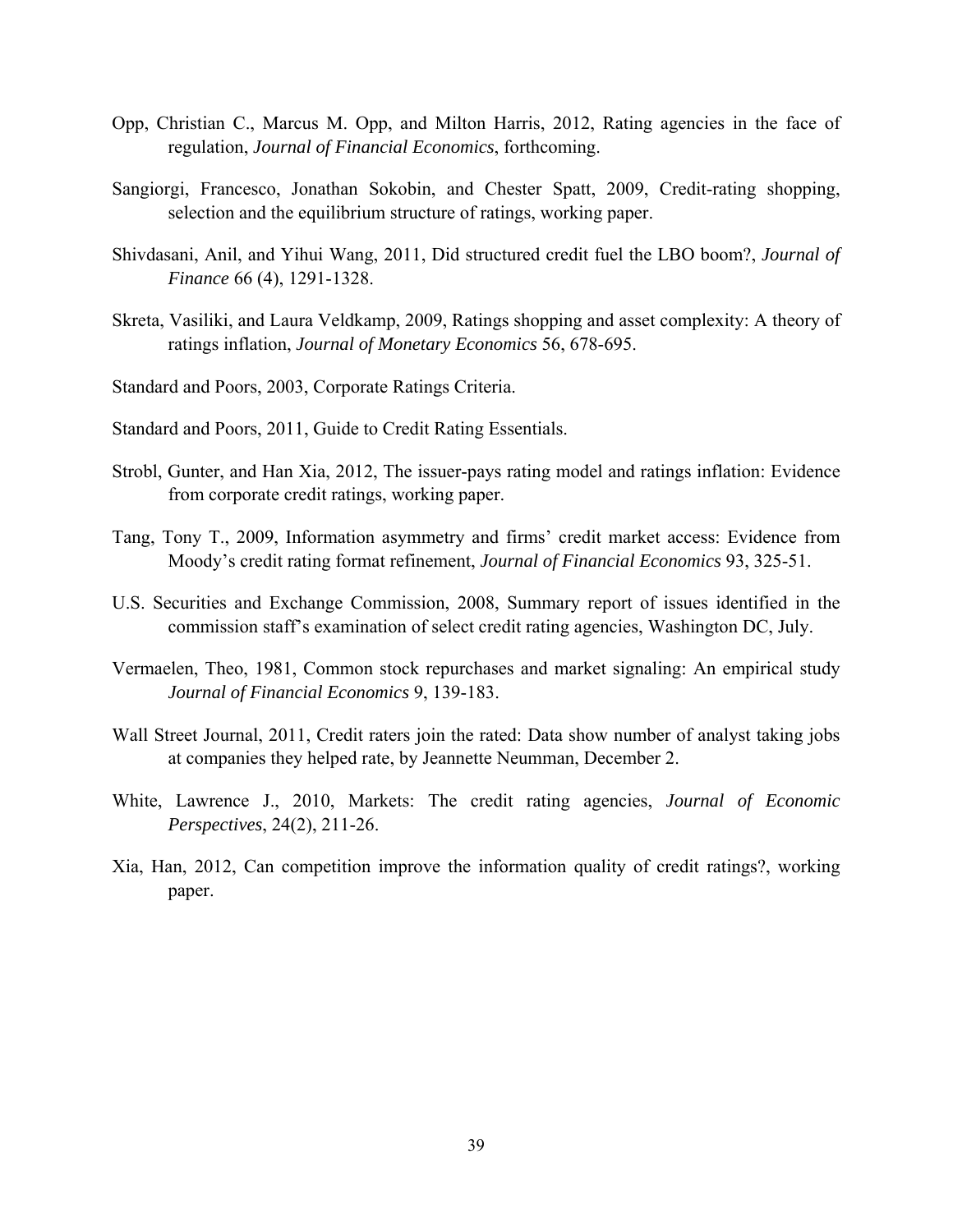

Figure 1: This figure presents the number of analyst transitions from the Big 3 credit rating agencies to covered companies on a quarterly basis from the first quarter of 2006 to the fourth quarter of 2011. When Dodd-Frank became law on July 17, 2010, the mandate required disclosure of employee transitions to covered companies they helped rate over the prior five years.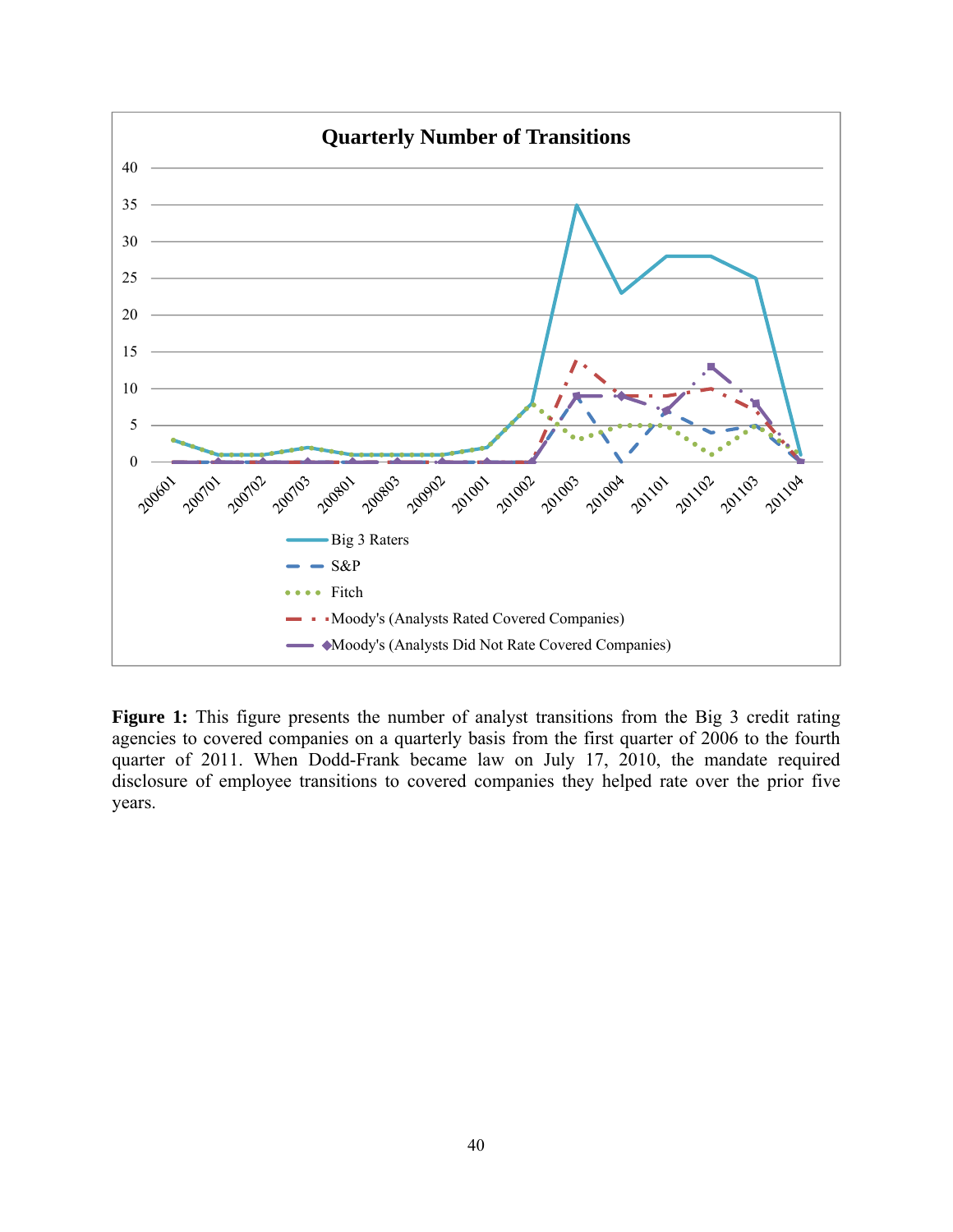

**Figure 2:** The average calendar year adjusted rating differences between the agency with a transitioning analyst and a benchmark agency without a transitioning analyst. Calendar year adjusted rating differences are the difference between the raw rating differences and the mean difference of the observations in the same calendar year. The adjusted differences are reported by quarter-to-separation from eight quarters to analysts' separation dates. Numeric ratings are decreasing in credit quality (increasing in credit risk); negative differences indicate ratings from transitioning analysts are more favorable than the ones from non-transitioning analysts. We employ Moody's (S&P) as the benchmark agency for transitioning S&P and Fitch (Moody's) analysts. Standard errors are clustered at the issuer level. Dotted lines represent a 95% confidence interval.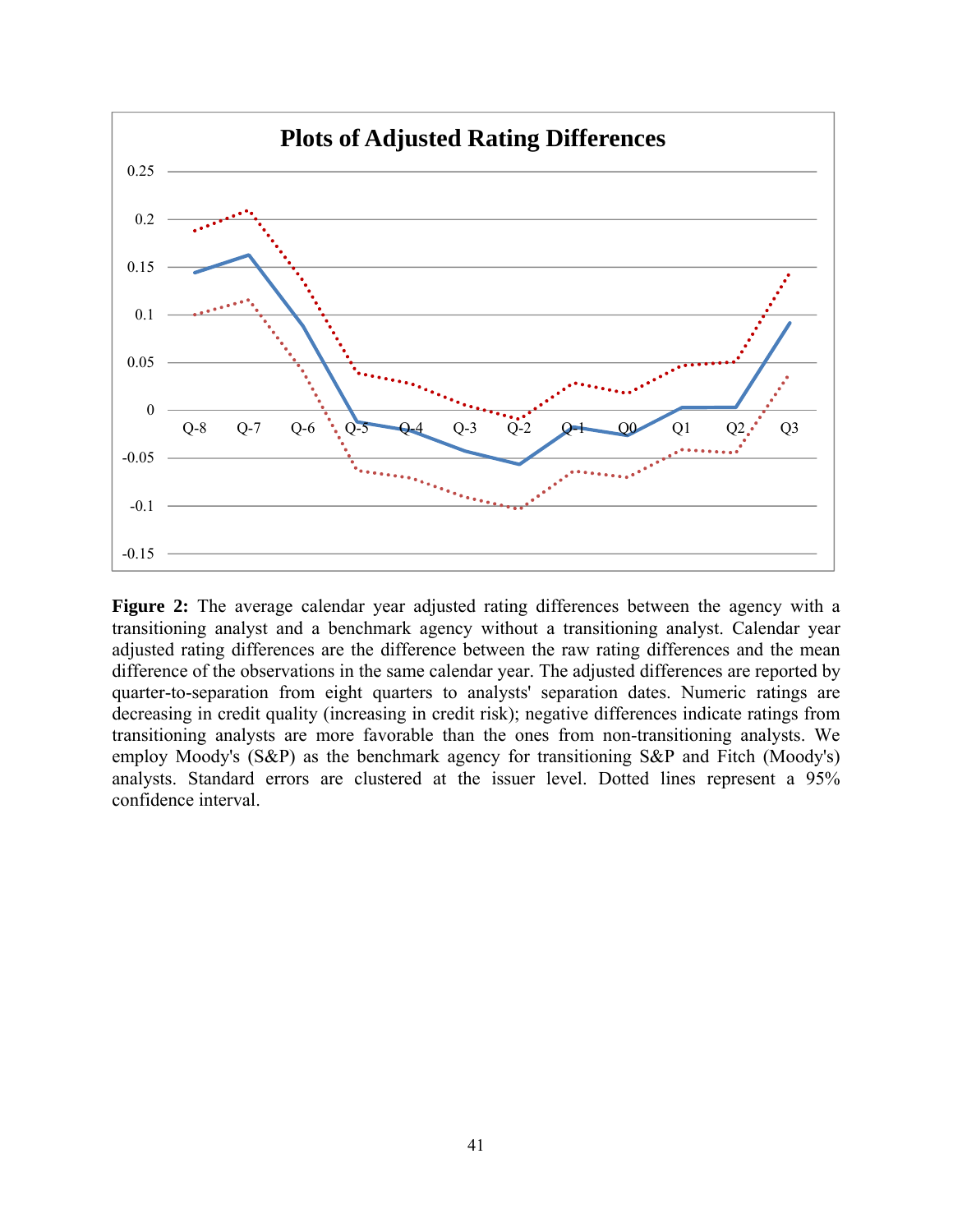

Figure 3: Plots of idiosyncratic credit ratings and idiosyncratic expected default frequency (EDF) derived from the Merton/KMV model over event time. Idiosyncratic credit ratings are measured by the residual of a regression model of credit ratings on indicator variables for calendar years (i.e., year dummies) in an issue-fixed-effect setting. Idiosyncratic EDF are measured in the same way. The sample consists of quarterly observations of ratings from transitioning analysts from 12 quarters prior through four quarters following the analyst separation date. The solid plot is idiosyncratic EDFs. The dotted plot is the idiosyncratic credit ratings.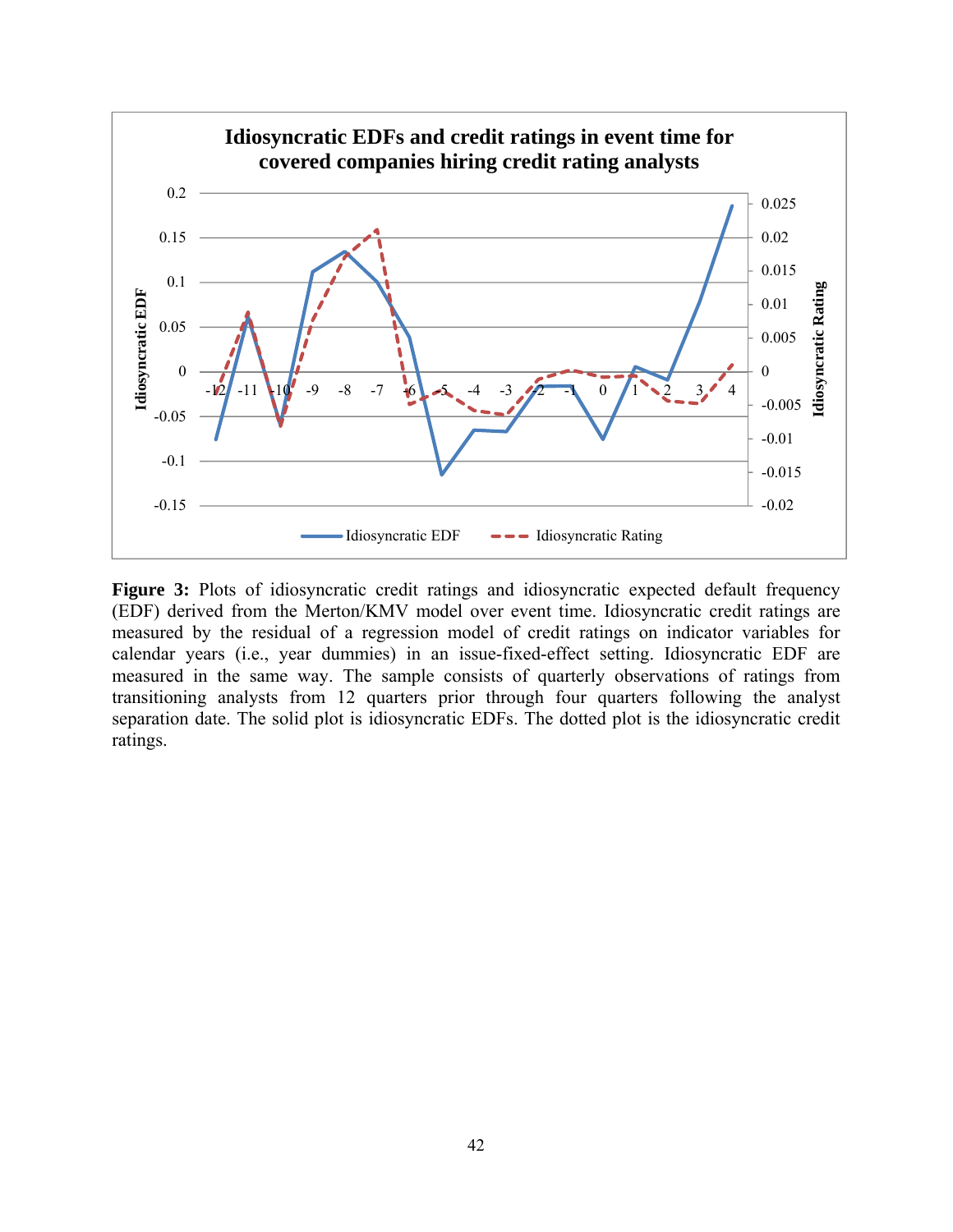

Figure 4: Plots of idiosyncratic credit ratings and idiosyncratic expected default frequency (EDF) derived from the Merton/KMV model over time. The sample consists of quarterly observations of ratings and EDF for financial institutions that do not hire a credit rating analyst. Because there is no event, plots are over calendar time; e.g. 200701 represents Year 2007 Quarter 1. Idiosyncratic credit ratings are measured by the residual of a regression model of credit ratings on indicator variables for calendar years (i.e., year dummies) in an issue-fixedeffect setting. Idiosyncratic EDF are measured in the same way. The sample consists of quarterly observations of ratings from transitioning analysts from 12 quarters prior through four quarters following the analyst separation date. The solid plot is idiosyncratic EDFs. The dotted plot is the idiosyncratic credit ratings.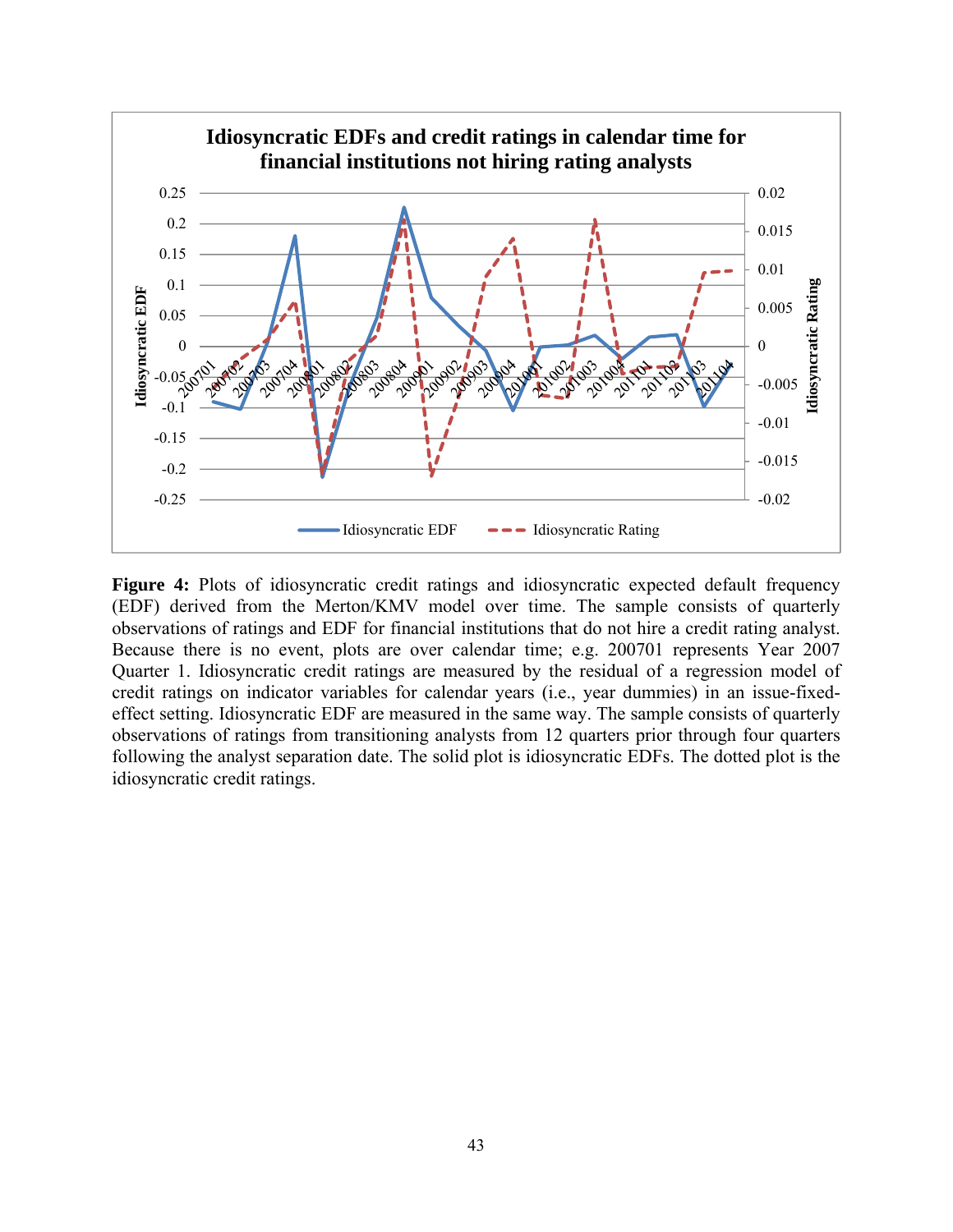# **Table 1 – Employee transitions and covered companies**

Panel A reports the transitions of 160 credit rating analysts in our sample from the Big 3 rating agencies (Moody's, S&P, and Fitch) according to reported separation dates by sample quarter. Panel B classifies the covered companies hiring 169 credit rating analysts from any NRSRO.

|              | Panel A: Big 3 Employee Transitions By Sample Quarter |                  |       |                                                         |                                                            |
|--------------|-------------------------------------------------------|------------------|-------|---------------------------------------------------------|------------------------------------------------------------|
| Year Quarter | Big 3 raters                                          | S&P              | Fitch | Moody's (Analysts<br><b>Rated Covered</b><br>Companies) | Moody's (Analysts<br>Did Not Rate<br>Covered<br>Companies) |
| 200601       | 3                                                     | $\theta$         | 3     |                                                         |                                                            |
| 200701       |                                                       |                  |       |                                                         |                                                            |
| 200702       |                                                       |                  |       |                                                         |                                                            |
| 200703       |                                                       |                  |       |                                                         |                                                            |
| 200801       |                                                       |                  |       |                                                         |                                                            |
| 200803       |                                                       |                  |       |                                                         |                                                            |
| 200902       |                                                       |                  |       |                                                         |                                                            |
| 201001       | 2                                                     |                  |       |                                                         |                                                            |
| 201002       | 8                                                     |                  |       |                                                         |                                                            |
| 201003       | 35                                                    | 9                |       | 14                                                      | 9                                                          |
| 201004       | 23                                                    | 0                |       | 9                                                       | 9                                                          |
| 201101       | 28                                                    |                  |       | 9                                                       |                                                            |
| 201102       | 25                                                    | 4                |       | 10                                                      | 13                                                         |
| 201103       | 25                                                    | 5                |       |                                                         | 8                                                          |
| 201104       |                                                       | $\boldsymbol{0}$ |       | 0                                                       | 0                                                          |
| Total        | 160                                                   | 25               | 40    | 49                                                      | 46                                                         |

| Panel B: Distribution of Covered Companies Hiring NRSRO Analysts |  |  |
|------------------------------------------------------------------|--|--|
|                                                                  |  |  |

| Year Quarter | <b>Banks or Brokers</b> | <b>Asset Managers</b> | Insurers | Others |
|--------------|-------------------------|-----------------------|----------|--------|
| 200601       |                         |                       | 0        | っ      |
| 200701       |                         |                       |          |        |
| 200702       |                         |                       |          |        |
| 200703       |                         |                       |          |        |
| 200801       |                         |                       |          |        |
| 200803       |                         |                       |          |        |
| 200902       |                         |                       |          |        |
| 201001       |                         |                       |          |        |
| 201002       |                         |                       |          |        |
| 201003       | 25                      | n                     |          |        |
| 201004       | 13                      | n                     |          |        |
| 201101       | 18                      |                       |          |        |
| 201102       | 16                      |                       |          |        |
| 201103       | 19                      |                       |          |        |
| 201104       | $\boldsymbol{0}$        |                       | 0        |        |
| Total        | 105                     | 32                    | 11       | 21     |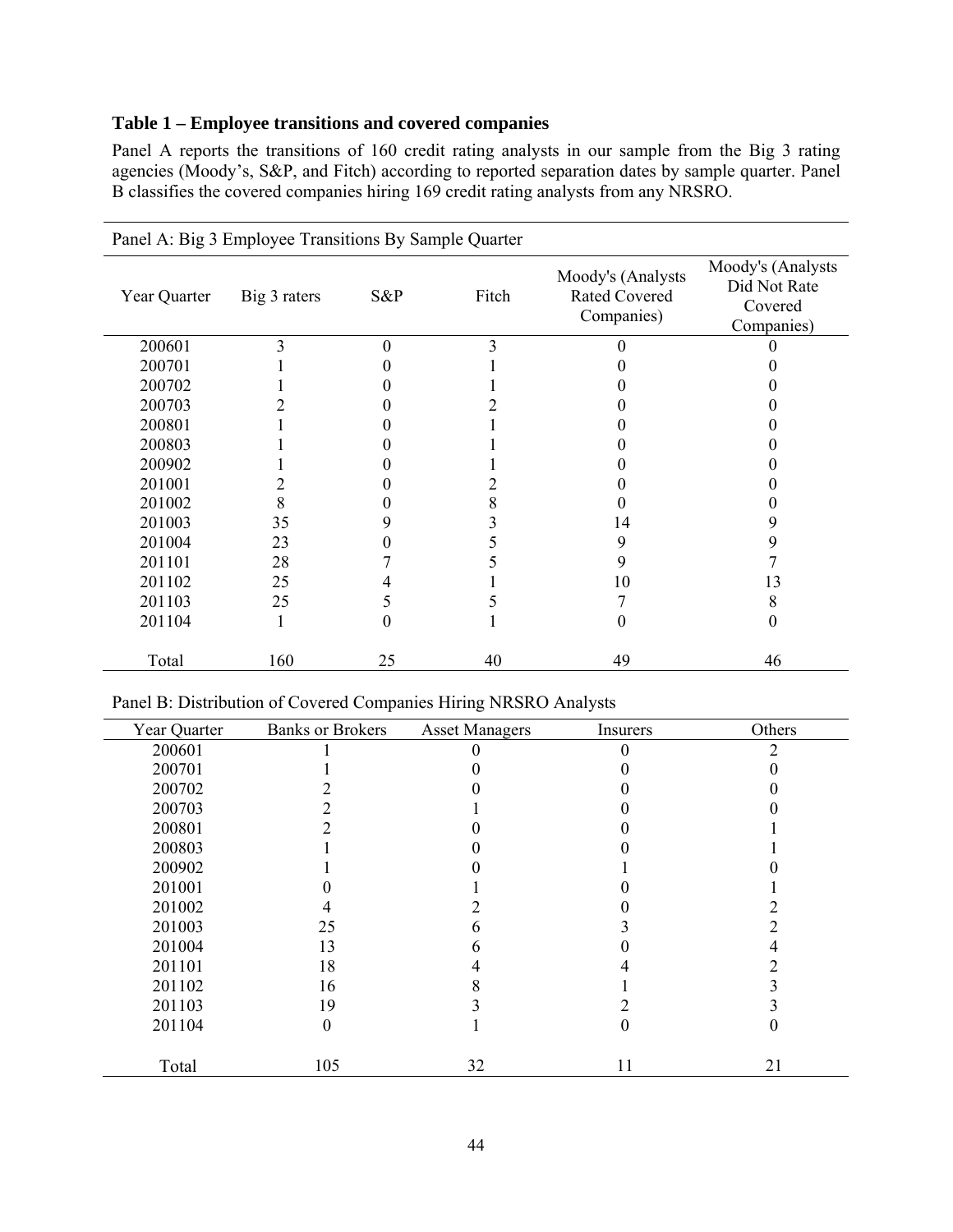# **Table 2 – Descriptive Statistics**

Panel A displays summary statistics for rating levels from Moody's, Fitch, and S&P. Because numeric ratings are decreasing in credit quality (increasing in credit risk) a smaller number indicates that the rater is more favorable to the issuer. Ratings are on a quarterly basis in the period spanning 12 quarters before each rating analyst's separation date to 4 quarters after. The last column reports differences between the mean of ratings from S&P and Moody's, and from Fitch and S&P, respectively. Standard errors from t-tests are in parentheses. Panel B presents proxies for opacity of covered issuers hiring rating analysts and, separately, of issuers without analyst transitions. Public is a dummy variable that equals 1 if the bond issuer has a public parent company whose stocks are publicly traded in the period of 1990 to 2011; equals 0 otherwise. For the subset of public firms, Capitalization is the book value of ordinary equity. Number of Analysts is the number of equity analysts covering the firm. We calculate Capitalization and Number of Analysts at issuers' parent (bank holding company) level between 2005 and 2010 (20 quarters) to capture the extent of issuers' original information asymmetry before analyst transitions. \*\*\* and \* indicate significance at the 1% and 10% levels, respectively.

| Panel A: Comparison of credit ratings |                                        |                                                                                    |        |           |                         |                |                        |                                     |
|---------------------------------------|----------------------------------------|------------------------------------------------------------------------------------|--------|-----------|-------------------------|----------------|------------------------|-------------------------------------|
|                                       | Number of<br>Quarterly<br>Observations |                                                                                    | Mean   | <b>SD</b> | 25th<br>Percentile      | Median         | 75th<br>Percentile     | Differences<br>in Rating<br>Means   |
| (1) Moody's Ratings                   | 47,663                                 |                                                                                    | 4.854  | 2.477     | $\overline{2}$          | 5              | $\overline{7}$         |                                     |
| $(2)$ S&P's Ratings                   | 28,064                                 |                                                                                    | 4.704  | 1.182     | $\overline{4}$          | 5              | 6                      | $(2)-(1)$<br>$-0.150***$<br>(0.016) |
| (3) Fitch's Ratings                   | 29,657                                 |                                                                                    | 3.500  | 1.169     | $\overline{2}$          | $\overline{4}$ | $\overline{4}$         | $(3)-(2)$<br>$-1.203***$<br>(0.010) |
|                                       |                                        |                                                                                    |        |           | Panel B: Issuer Opacity |                |                        |                                     |
|                                       |                                        | <b>Issuers Without</b><br><b>Analyst Transitions</b><br>Covered Issuers (1)<br>(2) |        |           |                         |                | Difference $(1) - (2)$ |                                     |
| Year                                  | Mean                                   |                                                                                    | Median | Mean      |                         | Median         | Mean                   | Median                              |
| Public                                | 0.90                                   |                                                                                    | 1.00   | 0.65      |                         | 1.00           | $0.25***$              |                                     |
| Capitalization                        | 53,980                                 |                                                                                    | 43,200 | 12,667    |                         | 3,711          | 41,313***              | 39,489***                           |
| Number of<br>Analysts                 | 10.61                                  |                                                                                    | 14.63  | 10.22     |                         | 9.04           | 0.38                   | $5.58*$                             |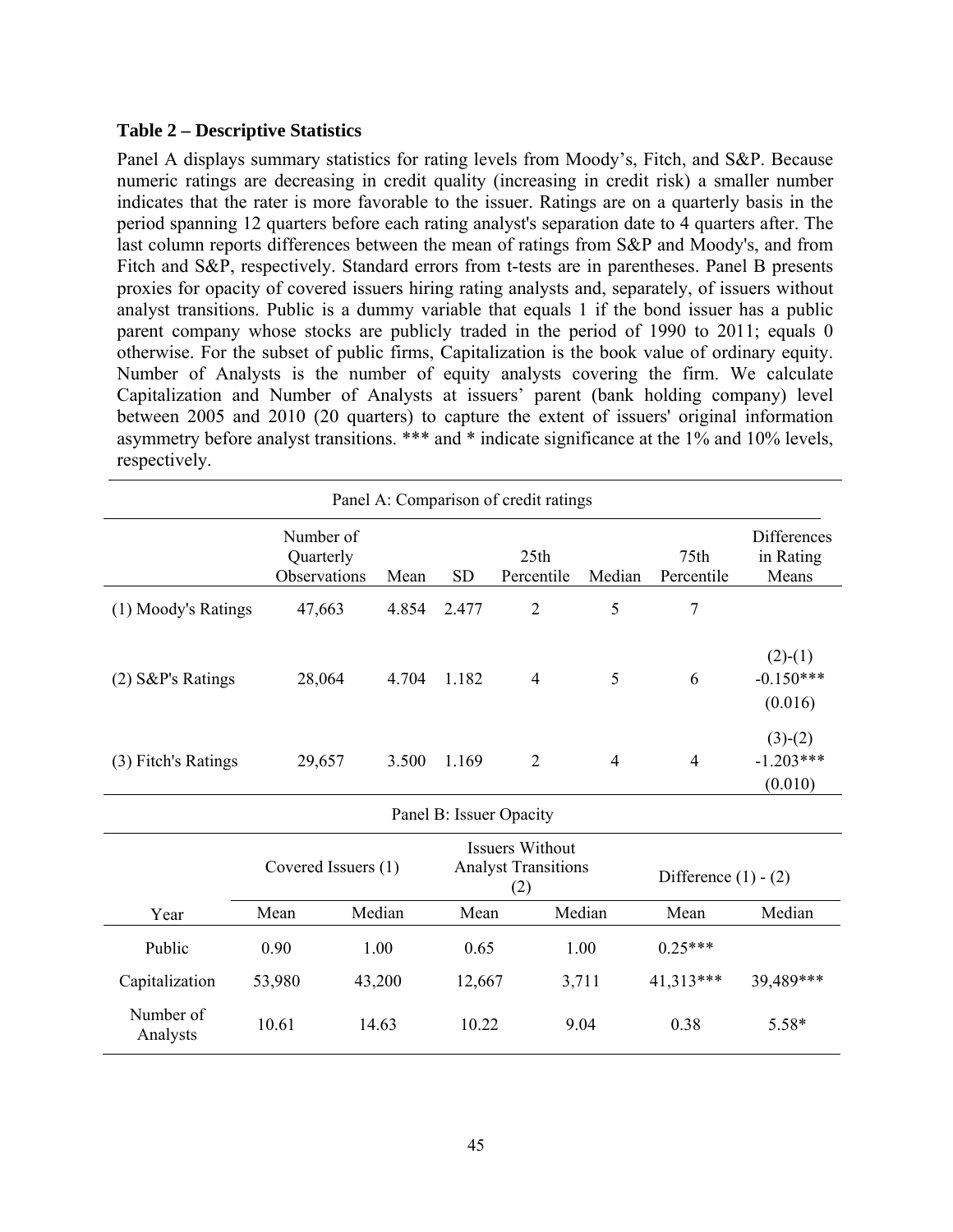# **Table 3 – Average Rating Difference Across Event Time**

This table presents the average calendar year adjusted rating differences between the agency with a transitioning analyst and a benchmark agency without a transitioning analyst. Calendar year adjusted rating differences are the difference between the raw rating differences and the mean difference of the observations in the same calendar year. The adjusted differences are reported by quarter-to-separation from eight quarters to analysts' separation dates. S&P serves as the benchmark agency for transitioning analysts at Moody's. Moody's serves as the benchmark agency for transitioning analysts at S&P and Fitch. Because numeric ratings are decreasing in credit quality (increasing in credit risk) a positive difference indicates that the rating agency with the transitioning analyst is less favorable to the issuer. Negative (positive) differences of each statistic relative to the separation quarter indicates this is less (more) true in a particular quarter. \*\*\*, \*\* and \* indicate averages and differences significantly different from 0 at the 1%, 5% and 10% levels, respectively.

| Sample Quarter, Measured       |       | Mean of Rating | Difference with<br>Separation |
|--------------------------------|-------|----------------|-------------------------------|
| Relative to Separation Quarter | Obs.  | Difference     | Quarter                       |
| 8 Quarters to Separation       | 3,214 | $0.14***$      | $0.17***$                     |
| 7 Quarters to Separation       | 3,014 | $0.16***$      | $0.18***$                     |
| 6 Quarters to Separation       | 2,878 | $0.09***$      | $0.11***$                     |
| 5 Quarters to Separation       | 2,794 | $-0.01$        | 0.01                          |
| 4 Quarters to Separation       | 2,734 | $-0.02$        | 0.005                         |
| 3 Quarters to Separation       | 2,650 | $-0.04$        | $-0.02$                       |
| 2 Quarters to Separation       | 2,575 | $-0.06**$      | $-0.03$                       |
| 1 Quarter to Separation        | 2,539 | $-0.02$        | 0.01                          |
| <b>Separation Quarter</b>      | 2,530 | $-0.03$        |                               |
| 1 Quarter after Separation     | 2,432 | 0.003          | 0.03                          |
| 2 Quarters after Separation    | 2,122 | 0.003          | 0.03                          |
| 3 Quarters after Separation    | 1,807 | $0.09***$      | $0.12***$                     |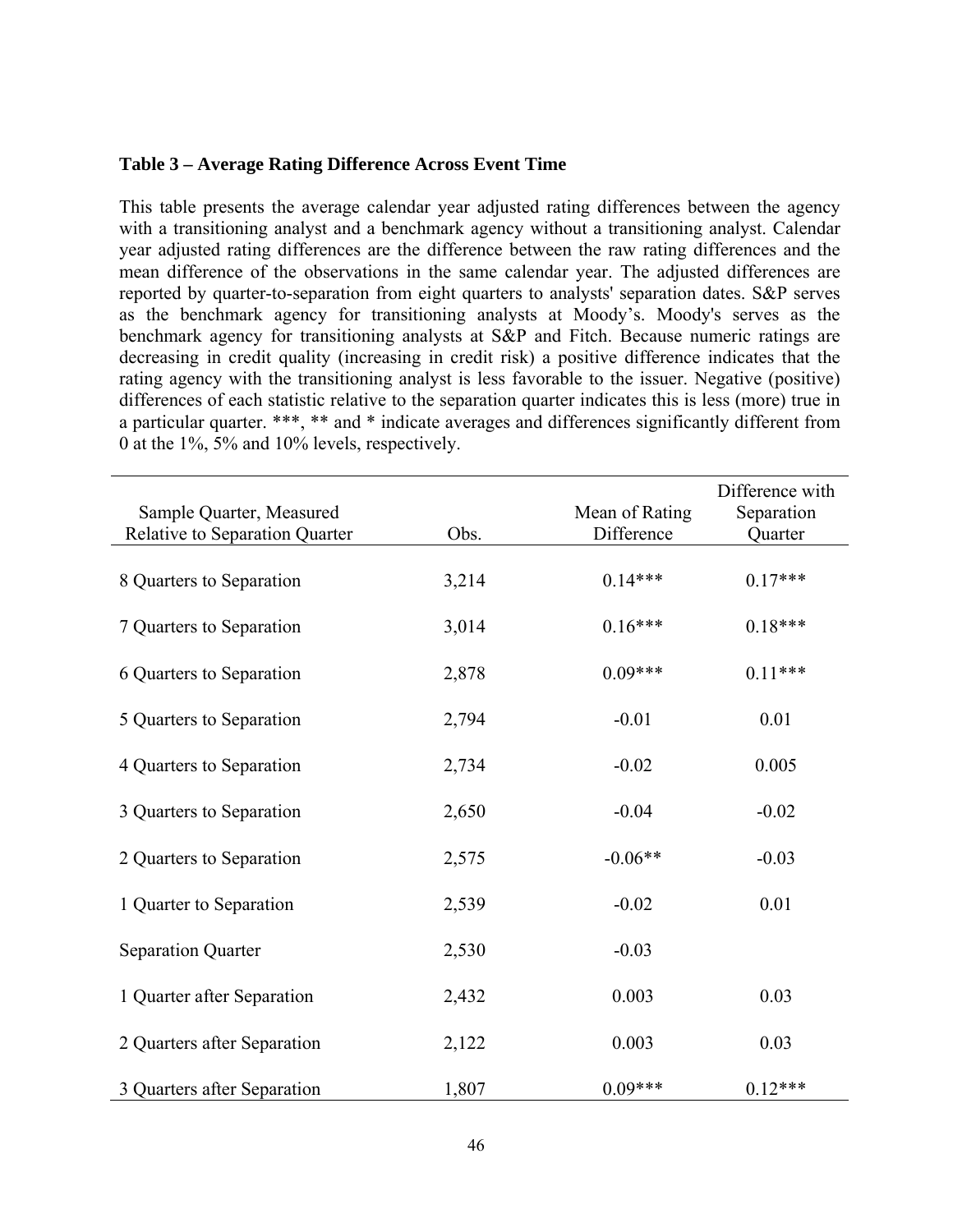# **Table 4 – Changes in Rating Differences**

This table presents fixed-effects OLS regression models. In Models (2) and (3), the dependent variable is the difference in bond ratings between the agency with a transitioning analyst and its benchmark agency. We employ Moody's (S&P) as the benchmark agency for S&P and Fitch (Moody's) analysts. Models (2a) and (3a) employ the subsample of Moody's employees transitioning to issuers they did not rate. In models (2) and (2a) the sample consists of quarterly rating differences from 12 quarters before each analyst's separation date up to the quarter when the separation occurred. "Pre-Transition" equals 1if the observation falls between the 12 quarters before to five quarters before the separation date, and equals 0 if the observation falls within the five quarters the separation date. In models (3) and (3a), the sample consists of quarterly rating differences from five quarters before each analyst's separation date up to four quarter after the separation date. "Transition" is a time period indicator that equals 1 if the observation falls within the five quarters before the separation date and equals 0 if the observation falls within the four quarters after the separation date. Issue Fixed Effects are indicator variables for bond issues. Year Fixed Effects are indicator variables for calendar years. Rating Agency Fixed Effects are indicator variables for S&P's analyst transitions, Moody's analyst transitions, and Fitch's analyst transitions. Standard errors clustered at the issuer level are in parentheses. \*\*\*, \*\* and \* indicate coefficients significantly different from 0 at the 1%, 5% and 10% levels, respectively.

|                             | <b>Transitions of Analysts</b><br>from Moody's, S&P,<br>and Fitch |            | Moody's Redacted<br><b>Analyst Transitions</b> |                |  |
|-----------------------------|-------------------------------------------------------------------|------------|------------------------------------------------|----------------|--|
|                             | Model 2                                                           | Model 3    | Model 2a                                       | Model 3a       |  |
| Pre-Transition              | $0.214**$                                                         |            | 0.001                                          |                |  |
|                             | (0.104)                                                           |            | (0.013)                                        |                |  |
| Transition                  |                                                                   | $-0.061**$ |                                                | $-0.015$       |  |
|                             |                                                                   | (0.023)    |                                                | (0.019)        |  |
| <b>Issue Fixed Effects</b>  | Yes                                                               | Yes        | Yes                                            | Yes            |  |
| <b>Year Fixed Effects</b>   | Yes                                                               | Yes        | Yes                                            | Yes            |  |
| Rating Agency Fixed Effects | Yes                                                               | Yes        | N <sub>o</sub>                                 | N <sub>o</sub> |  |
| Constant                    | $0.544*$                                                          | $0.807***$ | $0.498***$                                     | $0.452***$     |  |
|                             | (0.294)                                                           | (0.060)    | (0.007)                                        | (0.036)        |  |
| Observations                | 39,450                                                            | 19,746     | 3,718                                          | 1,968          |  |
| Within-Issue R-squared      | 0.057                                                             | 0.337      | 0.353                                          | 0.016          |  |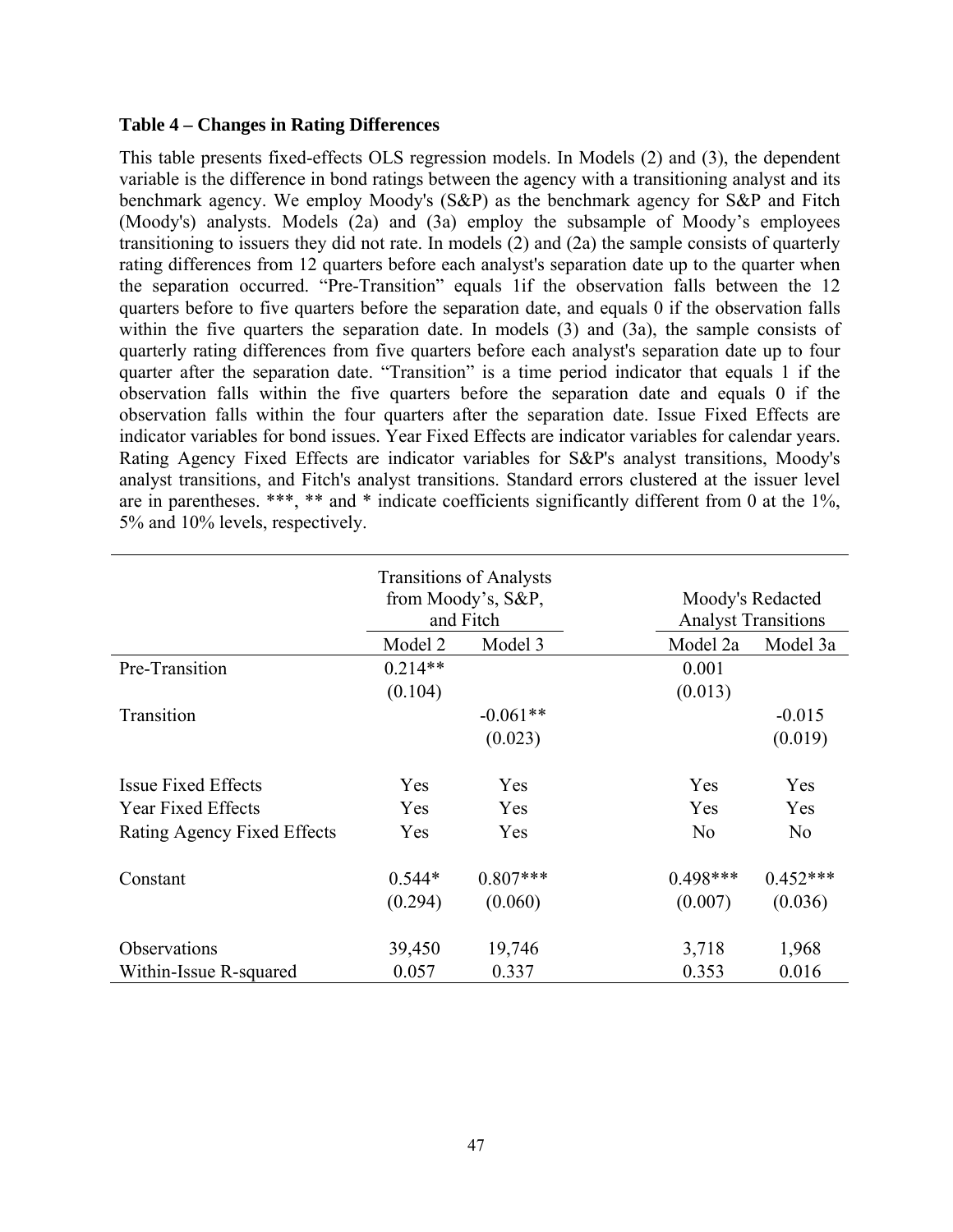# **Table 5 – Changes in Rating Information Content**

This table presents fixed-effects OLS regression models. The dependent variable is the numerical value of bond ratings from an agency with a transitioning analyst. EDF is the expected default frequency derived from the Merton/KMV model described in Appendix B. In model (5) the sample consists of quarterly rating differences from 12 quarters before each analyst's separation date up to the quarter when the separation occurred. "Pre-transition" equals 1if the observation falls between the 12 quarters before to six quarters before the separation date, and equals 0 if the observation falls within the five quarters before and on the separation date. In model (6), the sample consists of quarterly rating differences from five quarters before each analyst's separation date up to four quarter after the separation date. "Transition" equals 1 if the observation falls within the five quarters before and on the separation date and equals 0 if the observation falls within the four quarters after the separation date. In model (7) the sample consists of quarterly rating differences from 12 quarters before each analyst's separation date to six quarters before each analyst's separation date, and the four quarters after the separation date. "Post-transition" equals 1 if the observation the observation falls within the four quarters after the separation date and equals 0 otherwise. Issue Fixed Effects are indicator variables for bond issues. Year Fixed Effects are indicator variables for calendar years. Rating Agency Fixed Effects are indicator variables for S&P's analyst transitions, Moody's analyst transitions, and Fitch's analyst transitions. Standard errors clustered at the issuer level are in parentheses. \*\*\*, \*\* and \* indicate coefficients significantly different from 0 at the 1%, 5% and 10% levels, respectively.

|                             | Model 5    | Model 6     | Model 7     |
|-----------------------------|------------|-------------|-------------|
| <b>EDF</b>                  | $-0.222$   | $0.109*$    | $0.887***$  |
|                             | (0.251)    | (0.055)     | (0.204)     |
| Pre-Transition * EDF        | $1.002***$ |             |             |
|                             | (0.290)    |             |             |
| Pre-Transition              | $-0.601**$ |             |             |
|                             | (0.217)    |             |             |
| Transition * EDF            |            | $-0.212***$ |             |
|                             |            | $-0.062$    |             |
| Transition                  |            | 0.049       |             |
|                             |            | $-0.042$    |             |
| Post-Transition * EDF       |            |             | $-0.869***$ |
|                             |            |             | (0.315)     |
| Post-Transition             |            |             | $-0.0617$   |
|                             |            |             | (0.283)     |
| <b>Issue Fixed Effects</b>  | Yes        | Yes         | Yes         |
| Year Fixed Effects          | Yes        | Yes         | Yes         |
| Rating Agency Fixed Effects | Yes        | Yes         | Yes         |
|                             |            |             |             |
| Constant                    | $3.719***$ | 4.397***    | 4.141***    |
|                             | (0.430)    | (0.250)     | (0.323)     |
| Observations                | 45,922     | 24,885      | 20,864      |
| R-squared                   | 0.527      | 0.607       | 0.604       |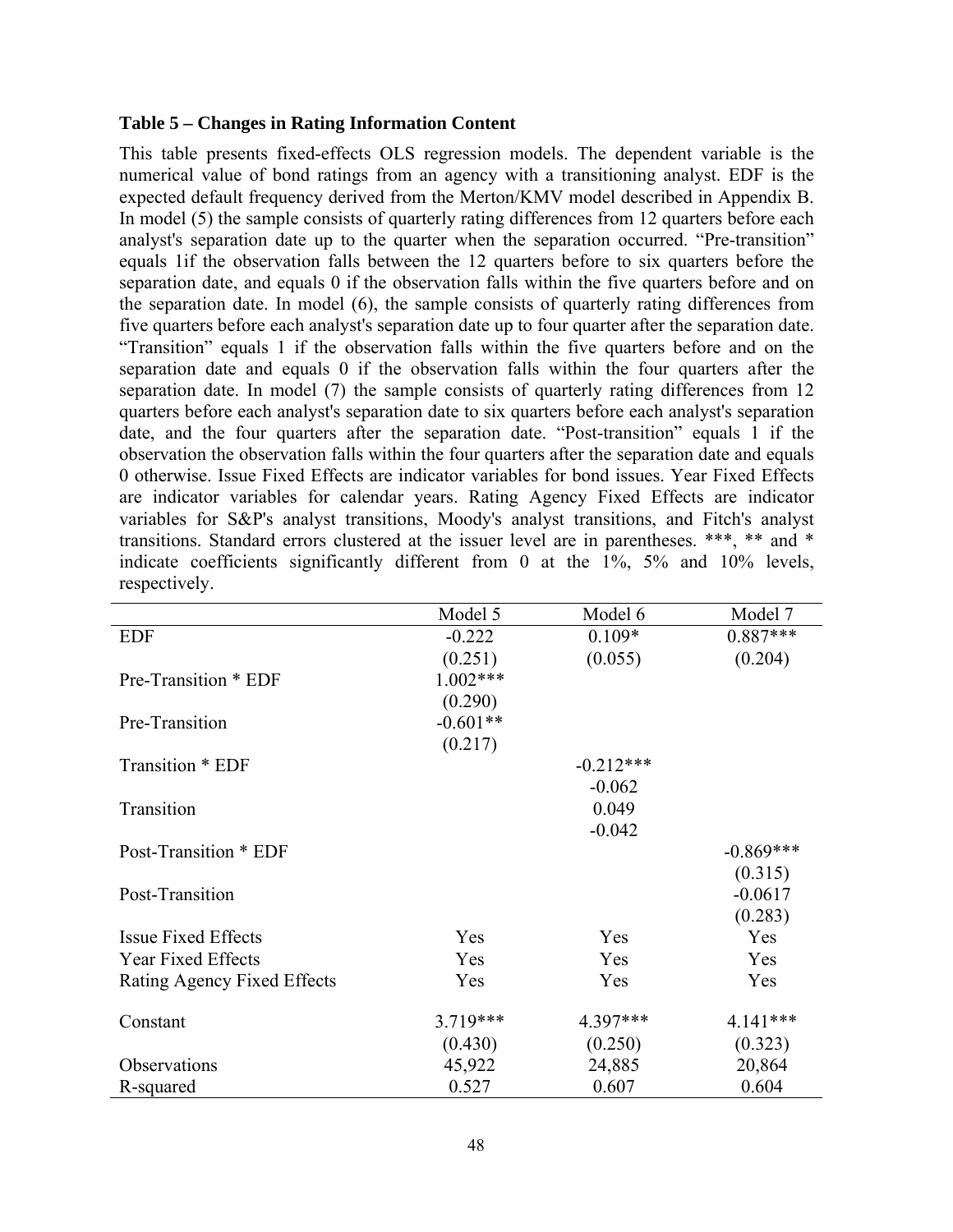# **Table 6 – Summary Statistics for New Bond Issuance**

This table presents the number and amount of new bond issues for issuers whose bonds are covered by transitioning analysts. Summary statistics are reported by quarter-to-separation from eight quarters to analysts' separation dates. \*\*\*, \*\* and \* indicate averages and differences significantly different from 0 at the 1%, 5% and 10% levels, respectively.

|                                                            | Number of New Bond<br>Issues |                                          | Amount of New Bond<br>Issues $(\$000)$ |                                          |  |
|------------------------------------------------------------|------------------------------|------------------------------------------|----------------------------------------|------------------------------------------|--|
| Sample Quarter, Measured<br>Relative to Separation Quarter | Mean                         | Difference with<br>Separation<br>Quarter | Mean                                   | Difference with<br>Separation<br>Quarter |  |
| 8 Quarters to Separation                                   | 1.185                        | 0.123                                    | 186,958                                | 128,011***                               |  |
| 7 Quarters to Separation                                   | 1.042                        | $-0.02$                                  | 135,358                                | 76,411**                                 |  |
| 6 Quarters to Separation                                   | 0.999                        | $-0.063$                                 | 117,478                                | 58,531**                                 |  |
| 5 Quarters to Separation                                   | 1.102                        | 0.04                                     | 95,772                                 | 36,825                                   |  |
| 4 Quarters to Separation                                   | 1.268                        | 0.206                                    | 81,227                                 | 22,280                                   |  |
| 3 Quarters to Separation                                   | 1.223                        | 0.161                                    | 75,757                                 | 16,805                                   |  |
| 2 Quarters to Separation                                   | 1.312                        | 0.25                                     | 90,204                                 | 31,257                                   |  |
| 1 Quarter to Separation                                    | 1.203                        | 0.141                                    | 64,034                                 | 5,087                                    |  |
| <b>Separation Quarter</b>                                  | 1.062                        |                                          | 58,947                                 |                                          |  |
| 1 Quarter after Separation                                 | 0.797                        | $-0.265$                                 | 56,811                                 | $-2,135$                                 |  |
| 2 Quarters after Separation                                | 0.805                        | $-0.257$                                 | 53,724                                 | $-5,223$                                 |  |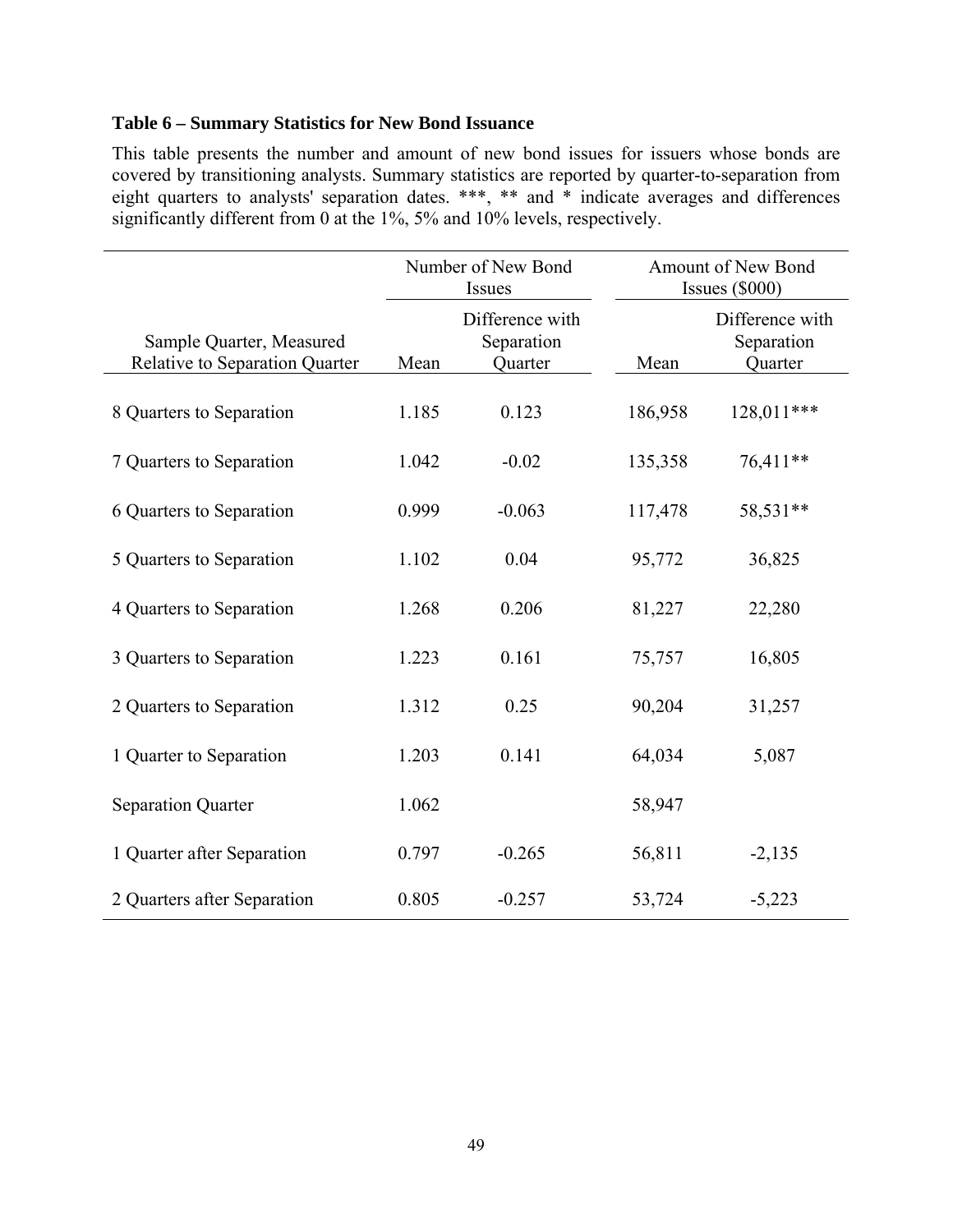# **Table 7 – Summary Statistics of Watchlist Provisions**

This table presents summary statistics for the incidence of rating agencies' Watchlist provisions. The number under the column Transitioning Analysts denotes the number of quarters before an analyst's separation date when a Watchlist was last placed by an agency with a transitioning analyst. The number under the column Benchmark Analysts denotes the number of quarters before an analyst's separation date when a Watchlist was last placed by the benchmark agency. We employ Moody's (S&P) as the benchmark agency for transitioning S&P and Fitch (Moody's) analysts. Panel A reports negative Watchlist provisions and Panel B reports positive Watchlist provisions.

| Panel A: Negative Watchlist |                           |                              |  |  |  |
|-----------------------------|---------------------------|------------------------------|--|--|--|
|                             | Transitioning<br>Analysts | <b>Benchmark</b><br>Analysts |  |  |  |
| Mean                        | 14.44                     | 12.97                        |  |  |  |
| Median                      | 11                        | 11                           |  |  |  |
| 25th Percentile             | 17                        | 15                           |  |  |  |
| 75th Percentile             | 8                         | 11                           |  |  |  |
| Panel B: Positive Watchlist |                           |                              |  |  |  |
|                             | Transitioning<br>Analysts | <b>Benchmark</b><br>Analysts |  |  |  |
| Mean                        | 19.25                     | 20.68                        |  |  |  |
| Median                      | 20                        | 24                           |  |  |  |
| 25th Percentile             | 22                        | 29                           |  |  |  |
| 75th Percentile             | 19                        | 8                            |  |  |  |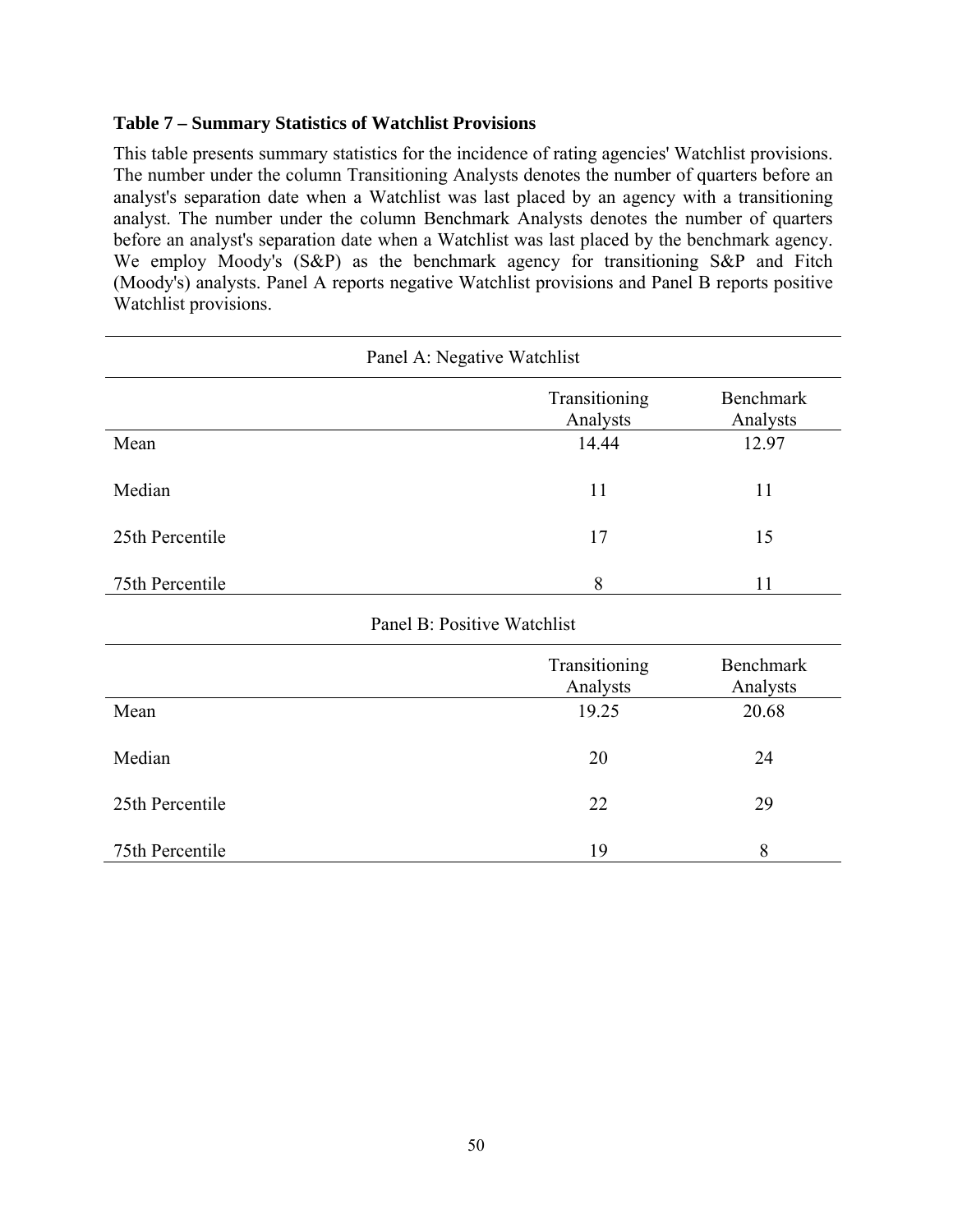# **Table 8 – Depository Institutions, Derivatives Trading and CDO Underwriting Activity**

This table presents the depository institution status (Panel A), bank trading and derivatives activities (Panel B), and CDO underwriting activities (Panel C) separately for 308 covered companies (including parents and subsidiaries of the firms identified by the SEC) and a control group of 670 financial institutions that issue bonds but do not hire rating analysts. In Panel A, Depository Institution is a dummy that equals one if the issuer (or the bank holding company of an issuer) is a depository institution, and equals 0 otherwise. In Panel B, Percentage in Top 25 is the percentage of issuers whose bank holding companies are among the Top 25 banks in derivatives activities ranked by the notional amount of derivative contracts. Derivatives to Total Assets Ratio is the ratio of the amount of derivative contracts to total assets, conditional on the issuer being among the top 25 banks in derivatives in the given year. Derivative activities data is collected from the quarterly report on bank trading and derivatives activities from the Comptroller of the Currency Administrator of National Banks. Panel B reports information in the fourth quarter of each year. In Panel C, the first section reports yearly statistics and the second section reports statistics aggregated into sub-periods 2000-2003 and 2004-2007. The Amount of CDO Underwritten is the principal value (in U.S. million dollars). The Market Share of CDO Underwritten is the amount of CDOs underwritten by an individual issuer scaled by the total amount of CDO underwritten by all issuers in the same year. Both variables are calculated at issuers' parent (bank holding company) level. CDO underwriting information is collected from the ABS database managed by J.P. Morgan's Asset-Backed Alert. In Panel A and Panel B, \*\*\* and \*\* indicates differences significantly different from 0 at the 1% and 5% level, respectively. In Panel C, all pairwise differences are significantly different from 0 at the 1% level.

| Panel A: Depository Institutions |                                                                            |        |                          |        |                       |  |
|----------------------------------|----------------------------------------------------------------------------|--------|--------------------------|--------|-----------------------|--|
|                                  | Covered<br><b>Companies Hiring</b><br><b>Credit Rating</b><br>Analysts (1) |        | <b>Control Companies</b> |        | Differences $(2)-(1)$ |  |
|                                  | Mean                                                                       | Median | Mean                     | Median | Mean                  |  |
| Depository<br>Institution        | 0.40                                                                       |        | 0.25                     | 0      | $-0.15***$            |  |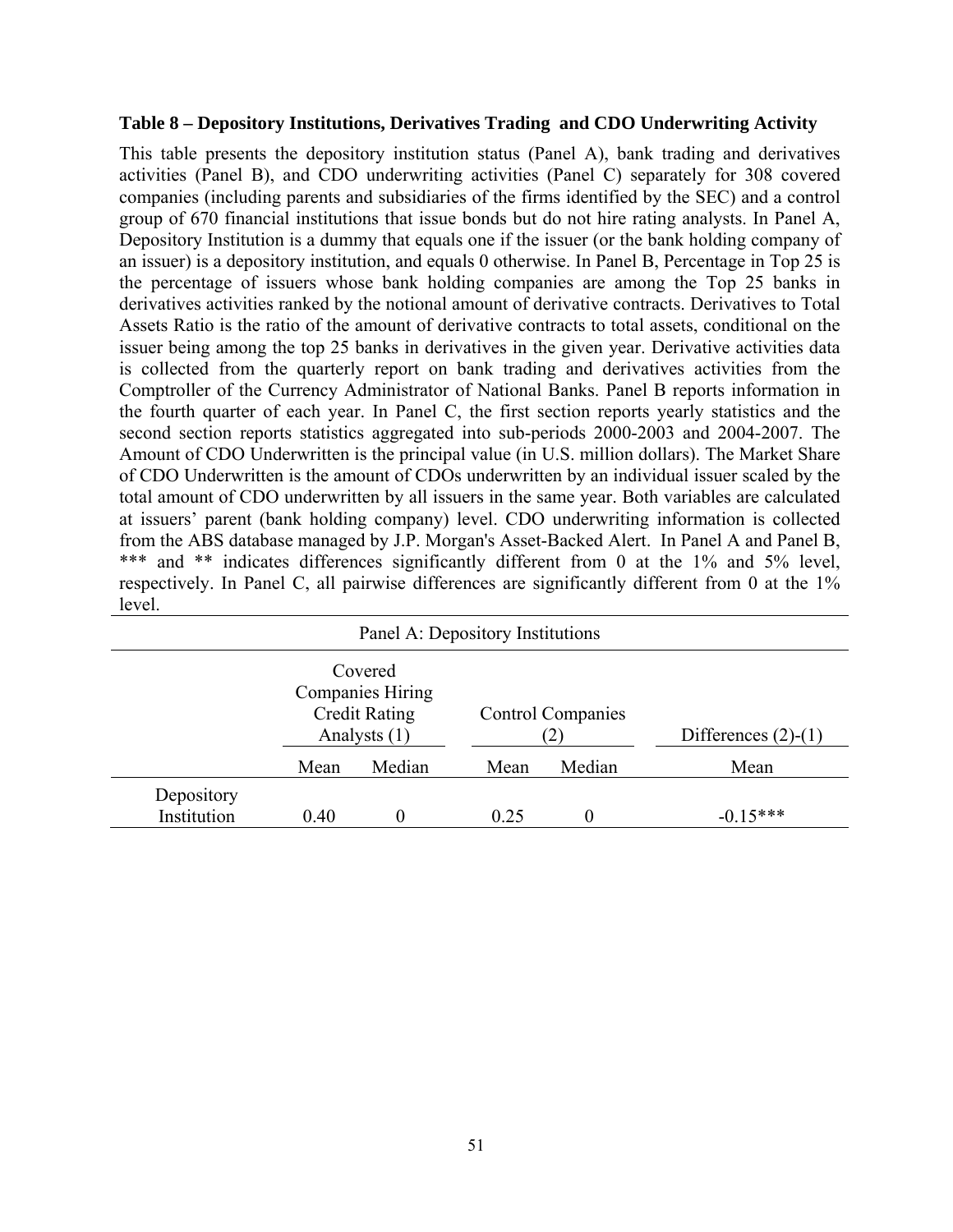| Panel B: Derivatives Trading Activity |                                                           |            |                                      |                          |            |                                      |            |           |           |
|---------------------------------------|-----------------------------------------------------------|------------|--------------------------------------|--------------------------|------------|--------------------------------------|------------|-----------|-----------|
|                                       | <b>Covered Companies Hiring Credit Rating</b><br>Analysts |            |                                      | <b>Control Companies</b> |            |                                      | Difference |           |           |
|                                       | Percentage in<br>Top 25                                   |            | Derivatives to Total<br>Assets Ratio | Percentage in<br>Top 25  |            | Derivatives to Total<br>Assets Ratio | $(1)-(4)$  | $(2)-(5)$ | $(3)-(6)$ |
| Year                                  | (1)                                                       | Mean $(2)$ | Median $(3)$                         | (4)                      | Mean $(5)$ | Median $(6)$                         |            |           |           |
| 2000                                  | 27.60%                                                    | 5.60       | 2.78                                 | 5.95%                    | 2.92       | 0.95                                 | $+***$     | $+***$    | $+***$    |
| 2001                                  | 34.09%                                                    | 10.23      | 5.79                                 | 6.11%                    | 2.20       | 1.10                                 | $+***$     | $+***$    | $+***$    |
| 2002                                  | 40.26%                                                    | 10.28      | 6.40                                 | 6.11%                    | 1.75       | 0.95                                 | $+***$     | $+***$    | $+***$    |
| 2003                                  | 40.26%                                                    | 12.69      | 6.58                                 | 5.81%                    | 2.04       | 1.24                                 | $+***$     | $+***$    | $+***$    |
| 2004                                  | 40.26%                                                    | 12.68      | 7.95                                 | 5.22%                    | 1.58       | 0.99                                 | $+***$     | $+***$    | $+***$    |
| 2005                                  | 40.26%                                                    | 14.37      | 7.65                                 | 5.20%                    | 1.65       | 1.10                                 | $+***$     | $+***$    | $+***$    |
| 2006                                  | 40.26%                                                    | 15.33      | 10.60                                | 5.50%                    | 1.61       | 0.97                                 | $+***$     | $+***$    | $+***$    |
| 2007                                  | 42.21%                                                    | 15.03      | 6.68                                 | 4.92%                    | 1.70       | 1.28                                 | $+***$     | $+***$    | $+***$    |
| 2008                                  | 51.95%                                                    | 18.00      | 4.27                                 | 4.32%                    | 1.31       | 1.01                                 | $+***$     | $+***$    | $+***$    |
| 2009                                  | 43.41%                                                    | 33.66      | 4.07                                 | 4.62%                    | 1.36       | 1.11                                 | $+***$     | $+*$      | $+***$    |
| 2010                                  | 43.41%                                                    | 37.33      | 5.48                                 | 4.32%                    | 1.51       | 0.76                                 | $+***$     | $+***$    | $+***$    |
| 2011                                  | 43.41%                                                    | 36.17      | 20.98                                | 4.47%                    | 1.28       | 0.82                                 | $+***$     | $+***$    | $+***$    |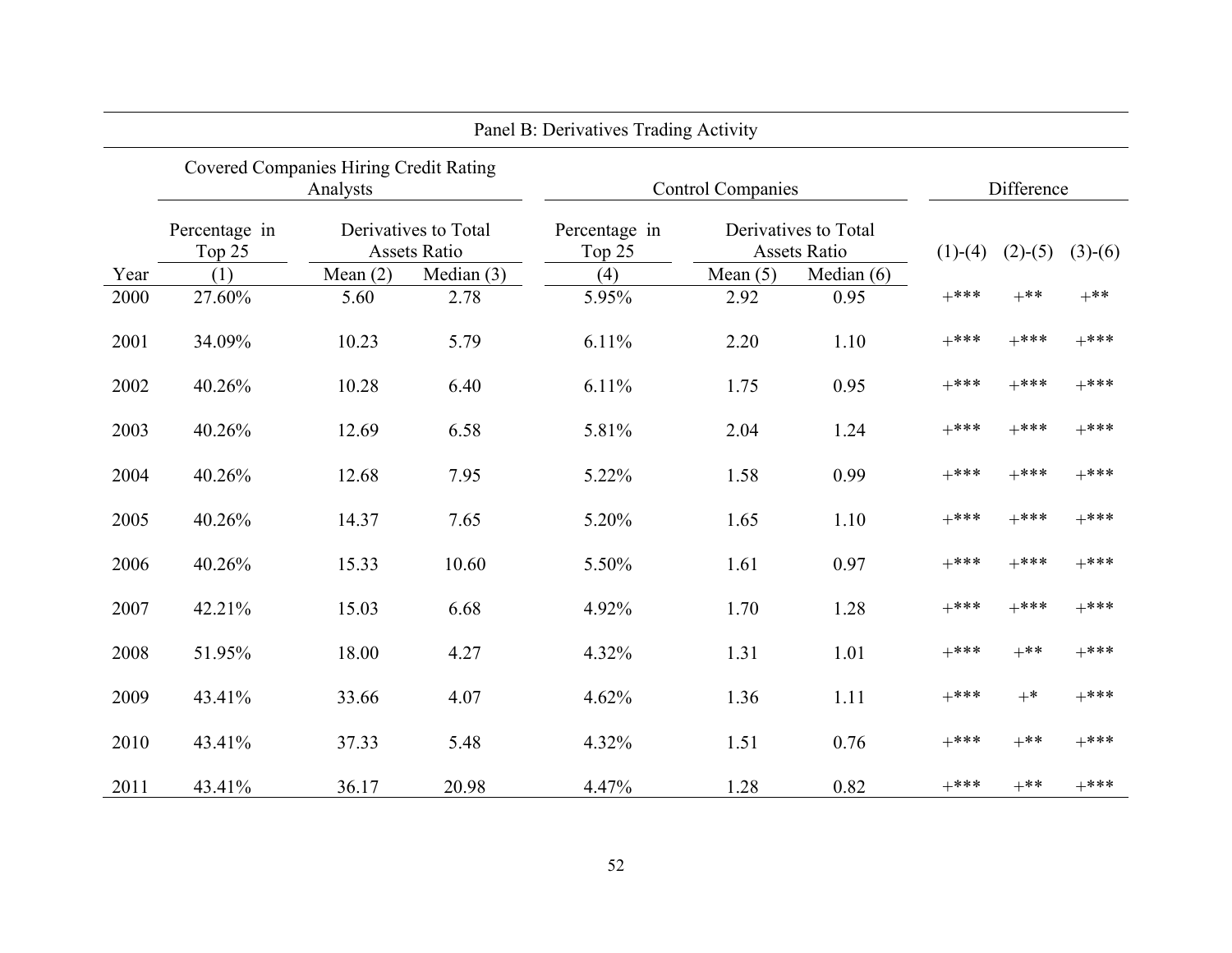| Panel C: CDO Underwriting Activity |                                                           |          |                                               |                          |                                         |                  |                                               |                  |
|------------------------------------|-----------------------------------------------------------|----------|-----------------------------------------------|--------------------------|-----------------------------------------|------------------|-----------------------------------------------|------------------|
|                                    | <b>Covered Companies Hiring Credit Rating</b><br>Analysts |          |                                               | <b>Control Companies</b> |                                         |                  |                                               |                  |
|                                    | Amount of CDO<br>Underwritten (\$Mil)                     |          | Market Share of<br><b>CDO</b><br>Underwritten |                          | Amount of CDO<br>Underwritten<br>(SMil) |                  | Market Share of<br><b>CDO</b><br>Underwritten |                  |
| Year                               | Mean                                                      | Median   | Mean                                          | Median                   | Mean                                    | Median           | Mean                                          | Median           |
| 2000                               | 1,867.61                                                  | 828.70   | 2.39%                                         | 1.06%                    | 35.87                                   | $\boldsymbol{0}$ | 0.05%                                         | $\boldsymbol{0}$ |
| 2001                               | 2,271.84                                                  | 156.25   | 2.79%                                         | 0.19%                    | 29.48                                   | $\boldsymbol{0}$ | 0.04%                                         | $\boldsymbol{0}$ |
| 2002                               | 2,653.74                                                  | 260.35   | 3.09%                                         | 0.30%                    | 6.19                                    | $\boldsymbol{0}$ | 0.01%                                         | $\boldsymbol{0}$ |
| 2003                               | 2,391.56                                                  | 110.63   | 2.74%                                         | 0.13%                    | 7.22                                    | $\boldsymbol{0}$ | 0.01%                                         | $\boldsymbol{0}$ |
| 2004                               | 3,459.75                                                  | 46.50    | 2.73%                                         | 0.04%                    | 12.28                                   | $\boldsymbol{0}$ | 0.01%                                         | $\boldsymbol{0}$ |
| 2005                               | 7,253.72                                                  | 525.80   | 2.87%                                         | 0.21%                    | 28.57                                   | $\boldsymbol{0}$ | 0.01%                                         | $\boldsymbol{0}$ |
| 2006                               | 13,623.15                                                 | 4,798.85 | 2.85%                                         | 1.00%                    | 32.04                                   | $\boldsymbol{0}$ | 0.01%                                         | $\boldsymbol{0}$ |
| 2007                               | 11,606.35                                                 | 1,055.20 | 2.84%                                         | 0.26%                    | 51.06                                   | $\boldsymbol{0}$ | 0.01%                                         | $\boldsymbol{0}$ |
| Aggregate                          |                                                           |          |                                               |                          |                                         |                  |                                               |                  |
| 2000-2003                          | 6,574.67                                                  | 2,245.40 | 8.01%                                         | 2.57%                    | 1,769.43                                | $\boldsymbol{0}$ | 2.13%                                         | $\overline{0}$   |
| 2004-2007                          | 26,895.16                                                 | 5,542.90 | 9.97%                                         | 2.19%                    | 3,348.94                                | 263.15           | 0.85%                                         | 0.07%            |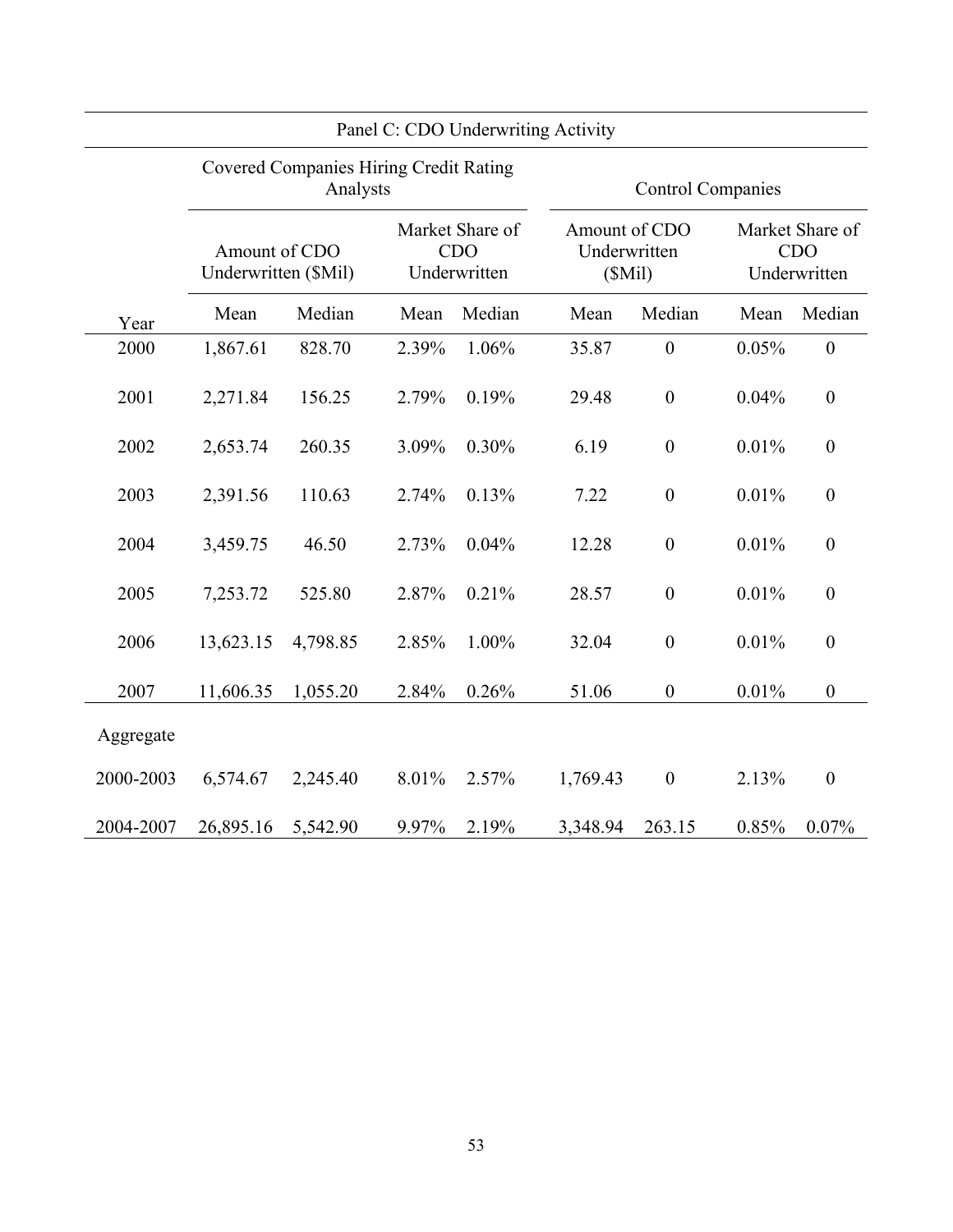# **Table 9 – Changes in Rating Differences and Rating Information Content (Issuer-Level)**

This table presents fixed-effects OLS regression models, using issuer-transition level observations. In models (2) and (3), the dependent variable is the difference in the median bond ratings between the agency with a transitioning analyst and its benchmark agency for each issuer-transition pair. We employ Moody's (S&P) as the benchmark agency for S&P and Fitch (Moody's) analysts. In models (5), (6) and (7), the dependent variable is the median of the numerical value of bond ratings from an agency with a transitioning analyst for each issuertransition pair. EDF is the median of the expected default frequency for each issuer-transition pair, derived from the Merton/KMV model described in Appendix B. In models (2) and (5) the sample consists of quarterly rating differences from 12 quarters before each analyst's separation date up to the quarter when the separation occurred. "Pre-Transition" equals 1if the observation falls between the 12 quarters before to five quarters before the separation date, and equals 0 if the observation falls within the five quarters the separation date. In models (3) and (6) the sample consists of quarterly rating differences from five quarters before each analyst's separation date up to four quarter after the separation date. "Transition" is a time period indicator that equals 1 if the observation falls within the five quarters before the separation date and equals 0 if the observation falls within the four quarters after the separation date. In model (7) the sample consists of quarterly rating differences from 12 quarters before each analyst's separation date to five quarters before each analyst's separation date, and from the quarter when the separation occurred to four quarter after the separation date. "Post-Transition" equals 1if the observation the observation falls within the four quarters after the separation date and equals 0 otherwise. Issue-Transition Fixed Effects are indicator variables for each issuer-transition pair. Year Fixed Effects are indicator variables for calendar years. Standard errors clustered at the issuer level are in parentheses. \*\*\*, \*\* and \* indicate coefficients significantly different from 0 at the 1%, 5% and 10% levels, respectively.

| Panel A: Rating Differences            |           |            |  |  |  |
|----------------------------------------|-----------|------------|--|--|--|
|                                        | Model 2   | Model 3    |  |  |  |
| Pre-Transition                         | $0.142**$ |            |  |  |  |
|                                        | (0.062)   |            |  |  |  |
| Transition                             |           | $-0.056*$  |  |  |  |
|                                        |           | (0.030)    |  |  |  |
| <b>Issuer-Transition Fixed Effects</b> | Yes       | Yes        |  |  |  |
| <b>Year Fixed Effects</b>              | Yes       | Yes        |  |  |  |
| Constant                               | $0.604**$ | $0.201***$ |  |  |  |
|                                        | (0.232)   | (0.036)    |  |  |  |
| Observations                           | 734       | 594        |  |  |  |
| Within-Issuer-Transition R-squared     | 0.027     | 0.012      |  |  |  |